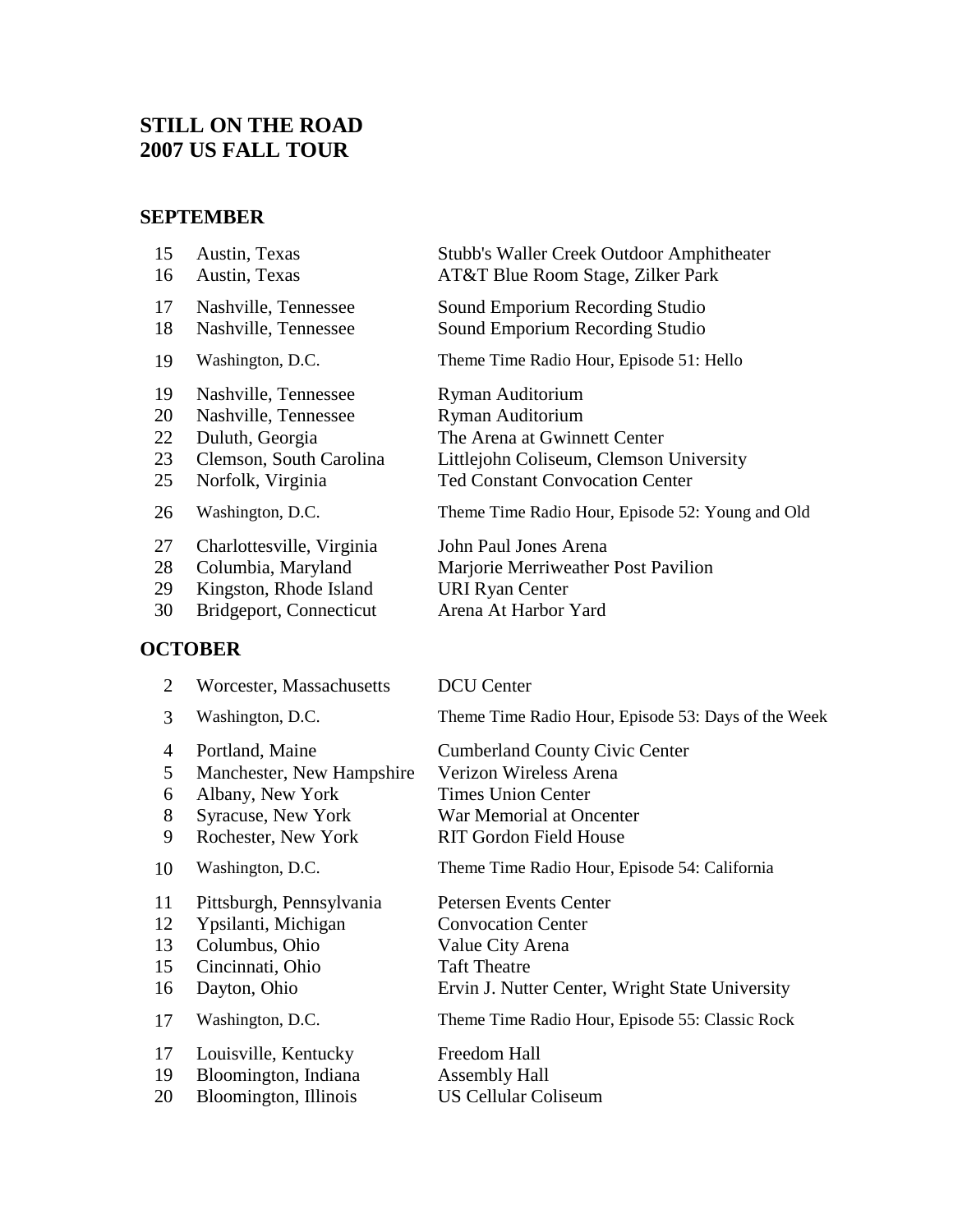| 22 | St. Louis, Missouri | Fox Theatre                                 |
|----|---------------------|---------------------------------------------|
| 24 | Washington, D.C.    | Theme Time Radio Hour, Episode 56: Cadillac |
| 24 | Iowa City, Iowa     | Carver-Hawkeye Arena, University Of Iowa,   |
| 26 | Omaha, Nebraska     | <b>Qwest Center</b>                         |
| 27 | Chicago, Illinois   | Chicago Theatre                             |
| 28 | Chicago, Illinois   | Chicago Theatre                             |
| 29 | Chicago, Illinois   | Chicago Theatre                             |
|    |                     |                                             |

# **NOVEMBER**

- 
- 
- 

## **DECEMBER**

- 
- 

 [Washington, D.C.](#page-64-0) Theme Time Radio Hour, Episode 57: Head to Toe [Washington, D.C.](#page-66-0) Theme Time Radio Hour, Episode 58: Smoking [Washington, D.C.](#page-68-0) Theme Time Radio Hour, Episode 59: Dreams

 [Washington, D.C.](#page-70-0) Theme Time Radio Hour, Episode 60: Party [Washington, D.C.](#page-72-0) Theme Time Radio Hour, Episode 60: 2<sup>nd</sup> Countdown

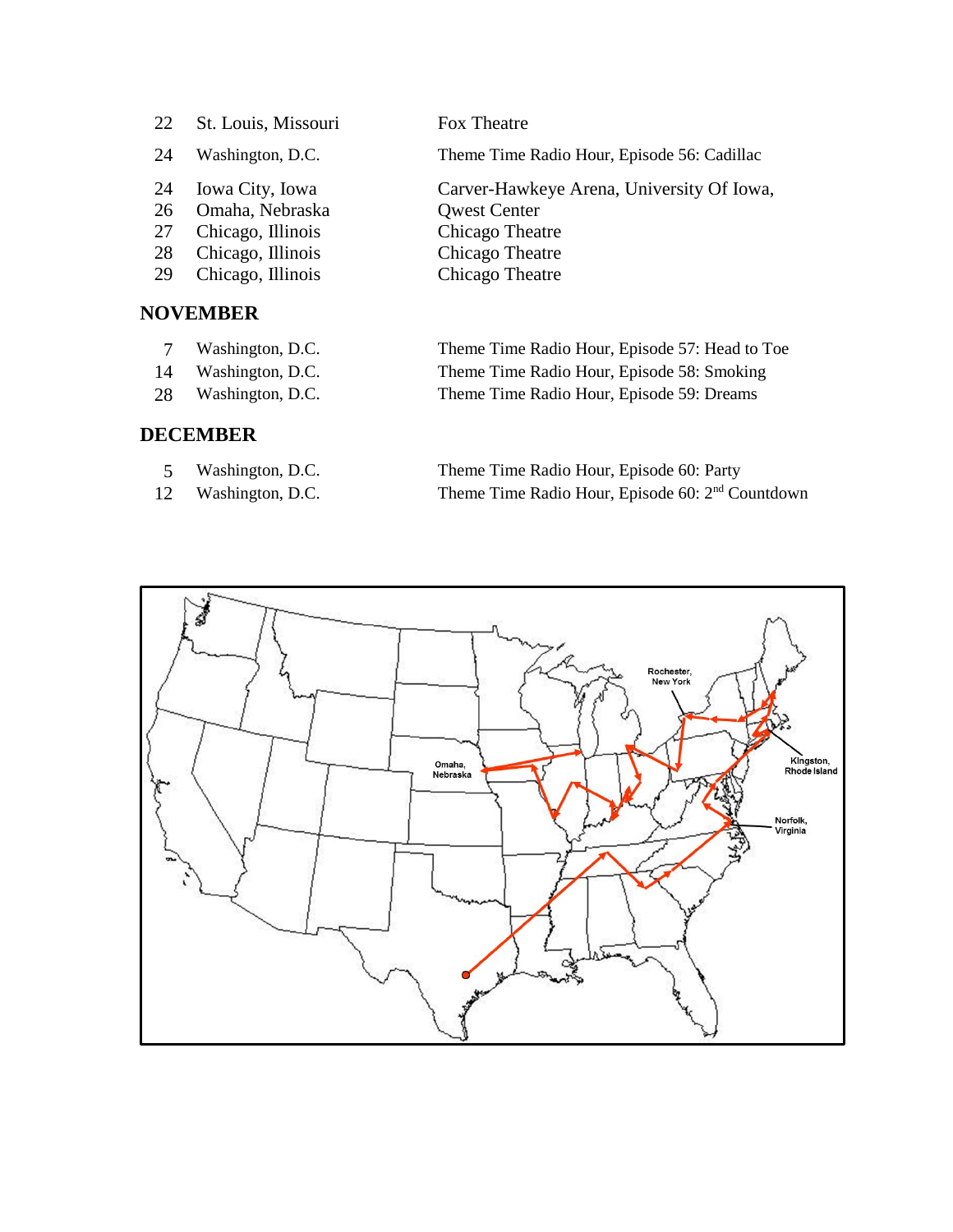## <span id="page-2-0"></span>**29620 Stubb's Waller Creek Outdoor Amphitheater Austin, Texas 15 September 2007**

- *1. Leopard-Skin Pill-Box Hat*
- *2. It Ain't Me, Babe*
- *3. Watching The River Flow*
- *4. You're A Big Girl Now*
- *5. The Levee's Gonna Break*
- *6. Spirit On The Water*
- *7. Cry A While*
- *8. Tangled Up In Blue*
- *9. Workingman's Blues #2*
- *10. Honest With Me*
- *11. Beyond The Horizon*
- *12. Most Likely You Go Your Way (And I'll Go Mine)*
- *13. Nettie Moore*
- *14. Summer Days*
- *15. Ballad Of A Thin Man*
- *— 16. Thunder On The Mountain*
- *17. All Along The Watchtower*

Concert # 1979 of The Never-Ending Tour. First concert of the 2007 US Fall Tour. 2007 concert # 68.

Concert # 250 with the 20th Never-Ending Tour Band: Bob Dylan (vocal, guitar & keyboard), Stu Kimball (guitar), Denny Freeman (guitar), Donnie Herron (violin, mandolin, steel guitar), Tony Garnier (bass), George Recile (drums & percussion).

1-3 Bob Dylan (electric guitar).

- 4-17 Bob Dylan (electric keyboard).
- 4, 6, 8, 11, 15 Bob Dylan (harmonica).

13 Donnie Herron (violin).

5 Donnie Herron (mandolin).

7 Donnie Herron (banjo).

*Notes.*

Other Bob Dylan concerts in Austin Texas:

| 24 September 1965 | Municipal Auditorium                                  |
|-------------------|-------------------------------------------------------|
| 27 January 1976   | Municipal Auditorium                                  |
| 12 May 1976       | Municipal Auditorium                                  |
| 25 November 1978  | Special Events Center, University Of Texas At Austin  |
| 21 June 1986      | The Frank Erwin Center, University Of Texas At Austin |
| 9 September 1990  | Palmer Auditorium                                     |
| 25 October 1991   | City Coliseum                                         |
| 4 November 1995   | <b>Austin Music Hall</b>                              |
| 5 November 1995   | <b>Austin Music Hall</b>                              |
| 26 October 1996   | <b>Austin Music Hall</b>                              |
| 27 October 1996   | <b>Austin Music Hall</b>                              |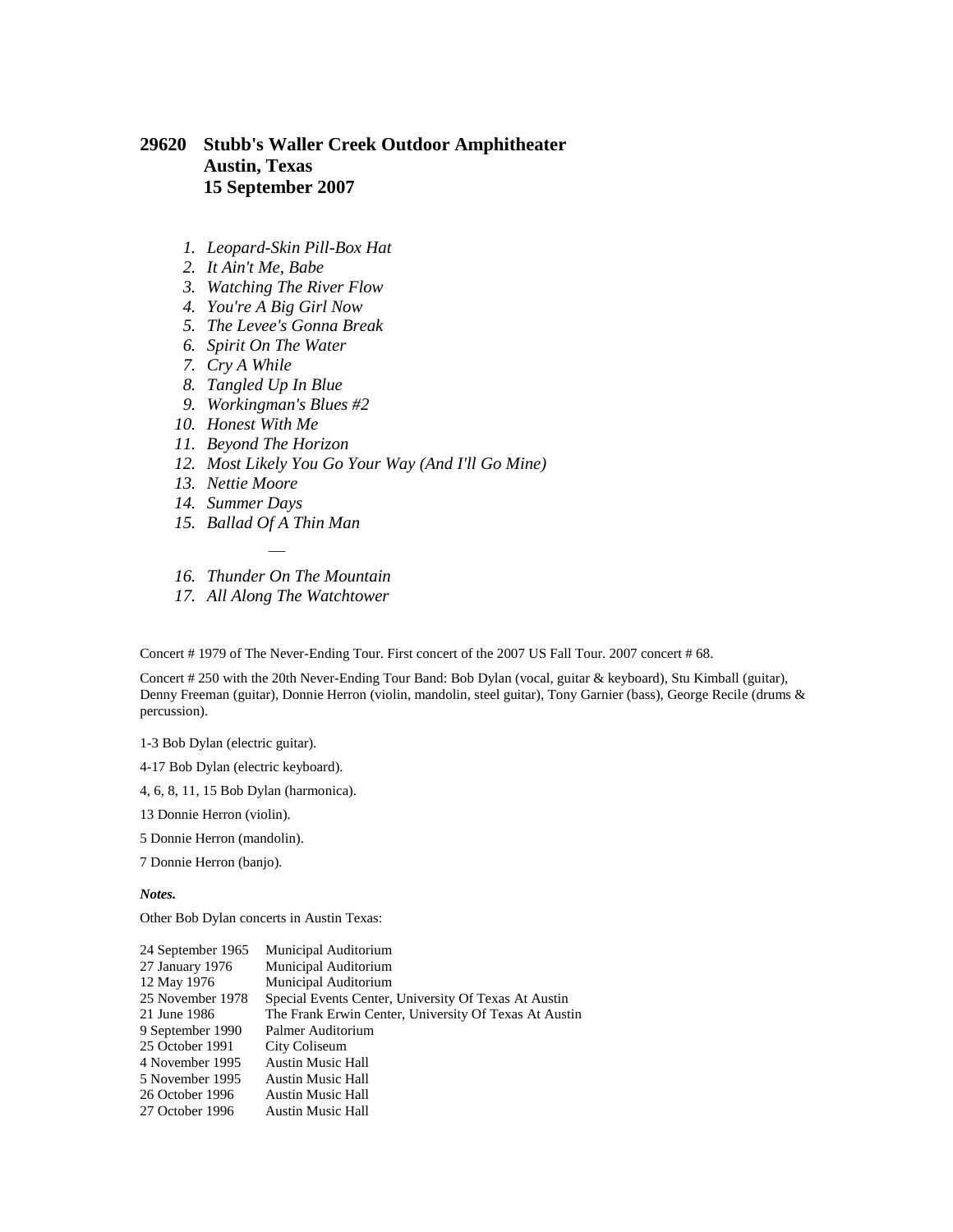| 15 September 1999 | The Frank Erwin Center, University Of Texas At Austin |
|-------------------|-------------------------------------------------------|
| 24 February 2002  | The Frank Erwin Center, University of Texas At Austin |
| 19 April 2003     | The Backyard                                          |
| 20 April 2003     | The Backyard                                          |
| 16 September 2007 | AT&T Blue Room Stage, Zilker Park                     |
| 4 August 2010     | The Backyard                                          |
| 6 May 2015        | Bass Concert Hall, University of Texas                |
|                   |                                                       |

Session info updated 12 May 2015.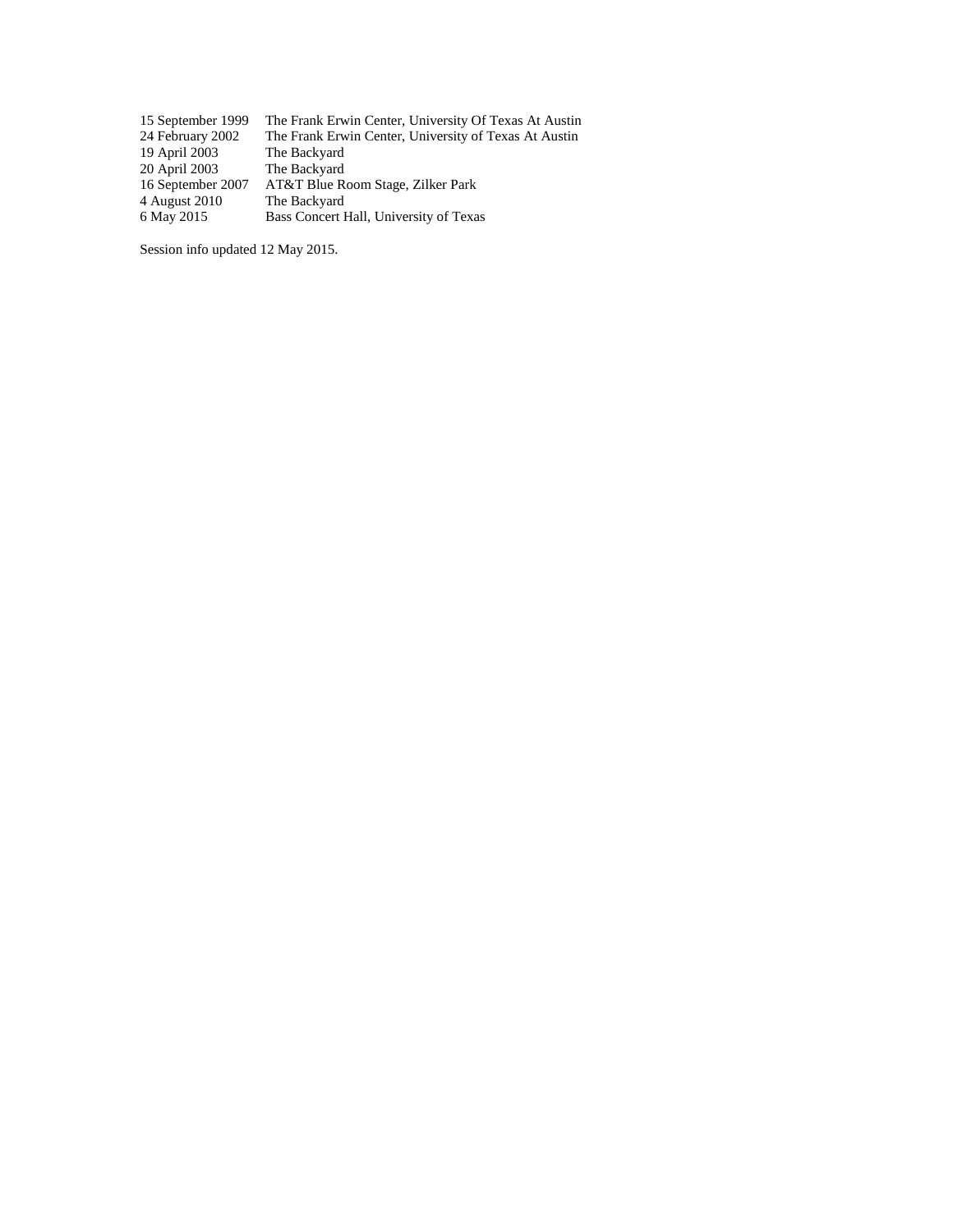## <span id="page-4-0"></span>**29630 AT&T Blue Room Stage Zilker Park Austin, Texas 16 September 2007**

Austin City Limits Music Festival

- *1. Rainy Day Women # 12 & 35*
- *2. It Ain't Me, Babe*
- *3. Watching The River Flow*
- *4. Spirit On The Water*
- *5. The Levee's Gonna Break*
- *6. Tangled Up In Blue*
- *7. Things Have Changed*
- *8. Workingman's Blues #2*
- *9. Highway 61 Revisited*
- *10. Nettie Moore*
- *11. Summer Days*
- *12. Ballad Of A Thin Man*
- *— 13. Thunder On The Mountain*
- *14. Like A Rolling Stone*
- *15. I Shall Be Released*

Concert # 1980 of The Never-Ending Tour. Second concert of the 2007 US Fall Tour. 2007 concert # 69.

Concert # 251 with the 20th Never-Ending Tour Band: Bob Dylan (vocal, guitar & keyboard), Stu Kimball (guitar), Denny Freeman (guitar), Donnie Herron (violin, mandolin, steel guitar), Tony Garnier (bass), George Recile (drums & percussion).

1-4 Bob Dylan (electric guitar).

- 5-15 Bob Dylan (electric keyboard).
- 4, 6, 10, 12, 15 Bob Dylan (harmonica).
- 7, 10 Donnie Herron (violin).

5 Donnie Herron (mandolin).

*Notes.*

Other Bob Dylan concerts in Austin Texas:

| Municipal Auditorium                                  |
|-------------------------------------------------------|
| Municipal Auditorium                                  |
| Municipal Auditorium                                  |
| Special Events Center, University Of Texas At Austin  |
| The Frank Erwin Center, University Of Texas At Austin |
| Palmer Auditorium                                     |
| City Coliseum                                         |
| <b>Austin Music Hall</b>                              |
| <b>Austin Music Hall</b>                              |
| <b>Austin Music Hall</b>                              |
| <b>Austin Music Hall</b>                              |
| The Frank Erwin Center, University Of Texas At Austin |
|                                                       |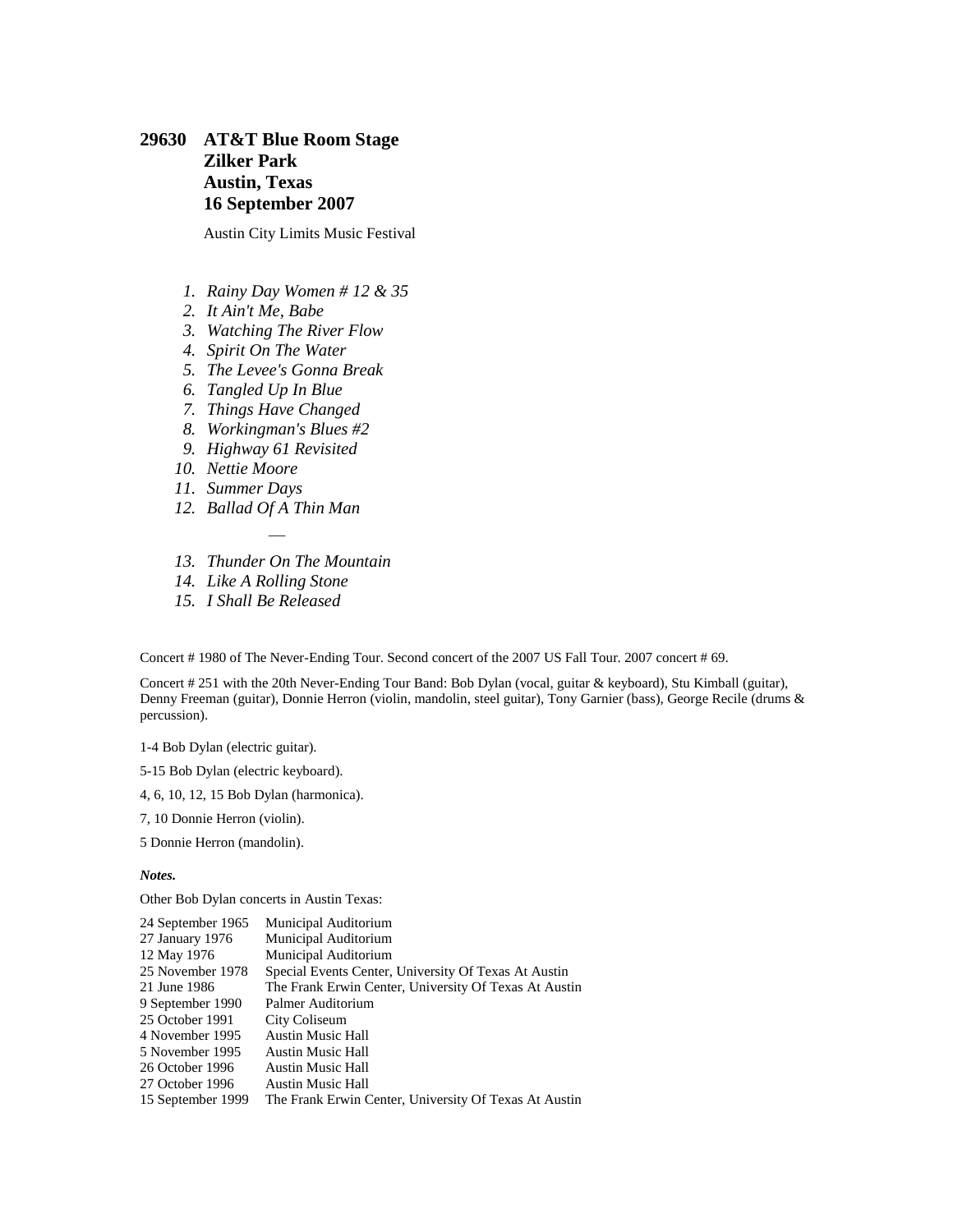| 24 February 2002  | The Frank Erwin Center, University of Texas At Austin |
|-------------------|-------------------------------------------------------|
| 19 April 2003     | The Backyard                                          |
| 20 April 2003     | The Backyard                                          |
| 15 September 2007 | Stubb's Waller Creek Outdoor Amphitheater             |
| 16 September 2007 | AT&T Blue Room Stage, Zilker Park                     |
| 4 August 2010     | The Backyard                                          |
| 6 May 2015        | Bass Concert Hall, University of Texas                |

5 new songs (33%) compared to previous concert. 5 new songs for this tour.

Stereo audience recording, 105 minutes.

Session info updated 12 May 2015.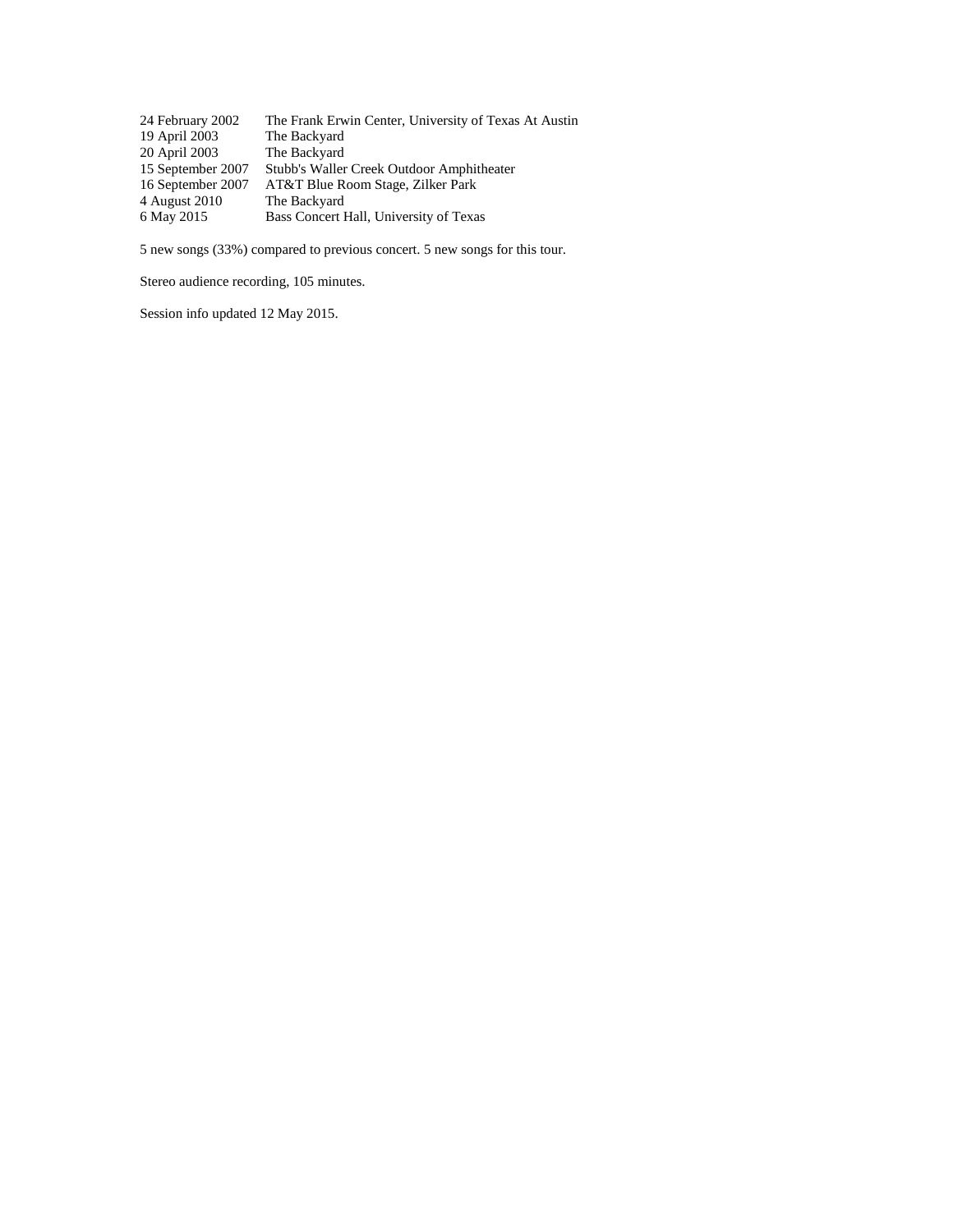### **29632 Sound Emporium Recording Studio Nashville, Tennessee 17 September 2007**

*1. A Hard Rain's A-Gonna Fall*

Bob Dylan (vocal, guitar & keyboard), Stu Kimball (guitar), Denny Freeman (guitar), Donnie Herron (violin, mandolin, steel guitar), Tony Garnier (bass), George Recile (drums & percussion).

*Note.*

Recording made for International Expo Zaragoza 2008 in Spain.

Stereo studio recording.

Session info updated 19 March 2012.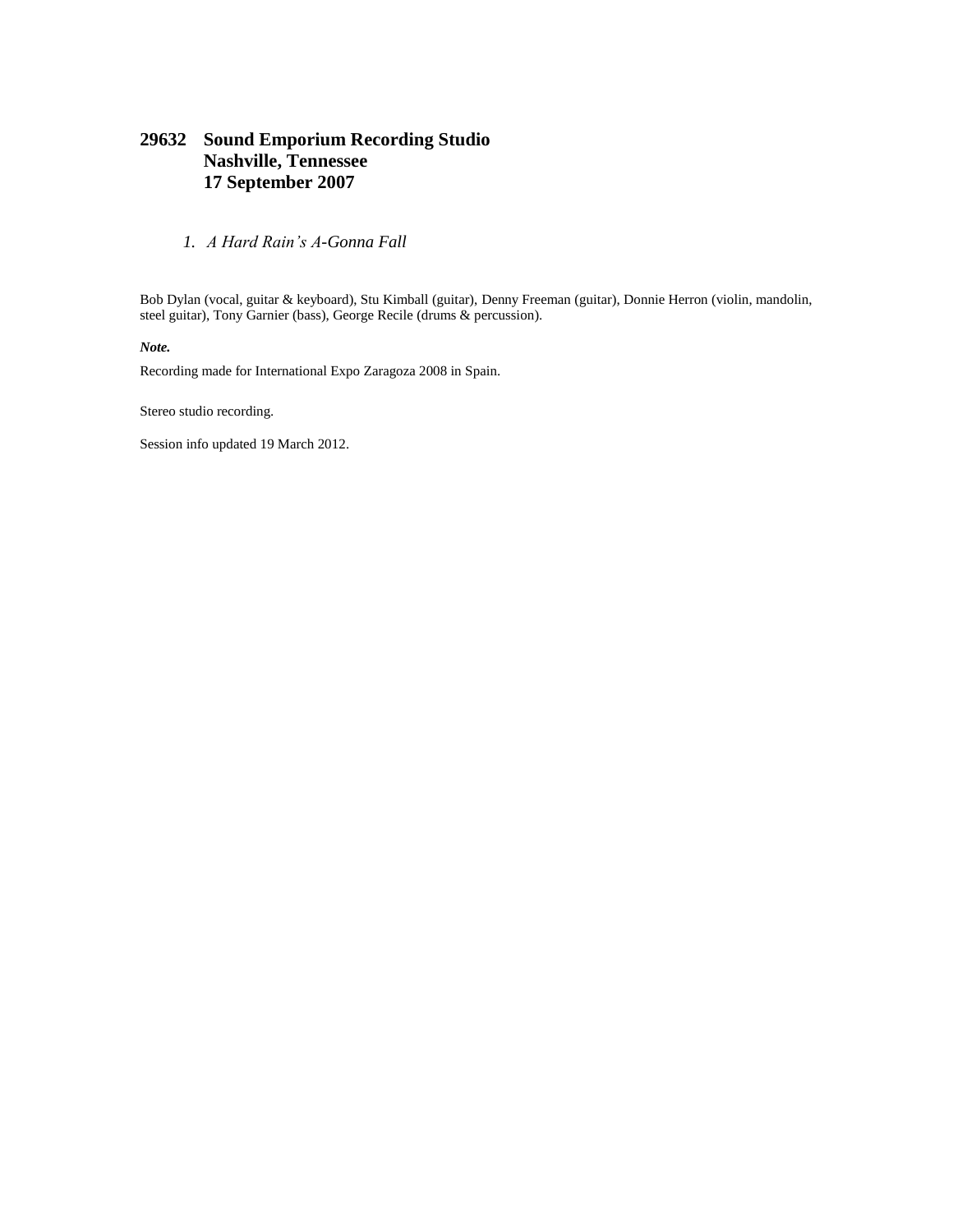### <span id="page-7-0"></span>**29633 Sound Emporium Recording Studio Nashville, Tennessee 18 September 2007**

*1. A Hard Rain's A-Gonna Fall*

Bob Dylan (vocal, guitar & keyboard), Stu Kimball (guitar), Denny Freeman (guitar), Donnie Herron (violin, mandolin, steel guitar), Tony Garnier (bass), George Recile (drums & percussion).

*Note.*

Video recording made for International Expo Zaragoza 2008 in Spain.

Stereo studio recording.

Session info updated 19 March 2012.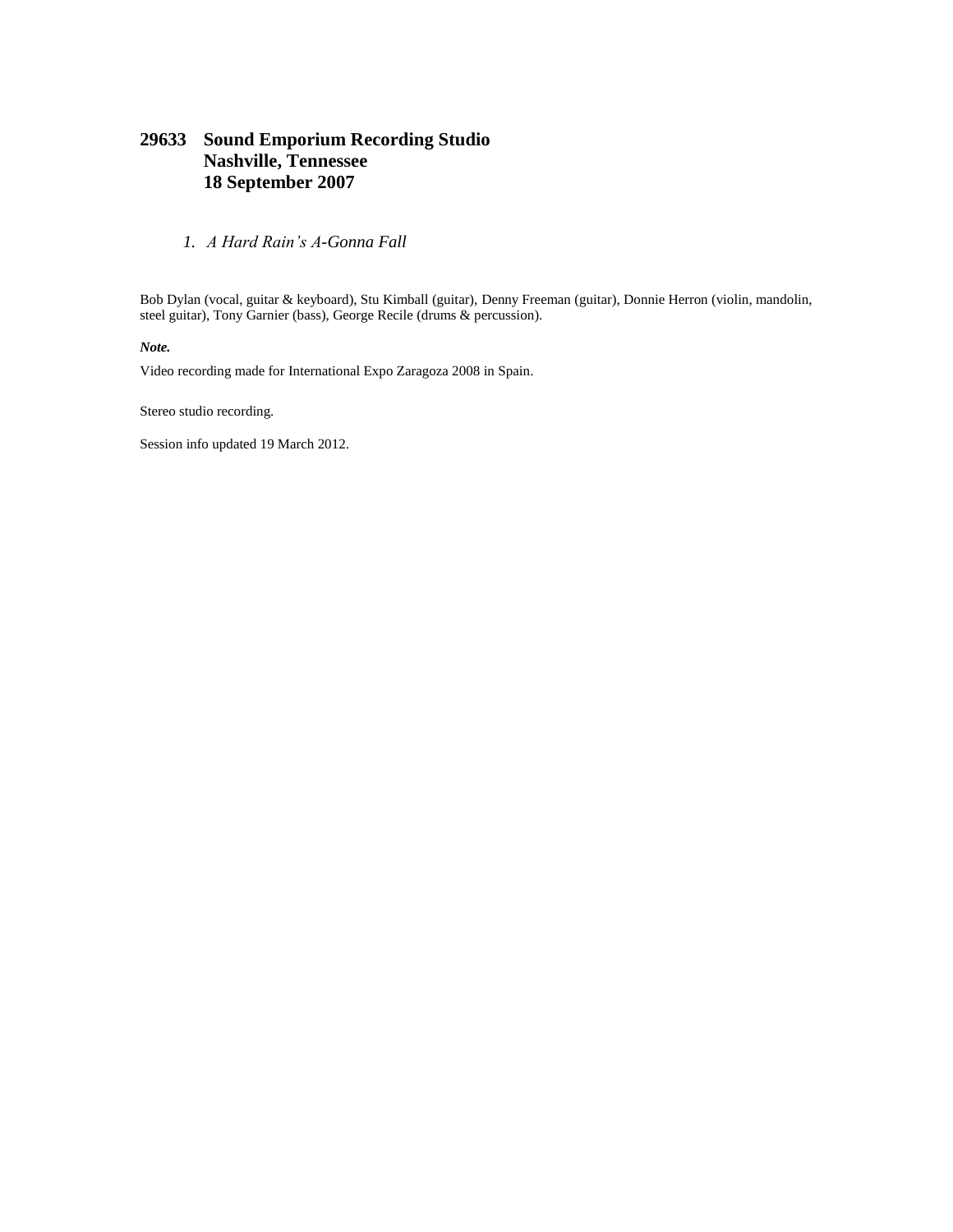## <span id="page-8-0"></span>**29635 Studio B The Abernathy Building Washington, District Of Columbia 19 September 2007**

### **Theme Time Radio Hour, Episode 51: Hello**

"It's night time in the Big City. Something isn't quite right. Nobody will answer the phone."

| 194? | Sherman Williams Orchestra | Hello                      |
|------|----------------------------|----------------------------|
| 1961 | <b>Ricky Nelson</b>        | Hello Mary Lou             |
| 1968 | Nazz                       | Hello It's Me              |
| 1970 | Conway Twitty              | Hello Darlin'              |
| 196? | Luke 'Long Gone' Miles     | Hello Josephine            |
| 195? | Pee Wee King               | I Wanna Say Hello          |
| 195? | The Mardi Gras Loungers    | Hello, Mello Baby          |
| 1964 | <b>Buck Owens</b>          | Hello Trouble (Come on In) |
| 1926 | The Radiolites             | Hello, Aloha! How Are You? |
| 1962 | Willie Nelson              | Hello Walls                |
| 1939 | The Carter Family          | Hello Stranger             |
| 1963 | Barbara Lewis              | Hello Stranger             |
| 1971 | John Prine                 | Hello In There             |
| 1972 | Groucho Marx               | Hello I Must Be Going      |
| 1967 | The Beatles                | Hello, Goodbye             |

#### *Selected BobTalk*

Every place I go, and I go a lot of places, people say hello.

A little riff rocker (about Hello with Sherman Williams Orchestra).

One person we got to say hello to is someone who said goodbye much too soon. He's the man who brought rock and roll into America's living rooms. Here's a song that reached number nine on the Billboard Charts…then they turned it over, and the B side went all the way to number one. (about Hello Mary Lou).

As Todd (Rundgren) always used to say to me 'Dum vivimus, vivamus,' which roughly translated means, 'While we live, let us live.' Todd's a smart guy.

His dad was a river boat pilot who taught him guitar at age four. And as much as he loved music, he loved baseball just as much. He actually received an offer to join the Philadelphia Phillies, but patriotic-minded Harold joined the army instead. When he got out of the army, he heard Elvis' Mystery Train, and started writing songs (about Conway Twitty).

This record is probably most familiar to ya from Fats Domino, but I couldn't resist playing this hard rocking version (about Hello Josephine).

The man who brought accordion into Western Swing (about Pee Wee King).

A song that'll help you get down to the real nitty gritty (about Hello Mello Baby).

Alvis Edgar Owens, Jr. nicknamed himself after a mule on his family farm (about Buck Owens).

Here's an example of some great Hawaiian-influenced music that caught the ear of New Yorkers...An example of how Hawaiian music met big bands and created something new (about Hello! Aloha! How Are You?).

The song was originally called 'Hello, Hello' and if it had kept that name we couldn't have played it here, because we need a hello song that says goodbye!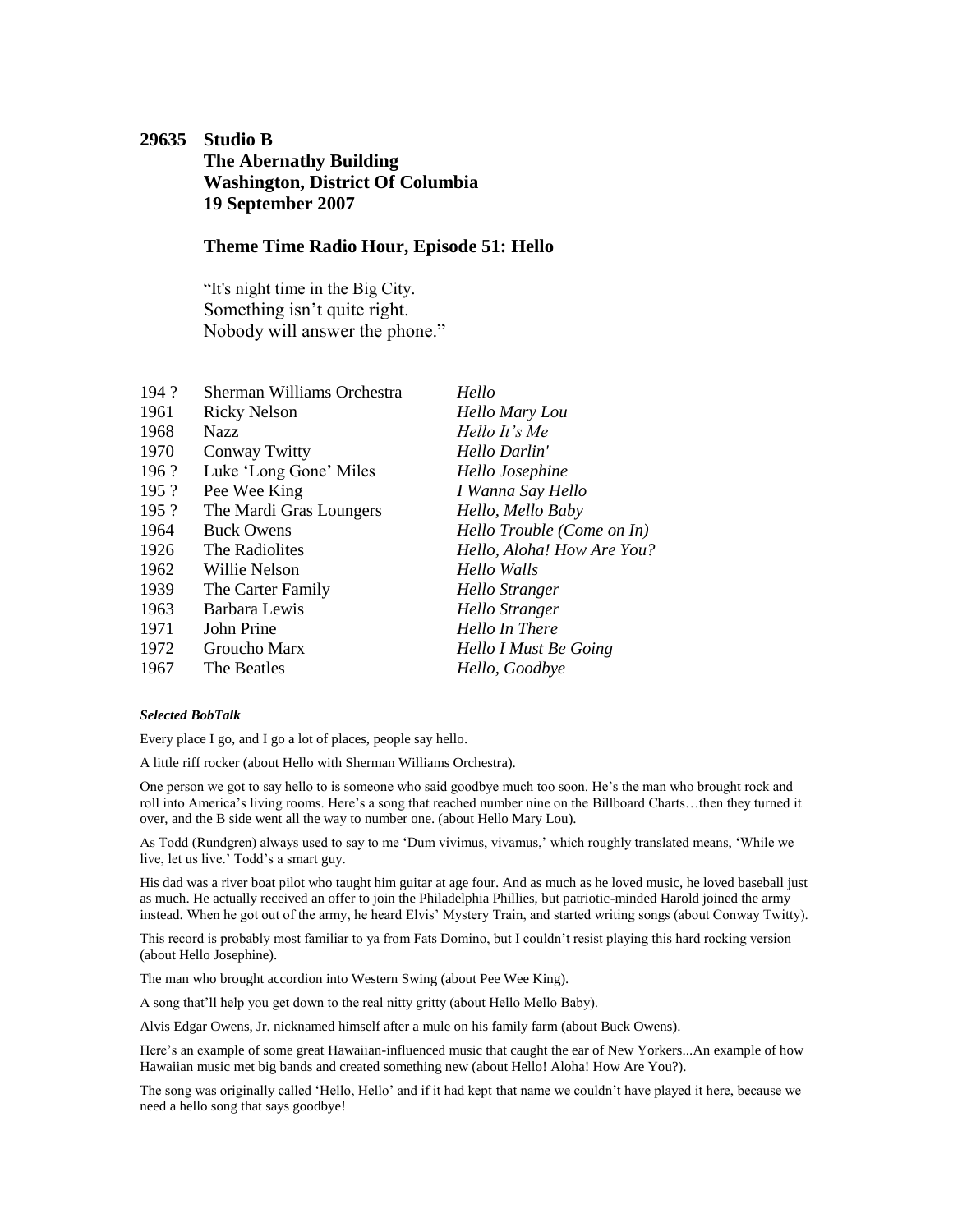I always love the crazy fade on that record…

#### *Notes.*

The session location is fictional. The actual recording location and date for Bob Dylan's contribution are not known. The session date here is the original broadcast date.

Stereo radio recording, 60 minutes.

Previous episode: [Spring Cleaning](file:///C:/Data/Privat/Websites/Olofsweb/DSN28950%20-%202007%20Europe%20Spring%20Tour.htm%23DSN29105) Next episode: [Young and Old](#page-17-0)

Session info updated 24 October 2010.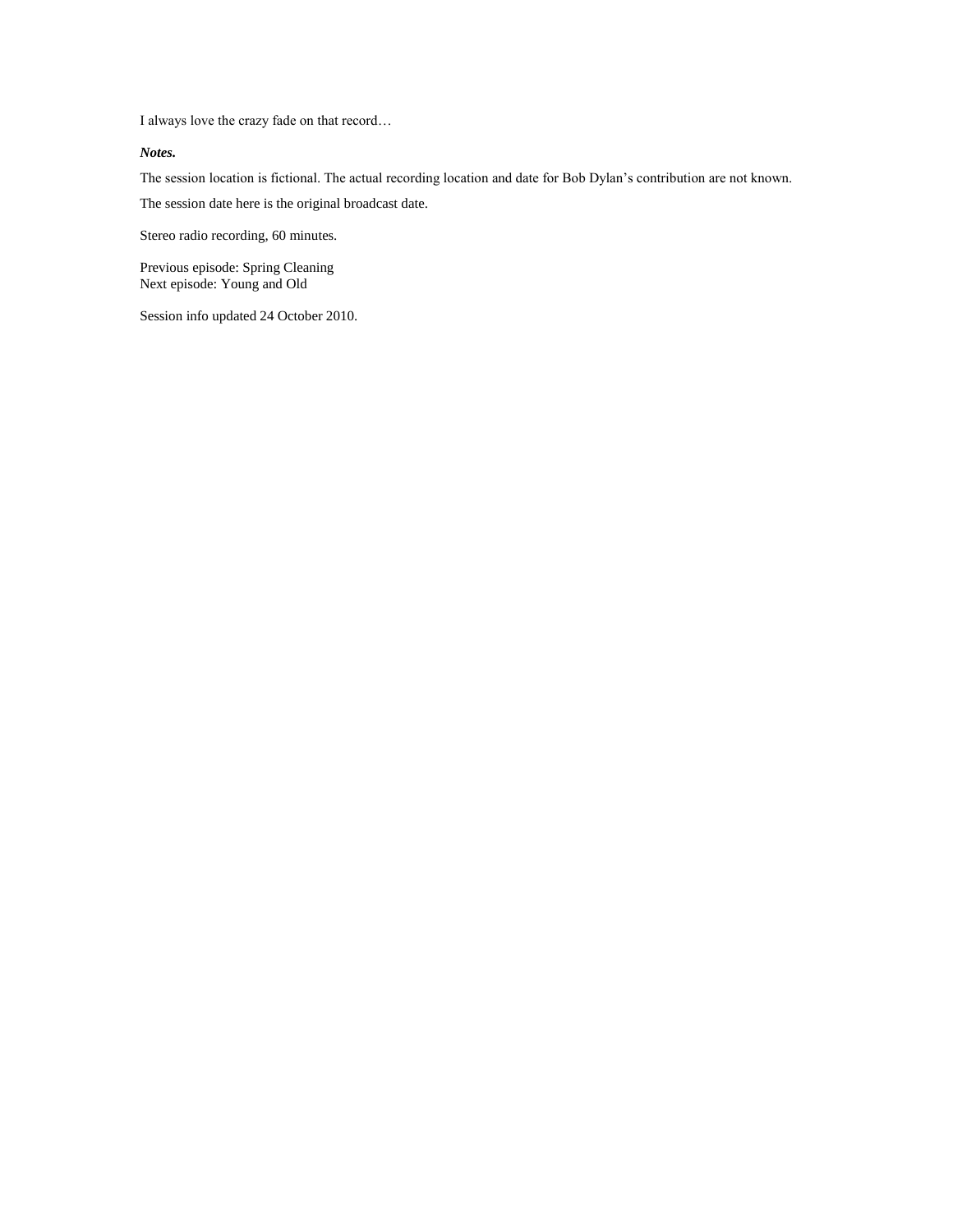### <span id="page-10-0"></span>**29640 Ryman Auditorium Nashville, Tennessee 19 September 2007**

- *1. Leopard-Skin Pill-Box Hat*
- *2. Don't Think Twice, It's All Right*
- *3. Watching The River Flow*
- *4. You're A Big Girl Now*
- *5. The Levee's Gonna Break*
- *6. Spirit On The Water*
- *7. Desolation Row*
- *8. Workingman's Blues #2*
- *9. Things Have Changed*
- *10. Most Likely You Go Your Way (And I'll Go Mine)*
- *11. Meet Me In The Morning*
- *12. Highway 61 Revisited*
- *13. Nettie Moore*
- *14. Summer Days*
- *15. Masters Of War*
- *— 16. Thunder On The Mountain*
- *17. Blowin' In The Wind*

Concert # 1981 of The Never-Ending Tour. Third concert of the 2007 US Fall Tour. 2007 concert # 70.

Concert # 252 with the 20th Never-Ending Tour Band: Bob Dylan (vocal, guitar & keyboard), Stu Kimball (guitar), Denny Freeman (guitar), Donnie Herron (violin, mandolin, steel guitar), Tony Garnier (bass), George Recile (drums & percussion).

1-3, 11 Bob Dylan (electric guitar).

4-10, 12-17 Bob Dylan (electric keyboard).

4, 6, 7, 17 Bob Dylan (harmonica).

9, 13 Donnie Herron (violin).

5,7 Donnie Herron (mandolin).

11 Jack White (electric guitar & vocal).

*Notes.*

First live performance of *Meet Me In The Morning.*

Other Bob Dylan concerts in Nashville, Tennessee:

| 2 December 1978  | Municipal Auditorium                     |
|------------------|------------------------------------------|
| 14 November 1981 | Municipal Auditorium                     |
| 22 July 1988     | Starwood Amphitheatre                    |
| 20 August 1989   | <b>Starwood Amphitheatre</b>             |
| 27 October 1990  | Memorial Hall, Vanderbilt University     |
| 13 April 1993    | Jackson Hall, The Performing Arts Center |
| 14 April 1993    | Jackson Hall, The Performing Arts Center |
| 8 November 1994  | Ryman Auditorium                         |
| 9 November 1994  | Ryman Auditorium                         |
| 6 February 1999  | Municipal Auditorium                     |
|                  |                                          |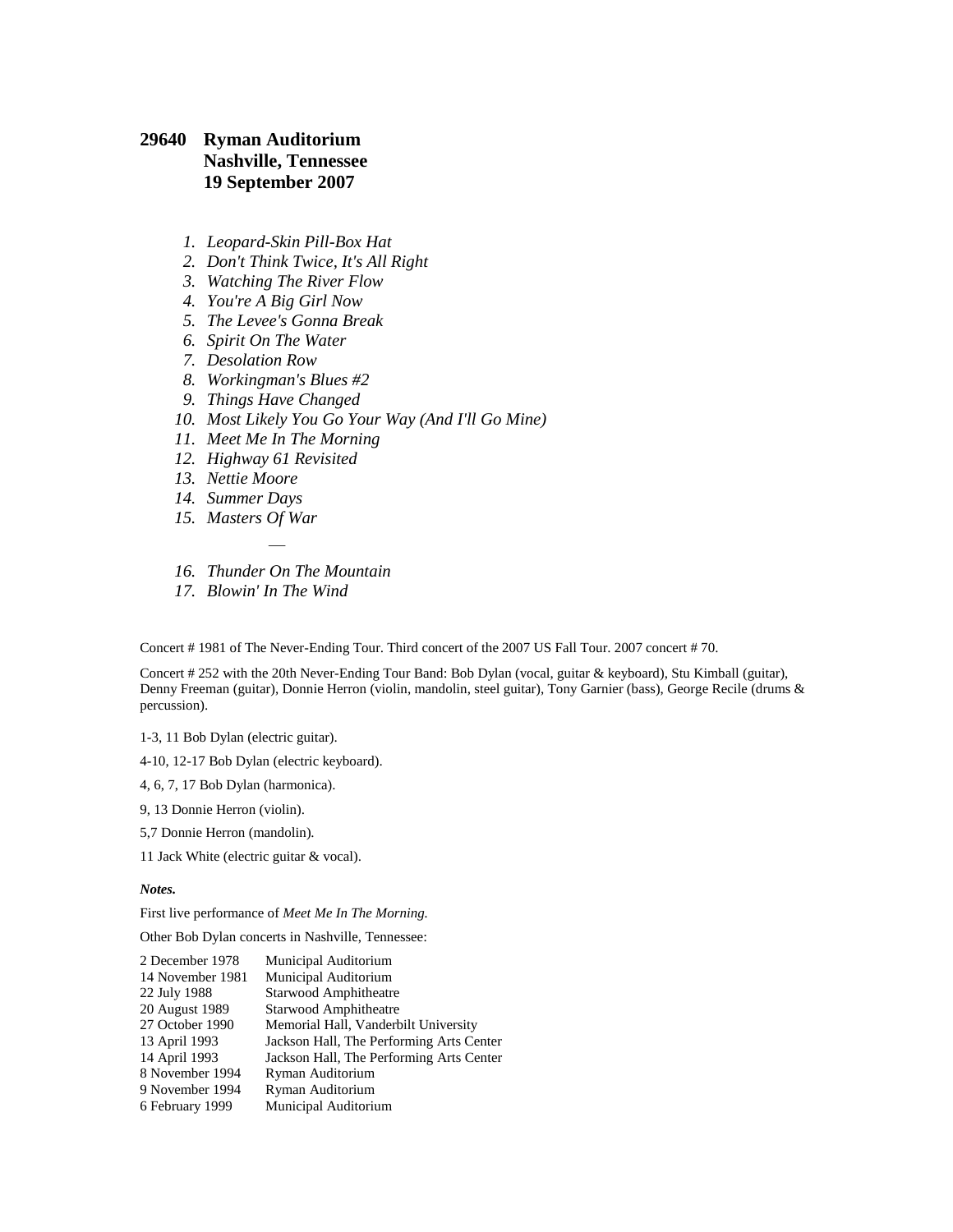| 5 May 2001        | Nashville River Stages 2001, Pontiac Stage, Riverfront Park |
|-------------------|-------------------------------------------------------------|
| 3 November 2001   | Municipal Auditorium                                        |
| 29 April 2003     | The Trap                                                    |
| 28 June 2005      | Herschel Greer Stadium                                      |
| 20 September 2007 | Ryman Auditorium                                            |
| 19 October 2010   | Municipal Auditorium                                        |
| 1 August 2011     | Ryman Auditorium                                            |

8 new songs (47%) compared to previous concert. 5 new songs for this tour.

Stereo audience recording, 105 minutes.

Session info updated 2 August 2011.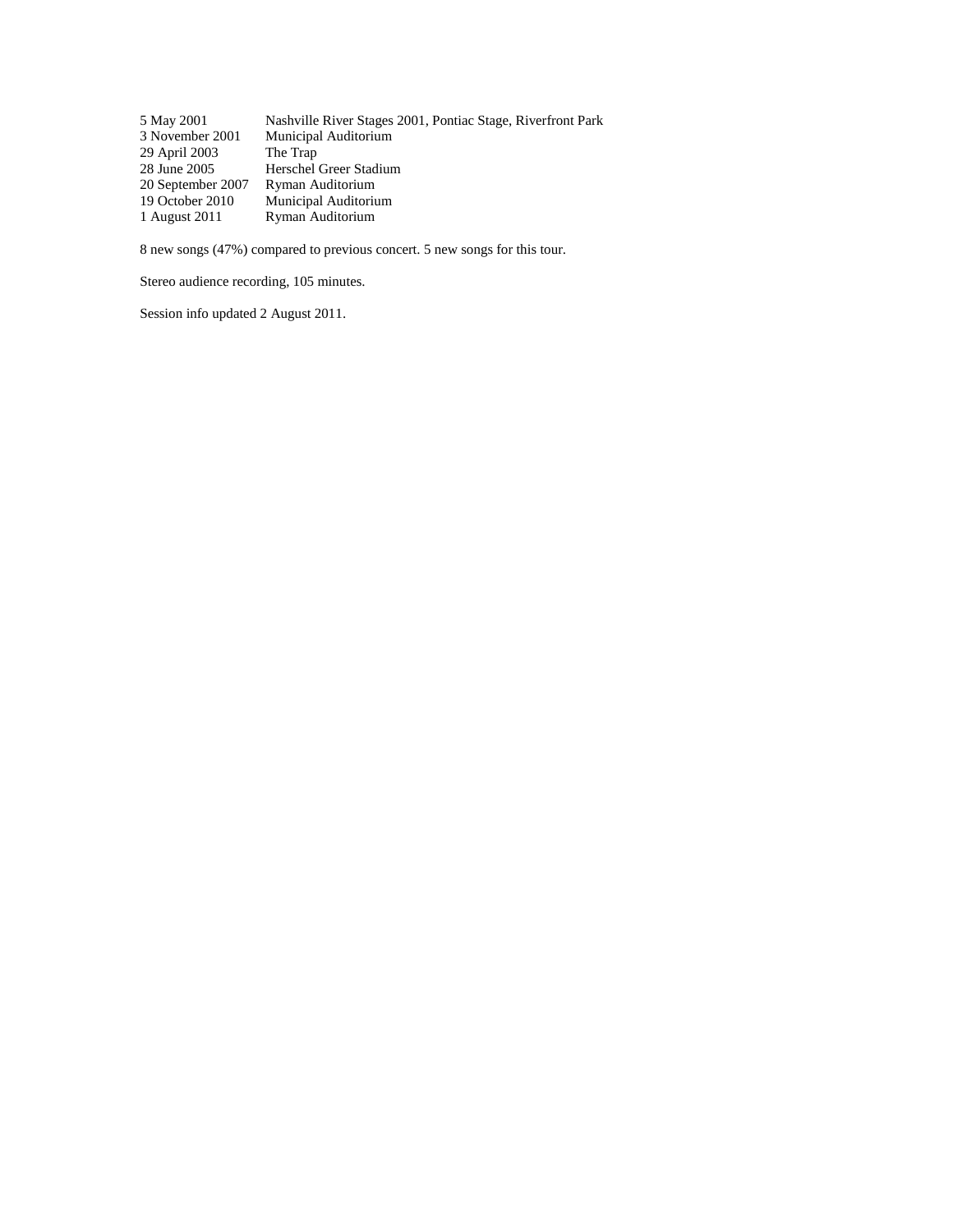### <span id="page-12-0"></span>**29650 Ryman Auditorium Nashville, Tennessee 20 September 2007**

- *1. Cat's In The Well*
- *2. Lay Lady Lay*
- *3. I'll Be Your Baby Tonight*
- *4. Rollin' And Tumblin'*
- *5. Workingman's Blues #2*
- *6. High Water (For Charley Patton)*
- *7. Spirit On The Water*
- *8. Tangled Up In Blue*
- *9. One More Cup Of Coffee (Valley Below)*
- *10. Outlaw Blues*
- *11. 'Til I Fell In Love With You*
- *12. When The Deal Goes Down*
- *13. Stuck Inside Of Mobile With The Memphis Blues Again*
- *14. Ain't Talkin'*
- *15. Summer Days*
- *16. Ballad Of A Thin Man*
- *— 17. Thunder On The Mountain*
- *18. I Shall Be Released*

Concert # 1982 of The Never-Ending Tour. Concert # 4 of the 2007 US Fall Tour. 2007 concert # 71.

Concert # 253 with the 20th Never-Ending Tour Band: Bob Dylan (vocal, guitar & keyboard), Stu Kimball (guitar), Denny Freeman (guitar), Donnie Herron (violin, mandolin, steel guitar), Tony Garnier (bass), George Recile (drums & percussion).

1-4 Bob Dylan (electric guitar).

5-18 Bob Dylan (electric keyboard).

7, 8, 11, 16 Bob Dylan (harmonica).

14 Donnie Herron (violin).

4 Donnie Herron (mandolin).

6 Donnie Herron (banjo).

9, 10 Jack White (electric guitar & vocal).

#### *Notes.*

First live performance of *Outlaw Blues.*

First live performance of *One More Cup Of Coffee (Valley Below)* since the early show at th[e Supper Club in New](file:///C:/Data/Privat/Websites/Olofsweb/DSN14600%20-%201993%20Winter%20Sessions.htm%23DSN14620)  [York City, New York, 17 November](file:///C:/Data/Privat/Websites/Olofsweb/DSN14600%20-%201993%20Winter%20Sessions.htm%23DSN14620) 1993.

Other Bob Dylan concerts in Nashville, Tennessee:

| 2 December 1978  | Municipal Auditorium                 |
|------------------|--------------------------------------|
| 14 November 1981 | Municipal Auditorium                 |
| 22 July 1988     | Starwood Amphitheatre                |
| 20 August 1989   | Starwood Amphitheatre                |
| 27 October 1990  | Memorial Hall, Vanderbilt University |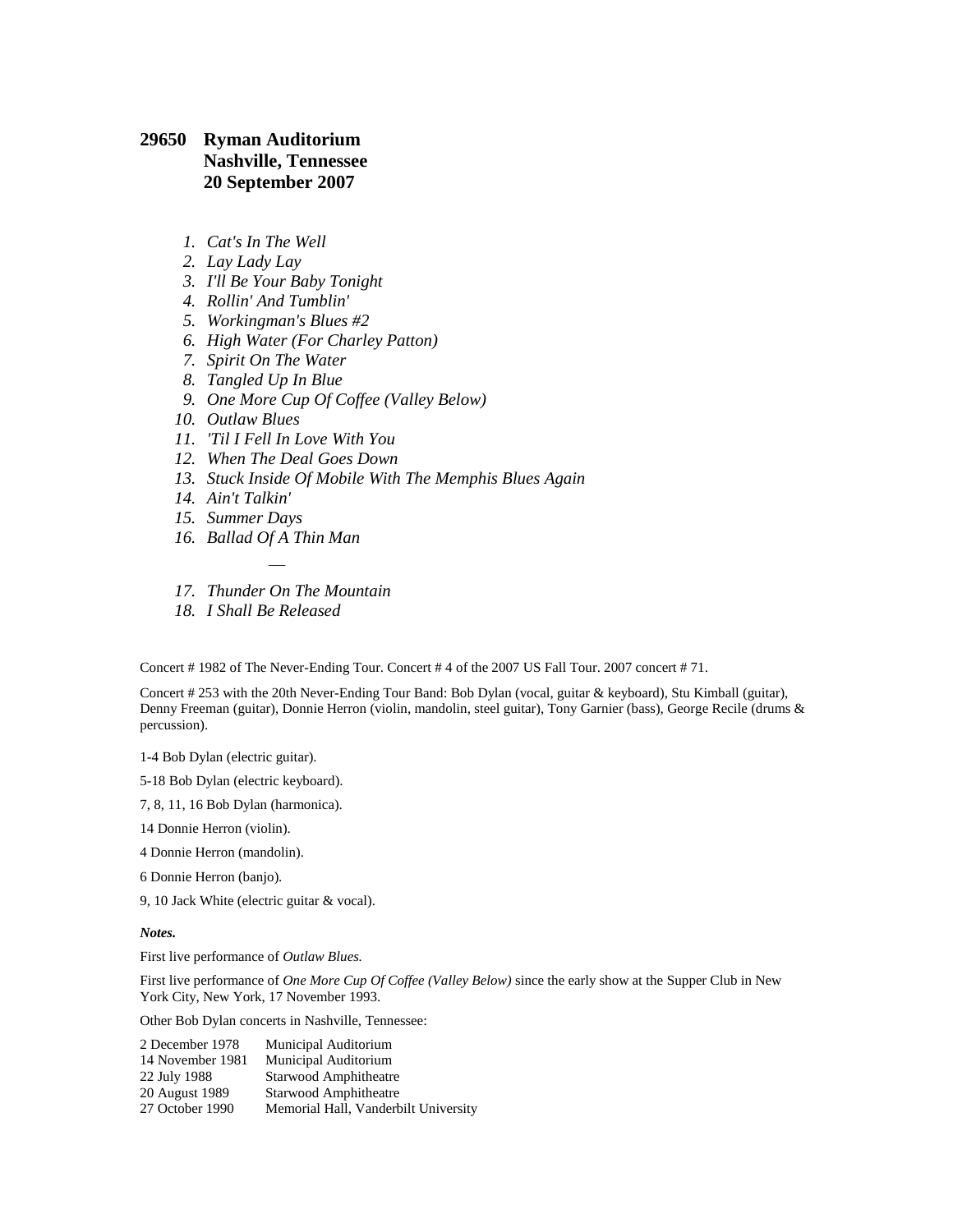| 13 April 1993     | Jackson Hall, The Performing Arts Center                    |
|-------------------|-------------------------------------------------------------|
| 14 April 1993     | Jackson Hall, The Performing Arts Center                    |
| 8 November 1994   | Ryman Auditorium                                            |
| 9 November 1994   | Ryman Auditorium                                            |
| 6 February 1999   | Municipal Auditorium                                        |
| 5 May 2001        | Nashville River Stages 2001, Pontiac Stage, Riverfront Park |
| 3 November 2001   | Municipal Auditorium                                        |
| 29 April 2003     | The Trap                                                    |
| 28 June 2005      | Herschel Greer Stadium                                      |
| 19 September 2007 | Ryman Auditorium                                            |
| 19 October 2010   | Municipal Auditorium                                        |
| 1 August 2011     | Ryman Auditorium                                            |
|                   |                                                             |

14 new songs (77%) compared to previous concert. 11 new songs for this tour.

Stereo audience recording, 115 minutes.

Session info updated 2 August 2011.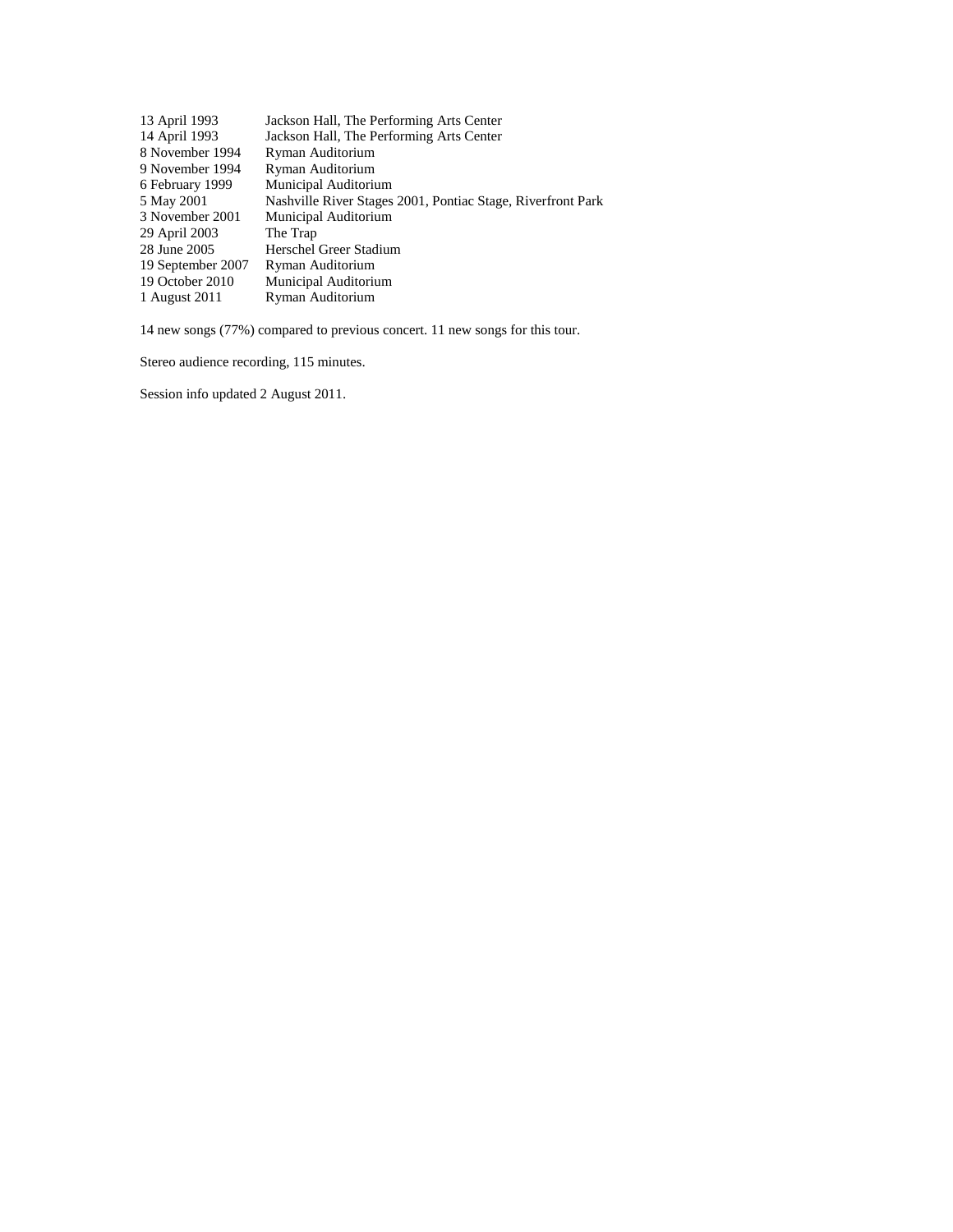### <span id="page-14-0"></span>**29660 The Arena at Gwinnett Center Duluth, Georgia 22 September 2007**

- *1. Leopard-Skin Pill-Box Hat*
- *2. Don't Think Twice, It's All Right*
- *3. Watching The River Flow*
- *4. Just Like A Woman*
- *5. Rollin' And Tumblin'*
- *6. Spirit On The Water*
- *7. Ballad Of Hollis Brown*
- *8. Stuck Inside Of Mobile With The Memphis Blues Again*
- *9. Honest With Me*
- *10. Workingman's Blues #2*
- *11. Highway 61 Revisited*
- *12. Nettie Moore*
- *13. Summer Days*
- *14. Masters Of War*
- *— 15. Thunder On The Mountain*
- *16. All Along The Watchtower*

Concert # 1983 of The Never-Ending Tour. Concert # 5 of the 2007 US Fall Tour. 2007 concert # 72.

Concert # 254 with the 20th Never-Ending Tour Band: Bob Dylan (vocal, guitar & keyboard), Stu Kimball (guitar), Denny Freeman (guitar), Donnie Herron (violin, mandolin, steel guitar), Tony Garnier (bass), George Recile (drums & percussion).

1-3 Bob Dylan (electric guitar).

4-16 Bob Dylan (electric keyboard).

4, 6, 8 Bob Dylan (harmonica).

12 Donnie Herron (violin).

5 Donnie Herron (mandolin).

#### *Notes.*

First Bob Dylan concert in Duluth, Georgia.

1-8, 10-16 stereo audience recording, 95 minutes.

10 new songs (62%) compared to previous concert. 2 new songs for this tour.

Incomplete stereo audience recording, 110 minutes.

Session info updated 2 April 2010.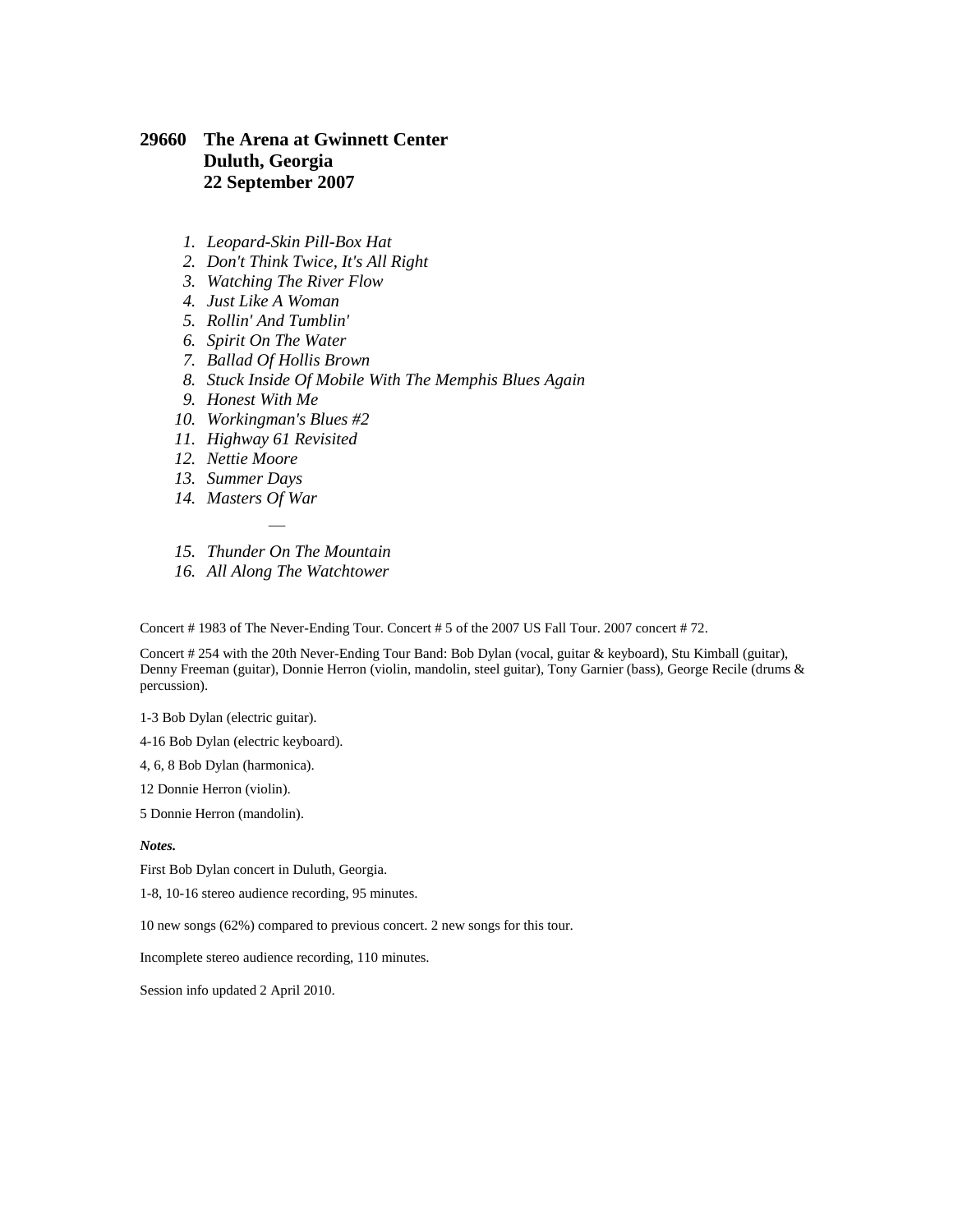<span id="page-15-0"></span>**29670 Littlejohn Coliseum Clemson University Clemson, South Carolina 23 September 2007**

- *1. Leopard-Skin Pill-Box Hat*
- *2. Don't Think Twice, It's All Right*
- *3. Watching The River Flow*
- *4. Just Like A Woman*
- *5. Rollin' And Tumblin'*
- *6. Spirit On The Water*
- *7. John Brown*
- *8. Stuck Inside Of Mobile With The Memphis Blues Again*
- *9. Honest With Me*
- *10. Workingman's Blues #2*
- *11. Highway 61 Revisited*
- *12. When The Deal Goes Down*
- *13. Summer Days*
- *14. Like A Rolling Stone*
- *— 15. Thunder On The Mountain*
- *16. All Along The Watchtower*

Concert # 1984 of The Never-Ending Tour. Concert # 6 of the 2007 US Fall Tour. 2007 concert # 73.

Concert # 255 with the 20th Never-Ending Tour Band: Bob Dylan (vocal, guitar & keyboard), Stu Kimball (guitar), Denny Freeman (guitar), Donnie Herron (violin, mandolin, steel guitar), Tony Garnier (bass), George Recile (drums & percussion).

1-3 Bob Dylan (electric guitar).

4-16 Bob Dylan (electric keyboard).

5 Donnie Herron (mandolin).

7 Donnie Herron (banjo).

#### *Notes.*

Next Bob Dylan concert in Clemson, South Carolina:

[17 October 2010](file:///C:/Data/Privat/Websites/Olofsweb/DSN32500%20-%202010%20US%20FallTour.htm%23DSN32580) Littlejohn Coliseum, Clemson University

3 new songs (18%) compared to previous concert. 1 new song for this tour.

Session info updated 11 November 2010.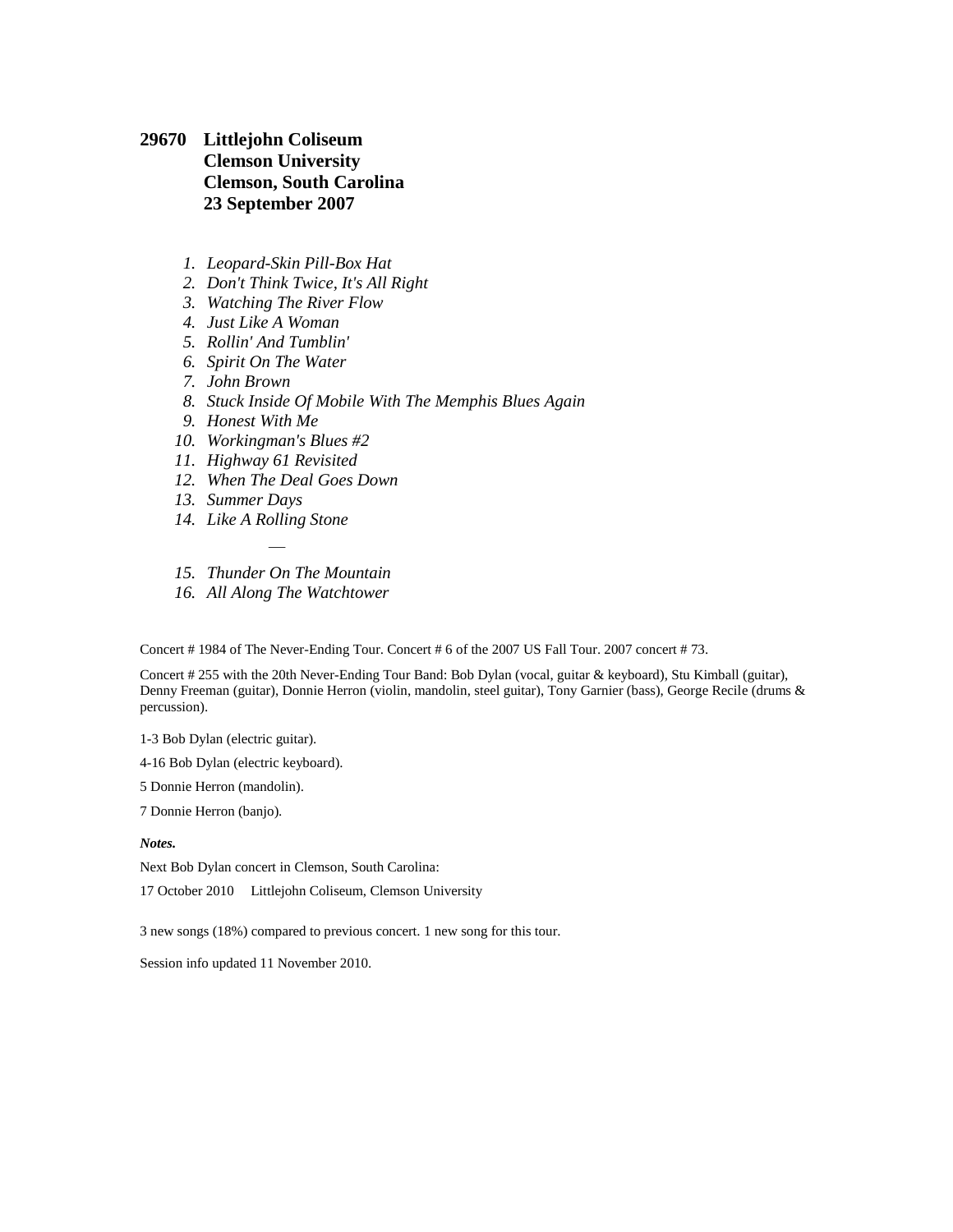### <span id="page-16-0"></span>**29680 Ted Constant Convocation Center Old Dominion University Norfolk, Virginia 25 September 2007**

- *1. Cat's In The Well*
- *2. Señor (Tales Of Yankee Power)*
- *3. Just Like Tom Thumb's Blues*
- *4. This Wheel's On Fire* (Bob Dylan/Rick Danko)
- *5. Rollin' And Tumblin'*
- *6. Spirit On The Water*
- *7. High Water (For Charley Patton)*
- *8. Chimes Of Freedom*
- *9. Honest With Me*
- *10. Workingman's Blues #2*
- *11. Highway 61 Revisited*
- *12. Nettie Moore*
- *13. Summer Days*
- *14. Masters Of War*
- *— 15. Thunder On The Mountain*
- *16. All Along The Watchtower*

Concert # 1985 of The Never-Ending Tour. Concert # 7 of the 2007 US Fall Tour. 2007 concert # 74.

Concert # 256 with the 20th Never-Ending Tour Band: Bob Dylan (vocal, guitar & keyboard), Stu Kimball (guitar), Denny Freeman (guitar), Donnie Herron (violin, mandolin, steel guitar), Tony Garnier (bass), George Recile (drums & percussion).

1-3 Bob Dylan (electric guitar). 4-16 Bob Dylan (electric keyboard). 4, 6, 8 Bob Dylan (harmonica). 1, 12 Donnie Herron (violin). 5 Donnie Herron (mandolin). 7 Donnie Herron (banjo). *Notes* Other Bob Dylan concerts in Norfolk, Virginia:

[3 October 1978](file:///C:/Data/Privat/Websites/Olofsweb/DSN04450%201978%20US%20Tour%20October.htm%23DSN04450) Scope Arena [7 November 1989](file:///C:/Data/Privat/Websites/Olofsweb/DSN10588%20-%201989%20US%20Fall%20Tour.htm%23DSN10790) Chrysler Hall [1 November 1994](file:///C:/Data/Privat/Websites/Olofsweb/DSN15420%20-%201994%20US%20Fall%20Tour.htm%23DSN15660) Chrysler Hall [6 April 2004](file:///C:/Data/Privat/Websites/Olofsweb/DSN25720%20-%202004%20US%20Spring%20Tour.htm%23DSN25980) The Norva [25 July 2009](file:///C:/Data/Privat/Websites/Olofsweb/DSN31230%20-%202009%20US%20Summer%20Tour.htm%23DSN31390) Harbor Park 8 new songs (50%) compared to previous concert. 4 new songs for this tour. Stereo audience recording, 100 minutes.

Session info updated 18 August 2013.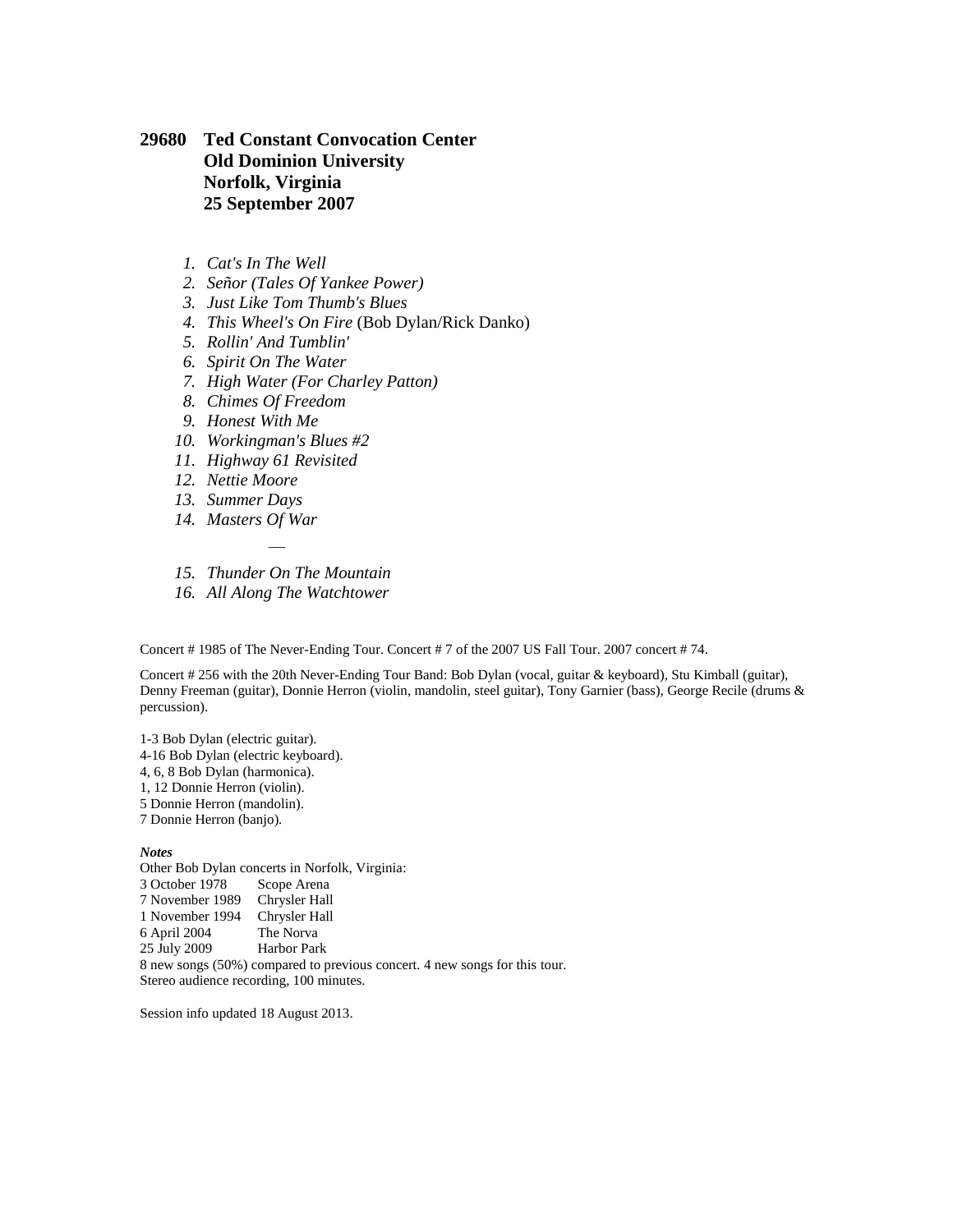### <span id="page-17-0"></span>**29685 Studio B The Abernathy Building Washington, District Of Columbia 26 September 2007**

### **Theme Time Radio Hour, Episode 52: Young and Old**

"It's night time in the Big City. A man bangs the 8 ball into the corner pocket. Neon sputters and goes out."

|      | Albert King                        | As The Years Go Passing By                 |
|------|------------------------------------|--------------------------------------------|
| 2003 | The Bad Plus                       | <b>Smells Like Teen Spirit</b>             |
| 1957 | Mose Allison                       | Young Man Blues                            |
| 1938 | <b>Hot Lips Page</b>               | Small Fry                                  |
| 1960 | Linda Lawson                       | Like Young                                 |
| 1995 | The Ramones                        | I Don't Want To Grow Up                    |
| 1949 | Guy Lombardo & His Royal Canadians | Enjoy Yourself (It's Later than You Think) |
| 1968 | Prince Buster                      | Enjoy It (Enjoy Yourself)                  |
| 1970 | Laura Lee                          | <b>Separation Line</b>                     |
| 1970 | The Flying Burrito Brothers        | Older Guys                                 |
| 1955 | <b>Muddy Waters</b>                | Young Fashioned Ways                       |
| 1951 | <b>Jimmy Murphy</b>                | We Live A Long Long Time To Get Old        |
| 1957 | <b>Stan Freberg</b>                | Elderly Man River                          |
| 1928 | <b>Charlie Poole</b>               | Old And Only In The Way                    |
| 1952 | <b>Esther Phillips</b>             | Aged And Mellow                            |
| 1972 | Neil Young                         | Old Man                                    |
| 1967 | Ray Barretto                       | Happy Birthday Everybody                   |

#### *Selected BobTalk*

As usual, Willie the Shake said everything you need to say, so for the next hour we'll just be presenting footnotes of a musical variety on the subject of youth and age, young and old… (after reading from William Shakespeare).

Here's that madman, the gentleman out of Tippo, MS, no stranger to you long-time listeners (about Mose Allison).

A trumpet player and a singer who filled that gap between rhythm and blues and jazz (about Hot Lips Page).

Got kind of a beatnik sound to it, so feel free to snap your fingers, on the two and the four, please! (about Like Young).

Yeah, Ridin' that rainbow to cloudsville…crazy, man!

The Ramones mostly wrote their own songs, so when they decide to do someone else's, it better be a hell of a song.

Here's an example of how a great song is not a prisoner of time or place. Music travels through the air, so it knows no boundaries, it knows no borders (about Enjoy Yourself (It's Later Than You Think)).

Recorded for A & M. And I believe the A & M Studios were on the site of Charlie Chaplin's old studio, right there on Labrea. I'm not sure if this song was recorded there, but it would be somehow appropriate because Charlie Chaplin was definitely an older guy who had a taste for the younger girls (about Older Guys).

Maybe someday there will be a question on the Trivial Pursuit card 'Who was the first artist ever played on YJeme Time Radio Hour (about Muddy Waters).

Interestingly, oftentimes when Charlie Poole performed live, he would obscure parts of the lyrics when he sang. He forced record buyers to buy his records, simply so they could figure out what he was singing...He was known as a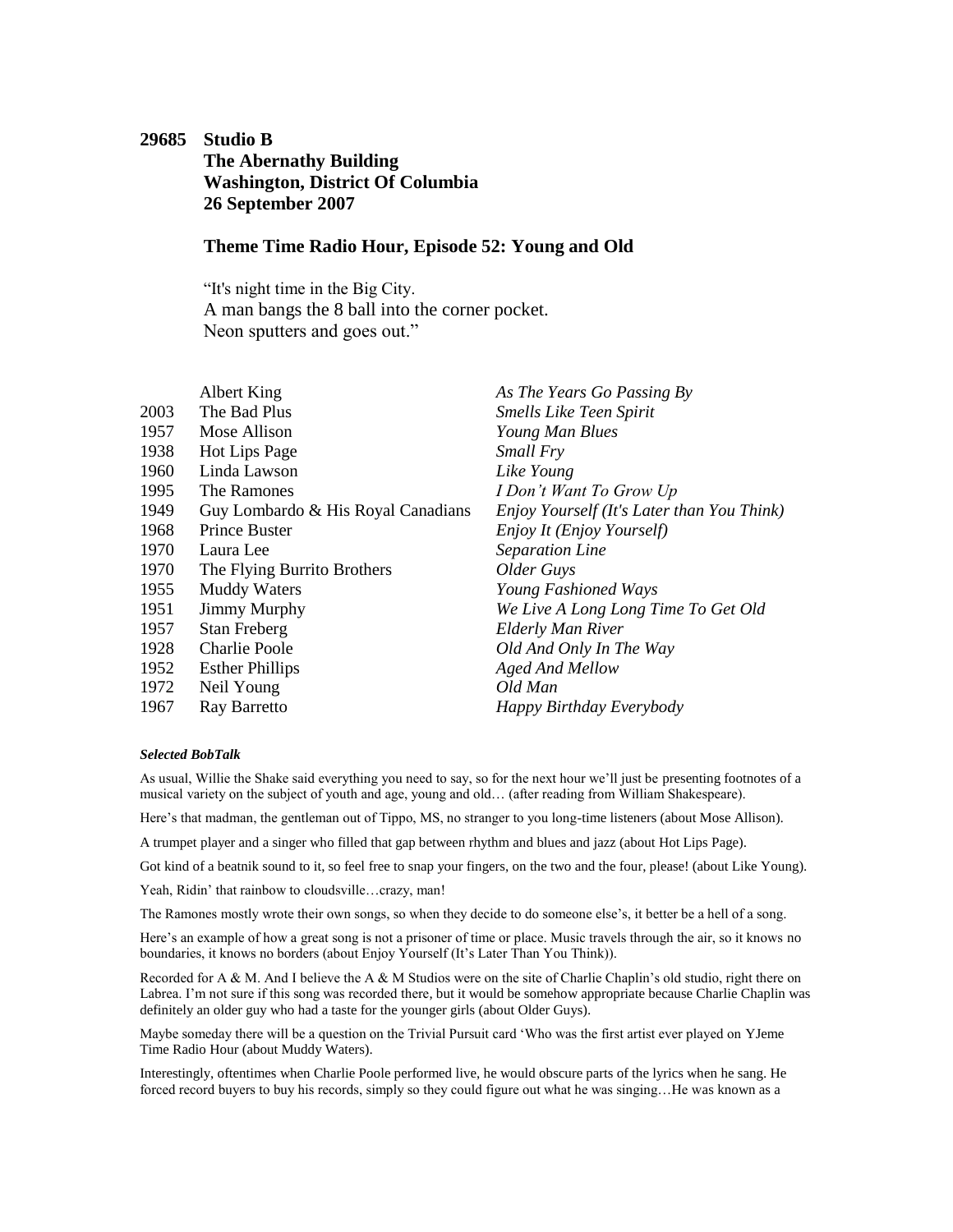country artist, so that's mostly what he recorded, but if you saw him live, you would hear a mixture of minstrel songs, Victorian ballads, humorous burlesque-type numbers, as well as old-timey country music.

From his best selling album, Harvest…gee I thought it would have been 'Trans'!

Your home for youthful schemes, mature themes, and timeless dreams...

#### *Notes.*

The session location is fictional. The actual recording location and date for Bob Dylan's contribution are not known.

The session date here is the original broadcast date.

Stereo radio recording, 60 minutes.

Previous episode: [Hello](#page-8-0) Next episode: [Days of the Week](#page-25-0)

Session info updated 24 October 2010.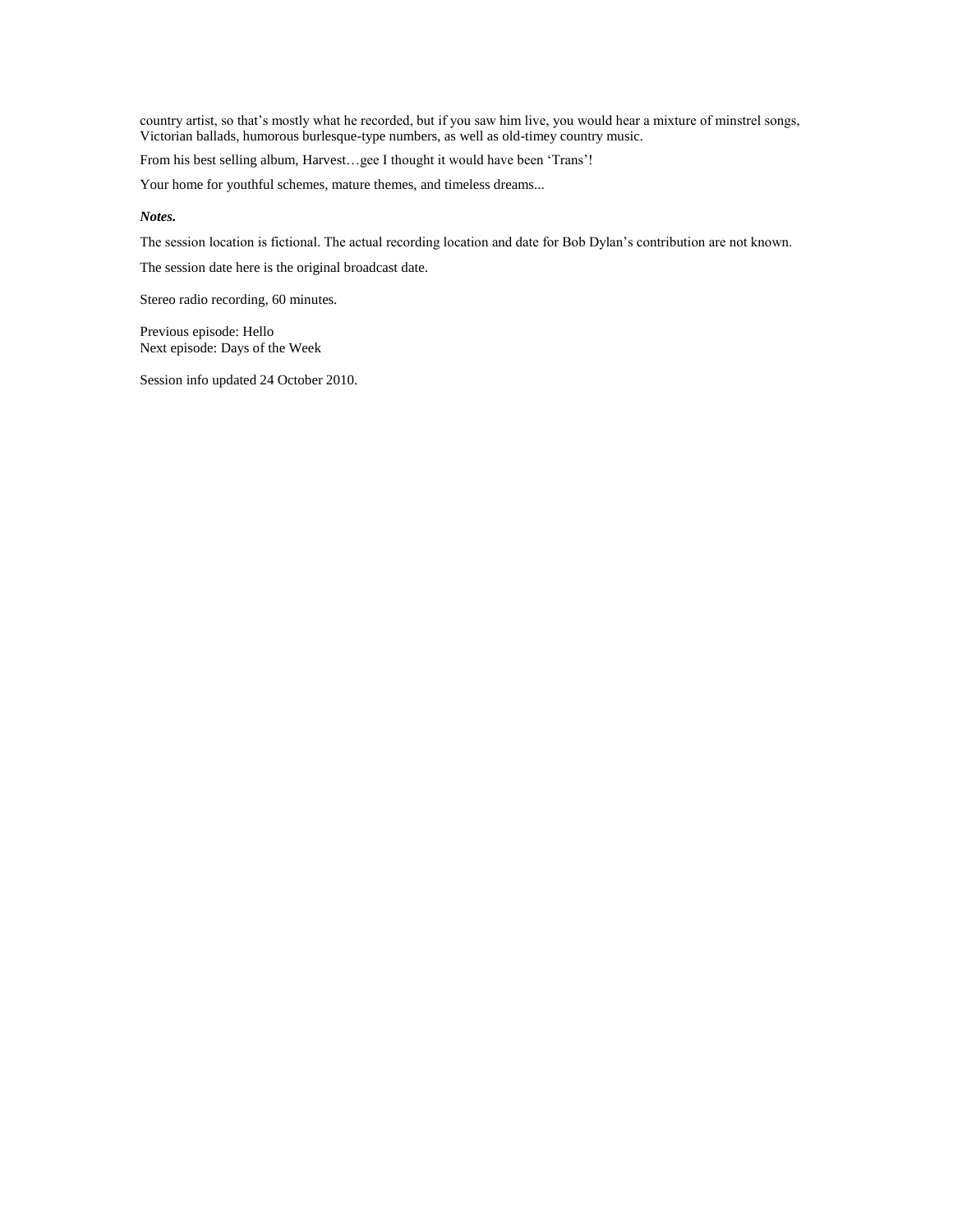- <span id="page-19-0"></span>**29690 John Paul Jones Arena University Of Virginia Charlottesville, Virginia 27 September 2007**
	- *1. Leopard-Skin Pill-Box Hat*
	- *2. Don't Think Twice, It's All Right*
	- *3. Watching The River Flow*
	- *4. Blind Willie McTell*
	- *5. The Levee's Gonna Break*
	- *6. Workingman's Blues #2*
	- *7. Tangled Up In Blue*
	- *8. A Hard Rain's A-Gonna Fall*
	- *9. Highway 61 Revisited*
	- *10. Spirit On The Water*
	- *11. Stuck Inside Of Mobile With The Memphis Blues Again*
	- *12. Ain't Talkin'*
	- *13. Summer Days*
	- *14. Ballad Of A Thin Man*
	- *— 15. Thunder On The Mountain*
	- *16. All Along The Watchtower*

Concert # 1986 of The Never-Ending Tour. Concert # 8 of the 2007 US Fall Tour. 2007 concert # 75.

Concert # 257 with the 20th Never-Ending Tour Band: Bob Dylan (vocal, guitar & keyboard), Stu Kimball (guitar), Denny Freeman (guitar), Donnie Herron (violin, mandolin, steel guitar), Tony Garnier (bass), George Recile (drums & percussion).

1-3 Bob Dylan (electric guitar). 4-16 Bob Dylan (electric keyboard). 4, 7, 10, 14 Bob Dylan (harmonica). 12 Donnie Herron (violin). 4 Donnie Herron (mandolin). 5 Donnie Herron (banjo). *Notes*

Other Bob Dylan concerts in Charlottesville, Virginia: [19 September 1988](file:///C:/Data/Privat/Websites/Olofsweb/DSN09500%201988%20Interstate-2.htm%23DSN09700) University Hall, University Of Virginia [20 November 1991](file:///C:/Data/Privat/Websites/Olofsweb/DSN12640%20-%201991%20US%20Fall%20Tour.htm%23DSN12840) University Hall, University Of Virginia [10 November 2010](file:///C:/Data/Privat/Websites/Olofsweb/DSN32500%20-%202010%20US%20FallTour.htm%23DSN32760) John Paul Jones Arena, University Of Virginia 10 new songs (62%) compared to previous concert. 2 new songs for this tour. Stereo audience recording, 100 minutes.

Session info updated 18 August 2013.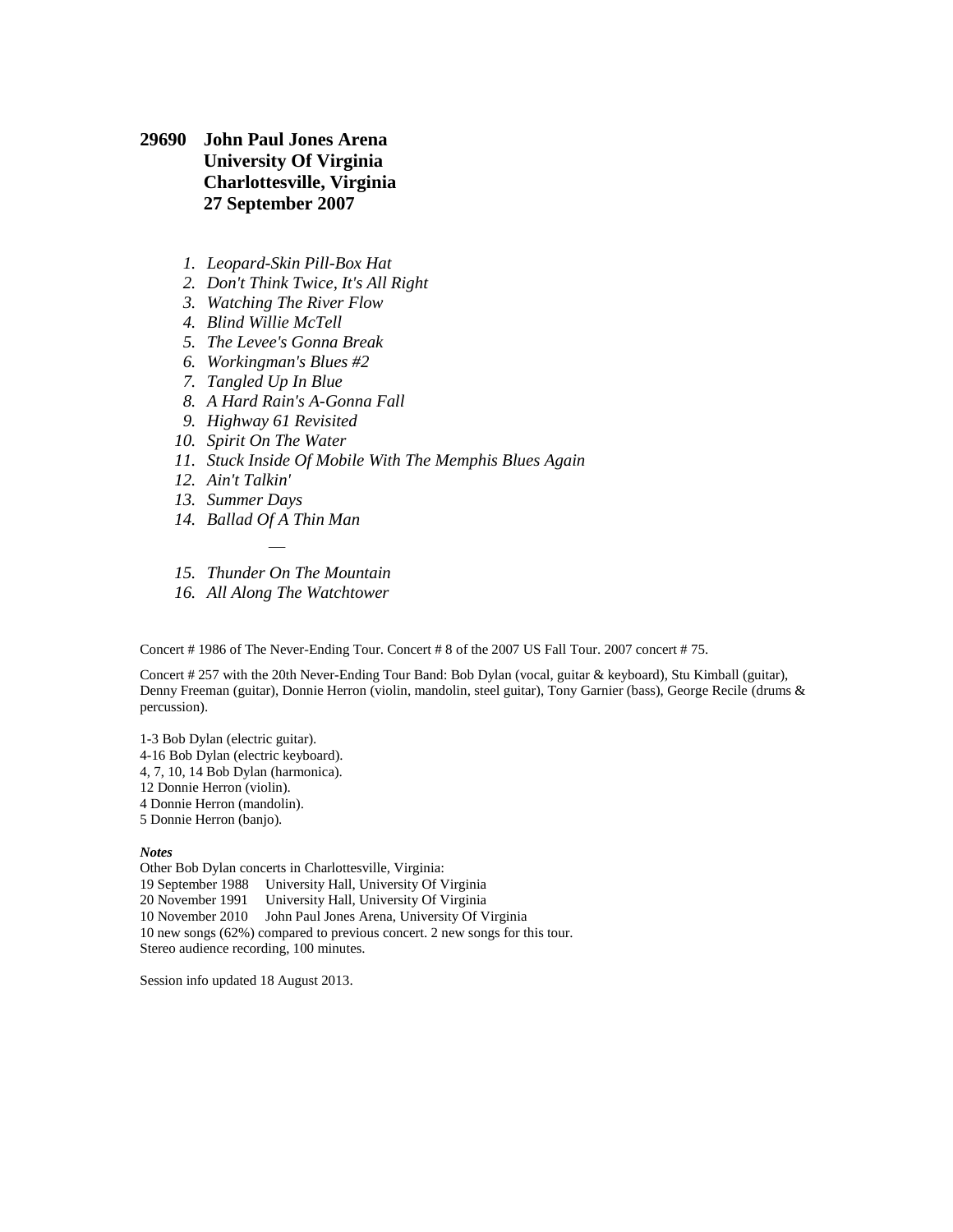### <span id="page-20-0"></span>**29700 Marjorie Merriweather Post Pavilion Columbia, Maryland 28 September 2007**

- *1. Rainy Day Women # 12 & 35*
- *2. Señor (Tales Of Yankee Power)*
- *3. Just Like Tom Thumb's Blues*
- *4. Simple Twist Of Fate*
- *5. Rollin' And Tumblin'*
- *6. Workingman's Blues #2*
- *7. Desolation Row*
- *8. Beyond The Horizon*
- *9. Honest With Me*
- *10. When The Deal Goes Down*
- *11. Highway 61 Revisited*
- *12. Ain't Talkin'*
- *13. Summer Days*
- *14. Masters Of War*
- *— 15. Thunder On The Mountain*
- *16. Blowin' In The Wind*

Concert # 1987 of The Never-Ending Tour. Concert # 9 of the 2007 US Fall Tour. 2007 concert # 76.

Concert # 258 with the 20th Never-Ending Tour Band: Bob Dylan (vocal, guitar & keyboard), Stu Kimball (guitar), Denny Freeman (guitar), Donnie Herron (violin, mandolin, steel guitar), Tony Garnier (bass), George Recile (drums & percussion).

1-3 Bob Dylan (electric guitar).

4-16 Bob Dylan (electric keyboard).

- 4, 9, 10, 16 Bob Dylan (harmonica).
- 12, 16 Donnie Herron (violin).
- 5, 7 Donnie Herron (mandolin).

#### *Notes.*

Other Bob Dylan concerts in Columbia, Maryland:

| 14 June 1981   | Marjorie Merriweather Post Pavilion |
|----------------|-------------------------------------|
| 20 July 1988   | Marjorie Merriweather Post Pavilion |
| 19 July 1989   | Marjorie Merriweather Post Pavilion |
| 29 July 2000   | Marjorie Merriweather Post Pavilion |
| 16 August 2011 | Marjorie Merriweather Post Pavilion |
| 23 July 2013   | Marjorie Merriweather Post Pavilion |

11 new songs (68%) compared to previous concert. 1 new song for this tour.

Session info updated 1 August 2013.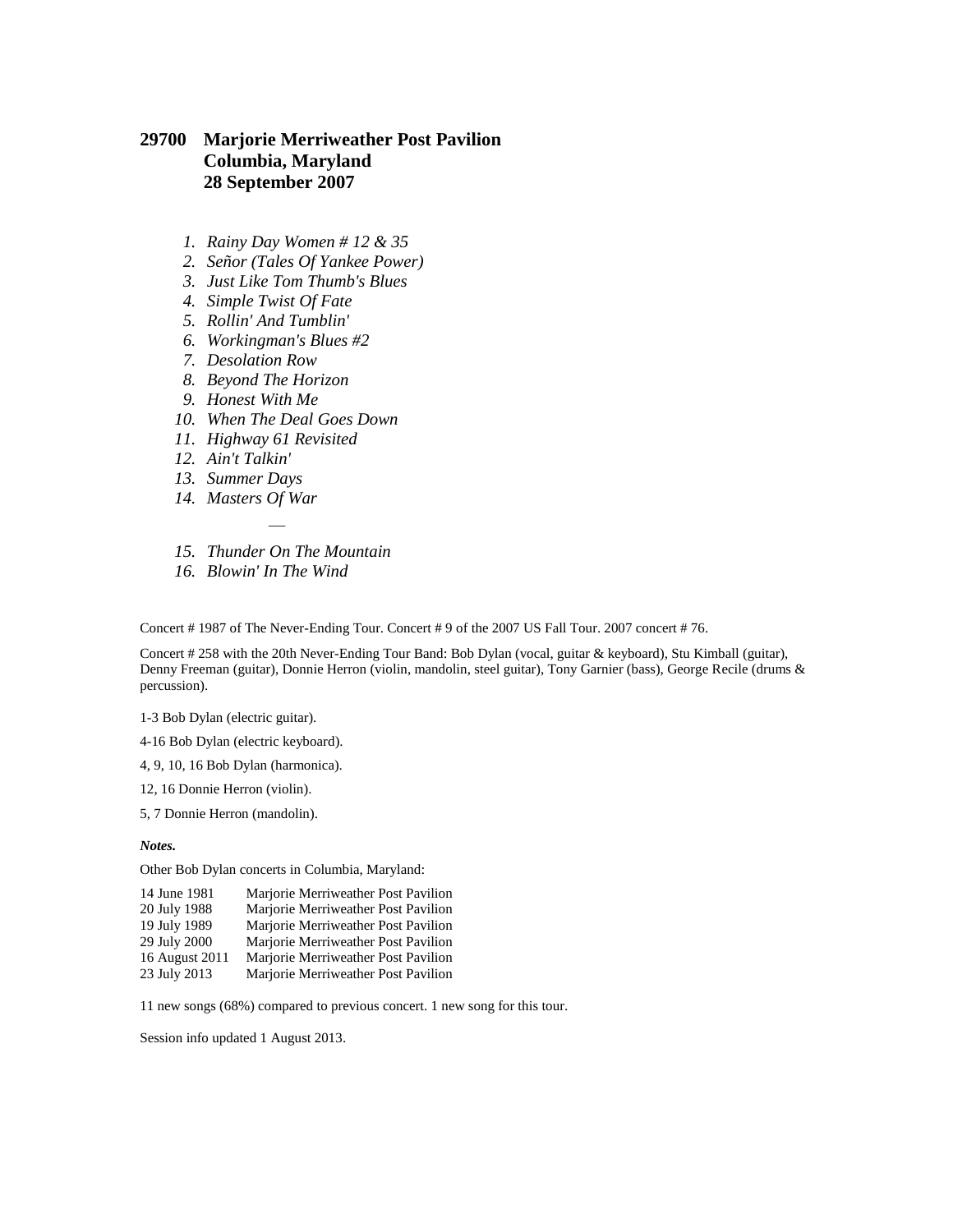## <span id="page-21-0"></span>**29710 Ryan Center University Of Rhode Island Kingston, Rhode Island 29 September 2007**

- *1. Leopard-Skin Pill-Box Hat*
- *2. Don't Think Twice, It's All Right*
- *3. Watching The River Flow*
- *4. The Lonesome Death Of Hattie Carroll*
- *5. Rollin' And Tumblin'*
- *6. Ballad Of Hollis Brown*
- *7. Stuck Inside Of Mobile With The Memphis Blues Again*
- *8. Spirit On The Water*
- *9. Things Have Changed*
- *10. Workingman's Blues #2*
- *11. Highway 61 Revisited*
- *12. Ain't Talkin'*
- *13. Summer Days*
- *14. Masters Of War*
- *— 15. Thunder On The Mountain*
- *16. All Along The Watchtower*

Concert # 1988 of The Never-Ending Tour. Concert # 10 of the 2007 US Fall Tour. 2007 concert # 77.

Concert # 259 with the 20th Never-Ending Tour Band: Bob Dylan (vocal, guitar & keyboard), Stu Kimball (guitar), Denny Freeman (guitar), Donnie Herron (violin, mandolin, steel guitar), Tony Garnier (bass), George Recile (drums & percussion).

1-3 Bob Dylan (electric guitar).

4-16 Bob Dylan (electric keyboard).

- 4, 7, 8 Bob Dylan (harmonica).
- 9, 12 Donnie Herron (violin).
- 4, 5 Donnie Herron (mandolin).

6 Donnie Herron (banjo).

#### *Notes.*

Previous Bob Dylan concerts in Kingston, Rhode Island:

| Ryan Center, University Of Rhode Island |
|-----------------------------------------|
| Ryan Center, University Of Rhode Island |
| Ryan Center, University Of Rhode Island |
| Ryan Center, University Of Rhode Island |
| <b>Hutton Brickyards</b>                |
| <b>Hutton Brickyards</b>                |
|                                         |

9 new songs (56%) compared to previous concert. 1 new song for this tour.

Stereo audience recording, 105 minutes.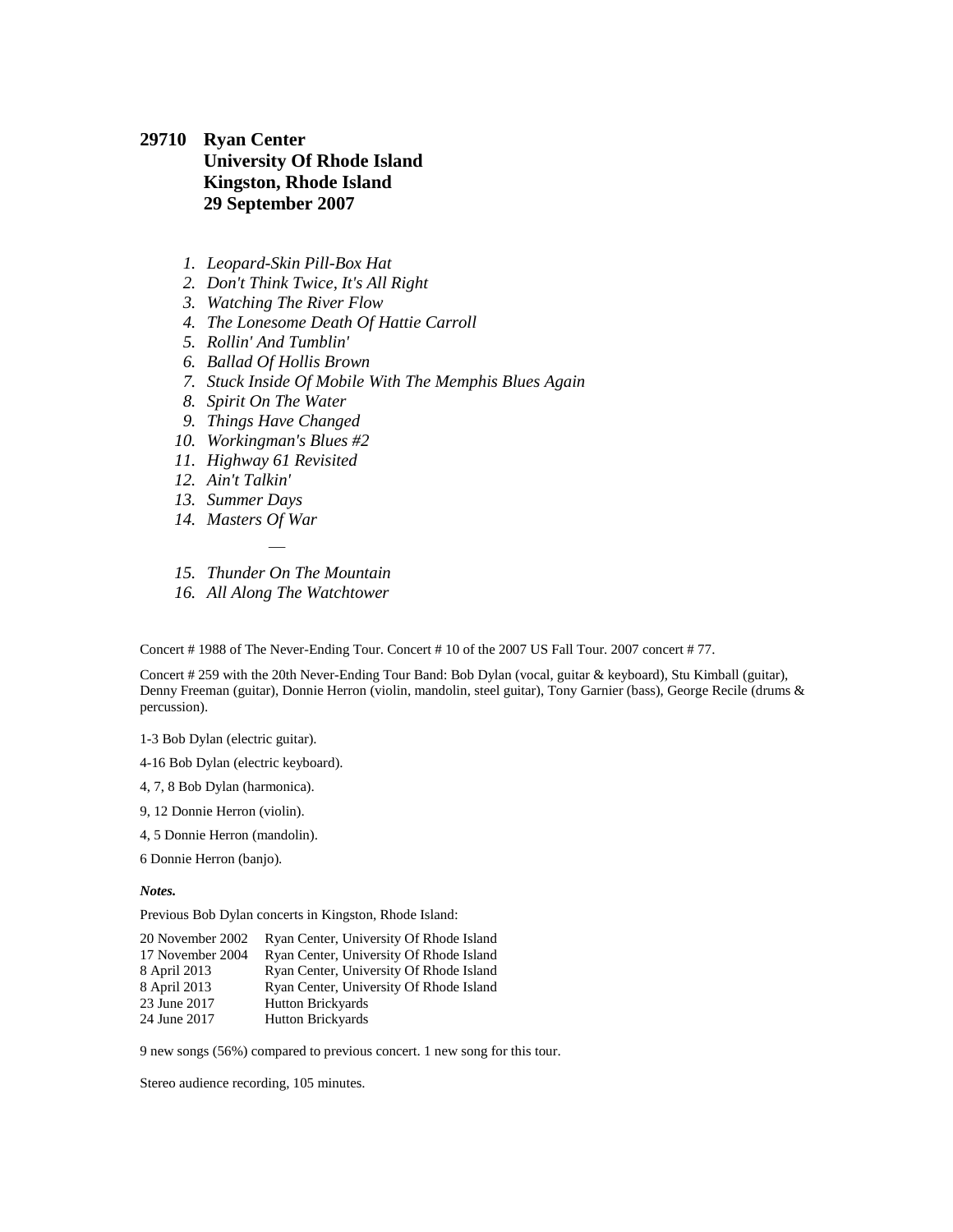Session info updated 28 June 2017.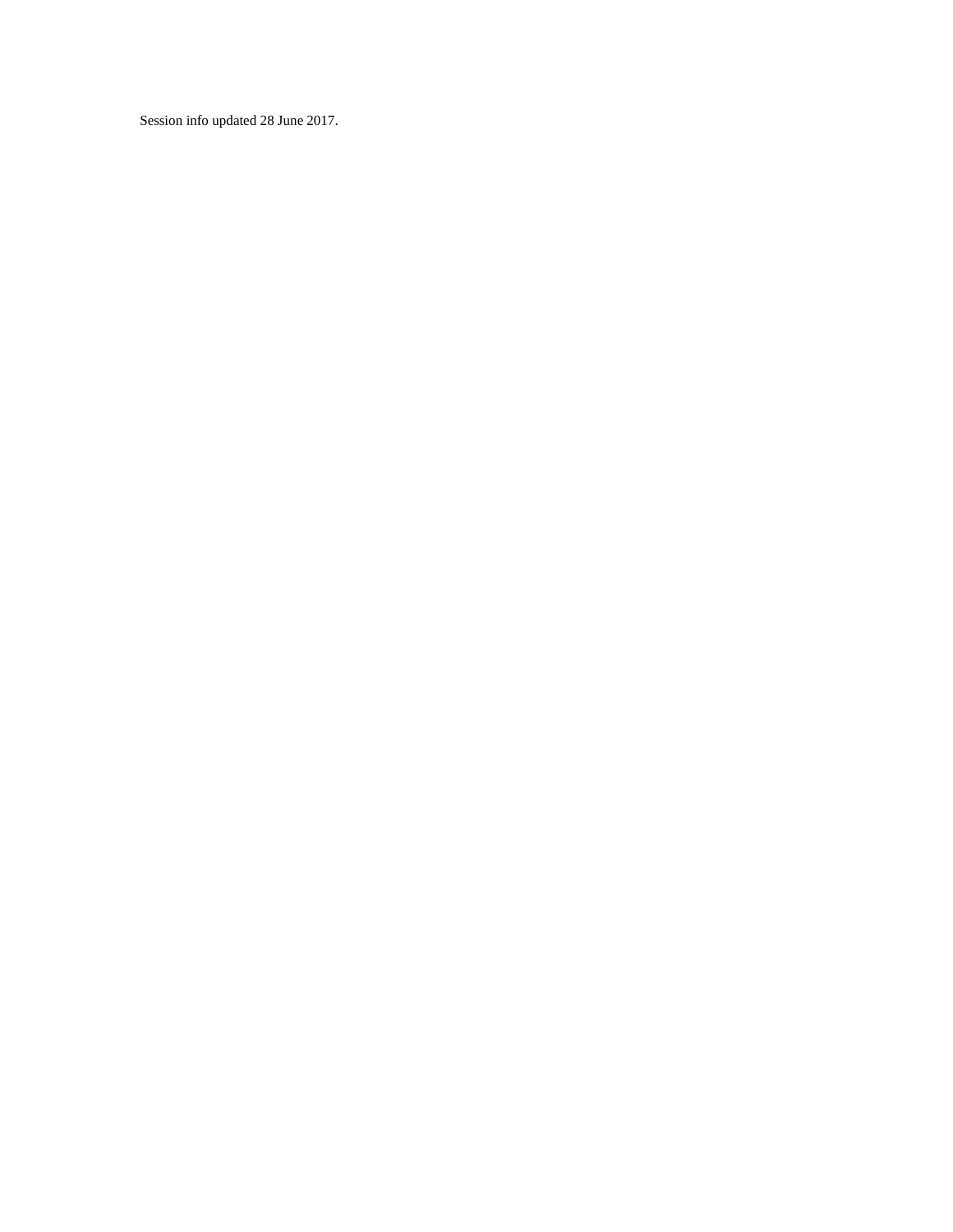### <span id="page-23-0"></span>**29720 Arena At Harbor Yard Bridgeport, Connecticut 30 September 2007**

- *1. Leopard-Skin Pill-Box Hat*
- *2. It Ain't Me, Babe*
- *3. I'll Be Your Baby Tonight*
- *4. You're A Big Girl Now*
- *5. Rollin' And Tumblin'*
- *6. Workingman's Blues #2*
- *7. 'Til I Fell In Love With You*
- *8. When The Deal Goes Down*
- *9. Honest With Me*
- *10. Spirit On The Water*
- *11. Highway 61 Revisited*
- *12. Nettie Moore*
- *13. Summer Days*
- *14. I Shall Be Released*
- *— 15. Thunder On The Mountain*
- *16. Like A Rolling Stone*

Concert # 1989 of The Never-Ending Tour. Concert # 11 of the 2007 US Fall Tour. 2007 concert # 78.

Concert # 260 with the 20th Never-Ending Tour Band: Bob Dylan (vocal, guitar & keyboard), Stu Kimball (guitar), Denny Freeman (guitar), Donnie Herron (violin, mandolin, steel guitar), Tony Garnier (bass), George Recile (drums & percussion).

1-3 Bob Dylan (electric guitar).

4-16 Bob Dylan (electric keyboard).

4, 7, 10, 14 Bob Dylan (harmonica).

12 Donnie Herron (violin).

5 Donnie Herron (mandolin).

#### *Notes*

First Bob Dylan concert in Bridgeport, Connecticut. Next concert:

[19 July 2013](DSN34890%20-%202013%20AmericanaramA%20Festival%20Of%20Music%20Tour.htm#DSN35040) Webster Bank Arena

9 new songs (56%) compared to previous concert. No new songs for this tour.

Stereo audience recording, 120 minutes.

Session info updated 27 July 2013.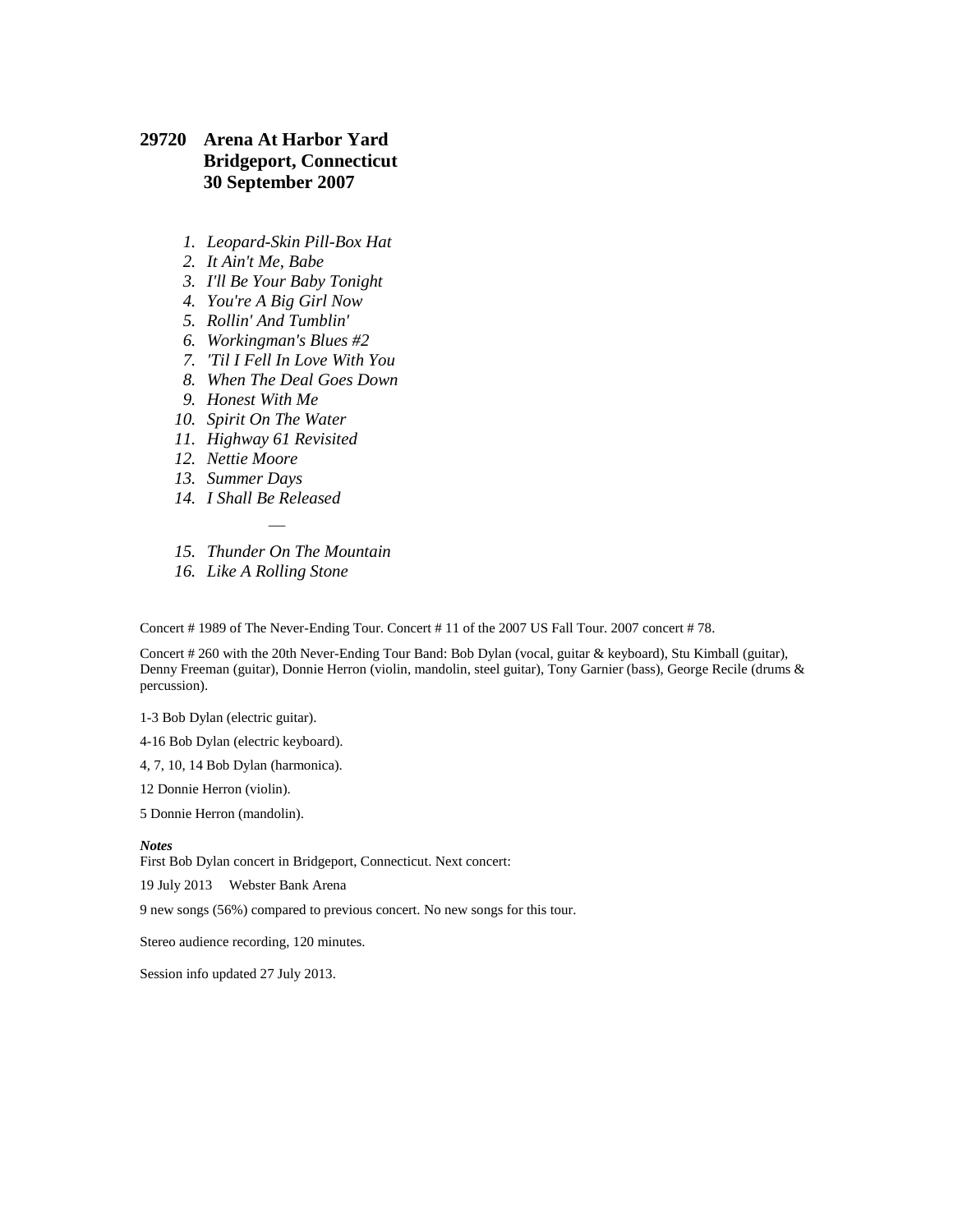### <span id="page-24-0"></span>**29730 DCU Center Worcester, Massachusetts 2 October 2007**

- *1. Leopard-Skin Pill-Box Hat*
- *2. Don't Think Twice, It's All Right*
- *3. Watching The River Flow*
- *4. John Brown*
- *5. Rollin' And Tumblin'*
- *6. Workingman's Blues #2*
- *7. High Water (For Charley Patton)*
- *8. Beyond The Horizon*
- *9. Most Likely You Go Your Way (And I'll Go Mine)*
- *10. Spirit On The Water*
- *11. Highway 61 Revisited*
- *12. Ain't Talkin'*
- *13. Summer Days*
- *14. Ballad Of A Thin Man*
- *— 15. Thunder On The Mountain*
- *16. All Along The Watchtower*

Concert # 1990 of The Never-Ending Tour. Concert # 12 of the 2007 US Fall Tour. 2007 concert # 79.

Concert # 261 with the 20th Never-Ending Tour Band: Bob Dylan (vocal, guitar & keyboard), Stu Kimball (guitar), Denny Freeman (guitar), Donnie Herron (violin, mandolin, steel guitar), Tony Garnier (bass), George Recile (drums & percussion).

1-3 Bob Dylan (electric guitar).

4-16 Bob Dylan (electric keyboard).

- 8, 14 Bob Dylan (harmonica).
- 12 Donnie Herron (violin).
- 4 Donnie Herron (banjo).
- 5 Donnie Herron (mandolin).

*Notes.*

Other Bob Dylan concerts in Worcester, Massachusetts:

| 19 November 1975 | Memorial Auditorium       |
|------------------|---------------------------|
| 2 May 1980       | <b>Memorial Theater</b>   |
| 3 May 1980       | <b>Memorial Theater</b>   |
| 8 December 1995  | Worcester Auditorium      |
| 14 November 1999 | Centrum Arena             |
| 2 August 2002    | Downstairs, The Palladium |
| 16 May 2008      | The Palladium             |

9 new songs (56%) compared to previous concert. No new songs for this tour.

Session info updated 4 June 2008.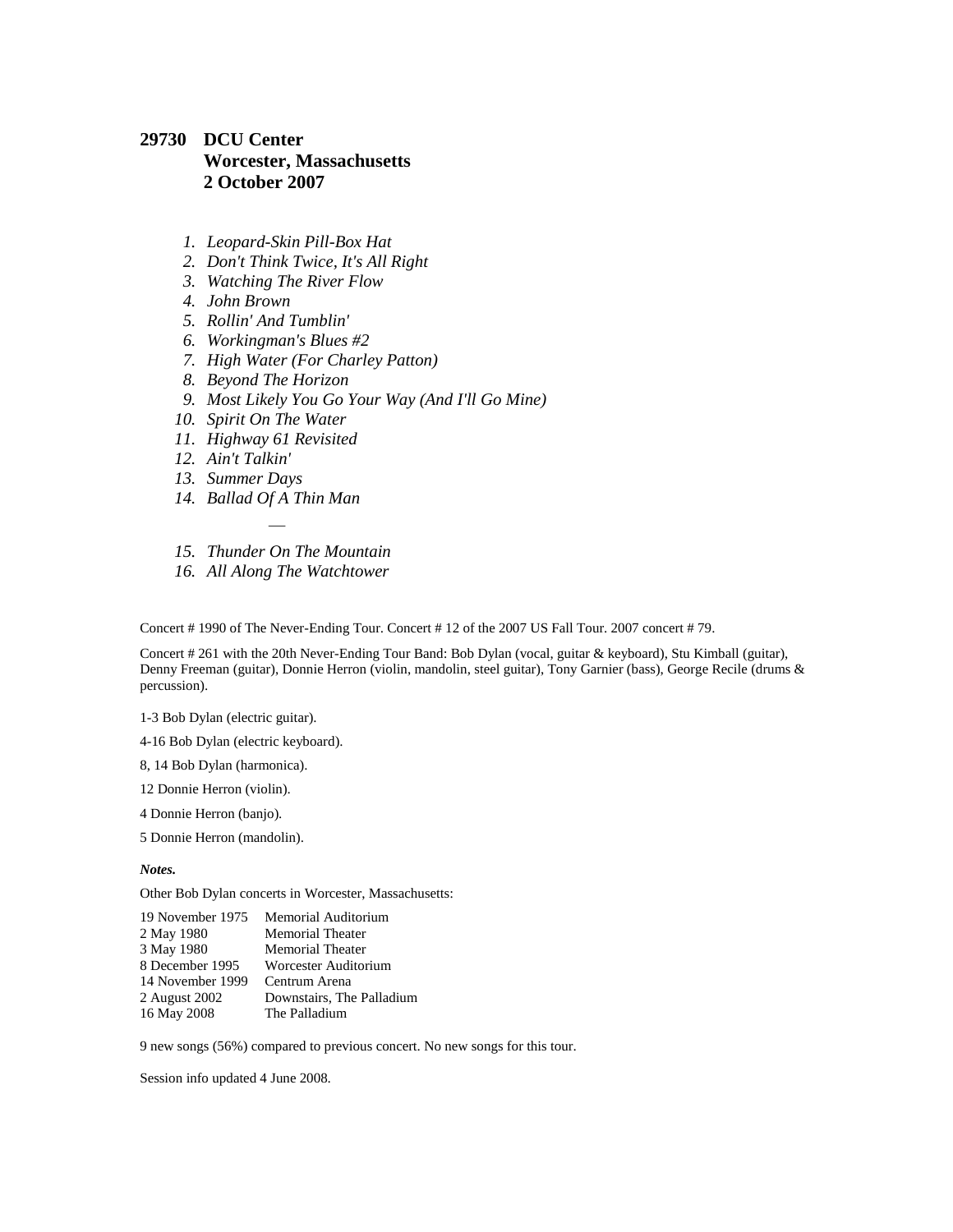## <span id="page-25-0"></span>**29735 Studio B The Abernathy Building Washington, District Of Columbia 3 October 2007**

### **Theme Time Radio Hour, Episode 53: Days of the Week**

"It's night time in the Big City. A storm is coming. A woman wonders."

| 2007 | <b>Sterling Harrison</b> | Seven Days                                |
|------|--------------------------|-------------------------------------------|
| 1983 | U2                       | Sunday Bloody Sunday                      |
| 1953 | Frankie Lee Sims         | Lucy Mae Blues                            |
| 1954 | <b>Smiley Lewis</b>      | <b>Blue Monday</b>                        |
| 1967 | The Rolling Stones       | Ruby Tuesday                              |
| 1947 | Lonnie Johnson           | Tomorrow Night                            |
| 1980 | The Undertones           | Wednesday Week                            |
| 1993 | Morphine                 | Thursday                                  |
| 2004 | Jolie Holland            | <b>Old Fashioned Morphine</b>             |
| 1966 | The Easybeats            | Friday on My Mind                         |
| 1960 | Charlie Rich             | Lonely Weekends                           |
| 1974 | Tom Waits                | (Looking For) The Heart of Saturday Night |
| 1971 | Doug Sahm                | <b>Wasted Days and Wasted Nights</b>      |
| 1940 | Jimmie Davis             | You Are My Sunshine                       |
| 1970 | Kris Kristofferson       | Sunday Mornin' Comin' Down                |
| 1973 | <b>Ramsey Lewis</b>      | Nights in White Satin                     |
|      |                          |                                           |

#### *Selected BobTalk*

There is great music happening all over the country, and sometimes you got to seek it out and if you don't seek it out, it's just gonna disappear (about Seven Days).

That song is kind of a mash-up between a couple of blues standards (about Lucy Mae Blues).

It's time for Monday, and if I know my radio show that sounds like a sound cue (before Blue Monday).

Supposed to only be a B side, for those of you who don't know what a b side is, that was other side of a 45 that wasn't a hit. The A side, in this case, was supposed to be Let's Spend the Night Together but most DJs thought it was too sexual.

Kind of an English / Irish way of saying next Wednesday. The Finnish call it something I can not pronounce, but it is translated as 'center of the week'. Here in the US we just call it Hump Day.

They had kind of an unusual instrumentation…the got a drummer, a guy playing saxaphone, and Mark Sandman who sings and wear a homemade D-tuned, 2 string bass that he built himself (about Morphine).

After all those wasted days and wasted nights, you know there's gonna be a Sunday morning coming down.

Well I can see the sun coming up over the horizon meaning our day here is done. Night creeps in, throwing shadows across the Abernathy building.

#### *Notes.*

The session location is fictional. The actual recording location and date for Bob Dylan's contribution are not known.

The session date here is the original broadcast date.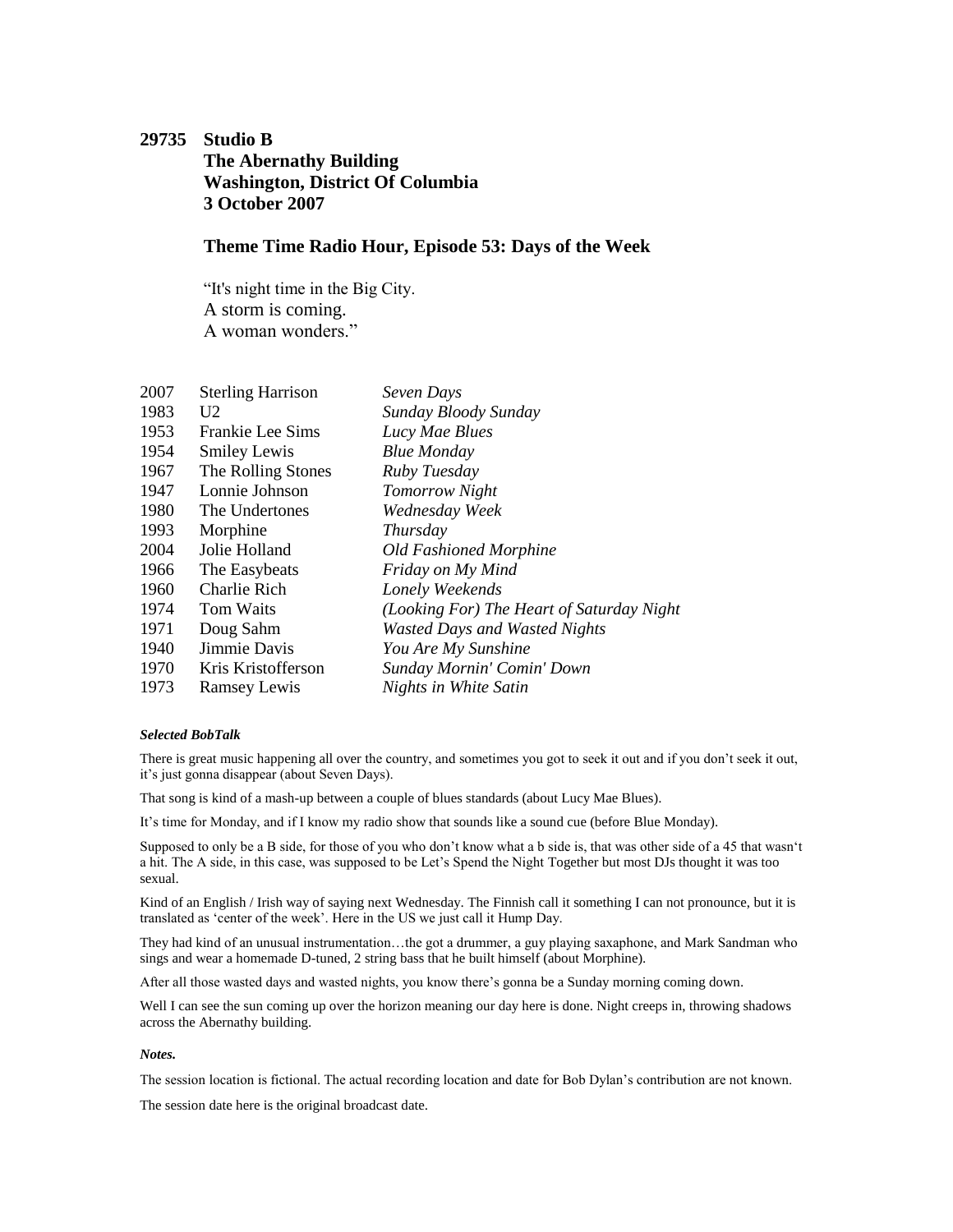Stereo radio recording, 60 minutes.

Previous episode: [Young and Old](#page-17-0) Next episode: [California](#page-35-0)

Session info updated 24 October 2010.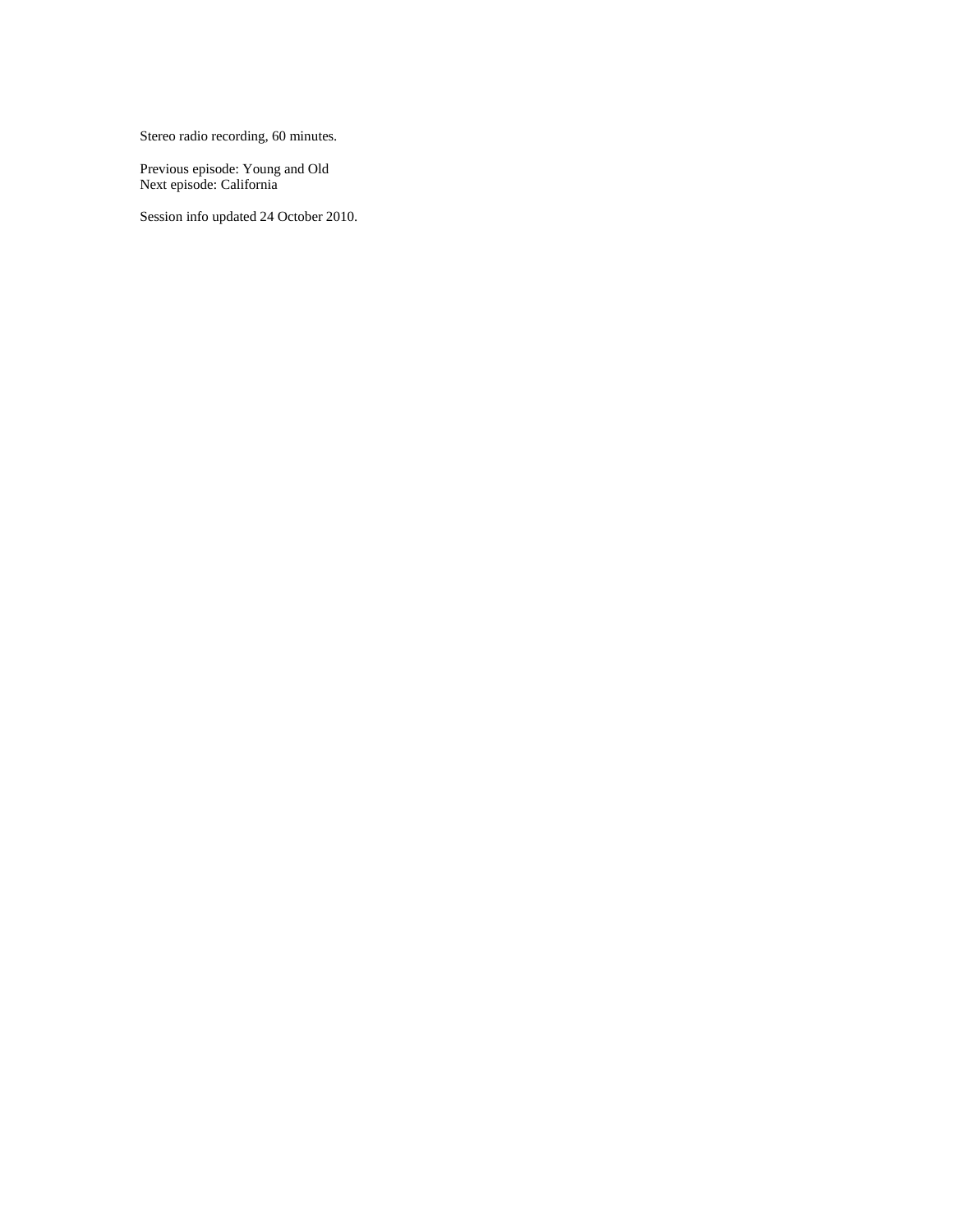### <span id="page-27-0"></span>**29740 Cumberland County Civic Center Portland, Maine 4 October 2007**

- *1. Leopard-Skin Pill-Box Hat*
- *2. Don't Think Twice, It's All Right*
- *3. Watching The River Flow*
- *4. Chimes Of Freedom*
- *5. Rollin' And Tumblin'*
- *6. Workingman's Blues #2*
- *7. Cry A While*
- *8. When The Deal Goes Down*
- *9. Tangled Up In Blue*
- *10. Spirit On The Water*
- *11. Highway 61 Revisited*
- *12. Ain't Talkin'*
- *13. Summer Days*
- *14. Masters Of War*
- *— 15. Thunder On The Mountain*
- *16. All Along The Watchtower*

Concert # 1991 of The Never-Ending Tour. Concert # 13 of the 2007 US Fall Tour. 2007 concert # 80.

Concert # 262 with the 20th Never-Ending Tour Band: Bob Dylan (vocal, guitar & keyboard), Stu Kimball (guitar), Denny Freeman (guitar), Donnie Herron (violin, mandolin, steel guitar), Tony Garnier (bass), George Recile (drums & percussion).

1-3 Bob Dylan (electric guitar).

4-16 Bob Dylan (electric keyboard).

- 4, 8, 9 Bob Dylan (harmonica).
- 12 Donnie Herron (violin).
- 5 Donnie Herron (mandolin).

7 Donnie Herron (banjo).

*Notes.*

Other Bob Dylan concerts in Portland, Maine:

| <b>Cumberland Civic Center</b>                     |
|----------------------------------------------------|
| City Hall                                          |
| City Hall                                          |
| Ballpark At Old Orchard Beach                      |
| Seashore Performing Arts Center, Old Orchard Beach |
| <b>State Theater</b>                               |
| <b>State Theater</b>                               |
| <b>State Theater</b>                               |
| <b>State Theater</b>                               |
| <b>State Theater</b>                               |
| State Theater,                                     |
| Sullivan Gym, University of Southern Maine         |
| Cumberland Civic Center                            |
|                                                    |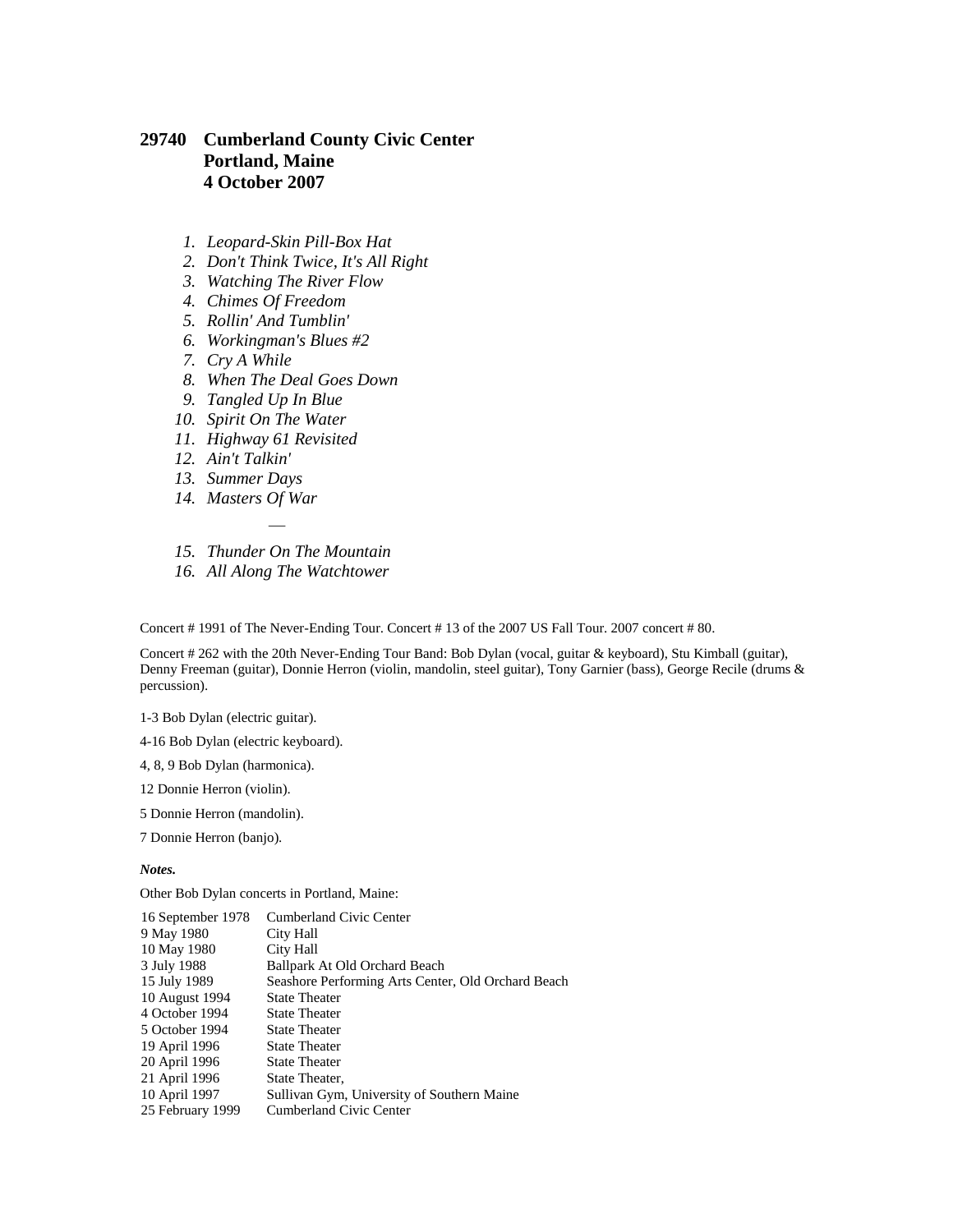| 23 November 2001 | Cumberland Civic Center |
|------------------|-------------------------|
| 9 November 2006  | Cumberland Civic Center |
| 16 July 2016     | Thompson's Point        |

5 new songs (31%) compared to previous concert. No new songs for this tour.

Stereo audience recording, 110 minutes.

Session info updated 5 August 2016.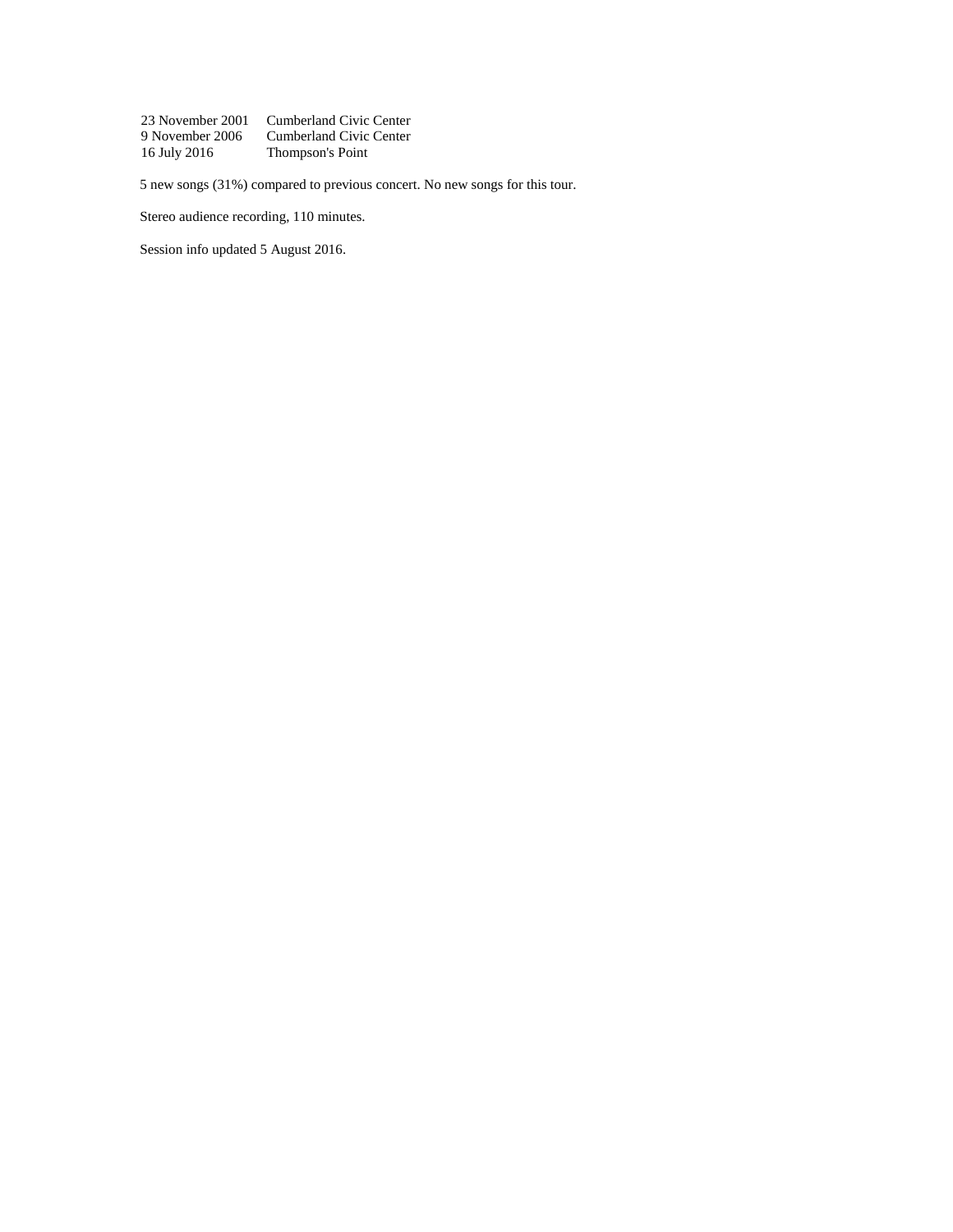### <span id="page-29-0"></span>**29750 Verizon Wireless Arena Manchester, New Hampshire 5 October 2007**

- *1. Cat's In The Well*
- *2. Lay Lady Lay*
- *3. Just Like Tom Thumb's Blues*
- *4. Positively 4th Street*
- *5. The Levee's Gonna Break*
- *6. Spirit On The Water*
- *7. Honest With Me*
- *8. Beyond The Horizon*
- *9. High Water (For Charley Patton)*
- *10. My Back Pages*
- *11. Highway 61 Revisited*
- *12. Nettie Moore*
- *13. Summer Days*
- *14. Like A Rolling Stone*
- *— 15. Thunder On The Mountain*
- *16. Blowin' In The Wind*

Concert # 1992 of The Never-Ending Tour. Concert # 14 of the 2007 US Fall Tour. 2007 concert # 81.

Concert # 263 with the 20th Never-Ending Tour Band: Bob Dylan (vocal, guitar & keyboard), Stu Kimball (guitar), Denny Freeman (guitar), Donnie Herron (violin, mandolin, steel guitar), Tony Garnier (bass), George Recile (drums & percussion).

1-3 Bob Dylan (electric guitar).

4-16 Bob Dylan (electric keyboard).

- 4, 6, 10, 16 Bob Dylan (harmonica).
- 1, 12, 16 Donnie Herron (violin).
- 5 Donnie Herron (mandolin).

9 Donnie Herron (banjo).

#### *Notes.*

Previous Bob Dylan concerts in Manchester, New Hampshire:

| 3 September 1988 | <b>Riverfront Park</b>    |
|------------------|---------------------------|
| 21 November 2001 | Verizon Wireless Arena    |
| 27 August 2006   | Merchantsauto.com Stadium |

12 new songs (75%) compared to previous concert. 2 new songs for this tour.

Stereo audience recording, 110 minutes.

Session info updated 9 November 2007.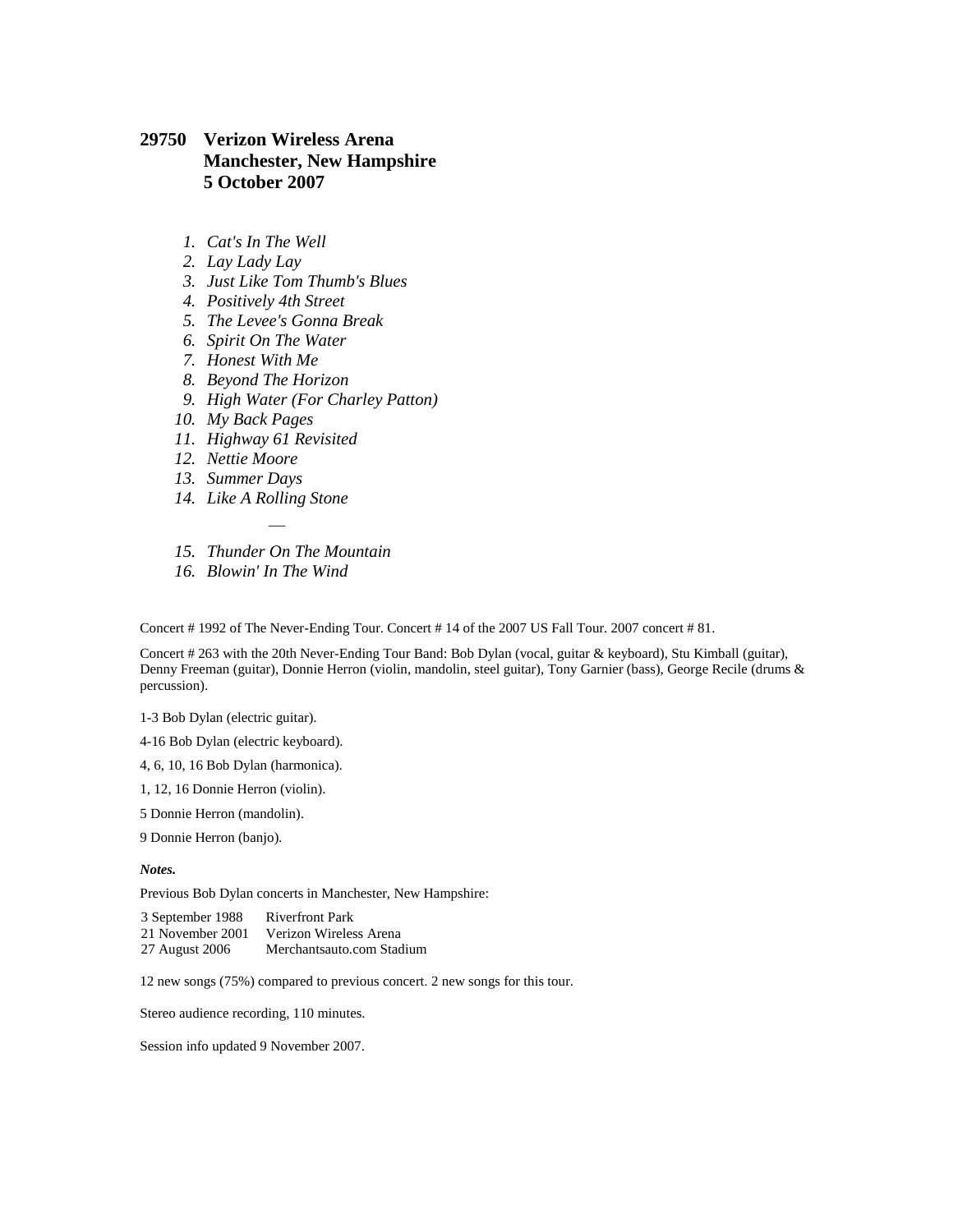### <span id="page-30-0"></span>**29760 Times Union Center Albany, New York 6 October 2007**

- *1. Leopard-Skin Pill-Box Hat*
- *2. Don't Think Twice, It's All Right*
- *3. Watching The River Flow*
- *4. Simple Twist Of Fate*
- *5. Rollin' And Tumblin'*
- *6. When The Deal Goes Down*
- *7. 'Til I Fell In Love With You*
- *8. Workingman's Blues #2*
- *9. Things Have Changed*
- *10. The Lonesome Death Of Hattie Carroll*
- *11. Highway 61 Revisited*
- *12. Ain't Talkin'*
- *13. Summer Days*
- *14. Masters Of War*
- *— 15. Thunder On The Mountain*
- *16. All Along The Watchtower*

Concert # 1993 of The Never-Ending Tour. Concert # 15 of the 2007 US Fall Tour. 2007 concert # 82.

Concert # 264 with the 20th Never-Ending Tour Band: Bob Dylan (vocal, guitar & keyboard), Stu Kimball (guitar), Denny Freeman (guitar), Donnie Herron (violin, mandolin, steel guitar), Tony Garnier (bass), George Recile (drums & percussion).

1-3 Bob Dylan (electric guitar).

4-16 Bob Dylan (electric keyboard).

- 4, 6-10 Bob Dylan (harmonica).
- 9, 12 Donnie Herron (violin).
- 5, 10 Donnie Herron (mandolin).

#### *Notes.*

Other Bob Dylan concerts in Albany, New York:

| Palace Theater                                                            |
|---------------------------------------------------------------------------|
| Palace Theater                                                            |
| Palace Theater                                                            |
| Palace Theater                                                            |
| Recreation and Convocation Center, State University Of New York At Albany |
|                                                                           |
| Palace Theater                                                            |
|                                                                           |

13 new songs (81%) compared to previous concert. No new songs for this tour.

Stereo audience recording, 115 minutes.

Session info updated 12 March 2018.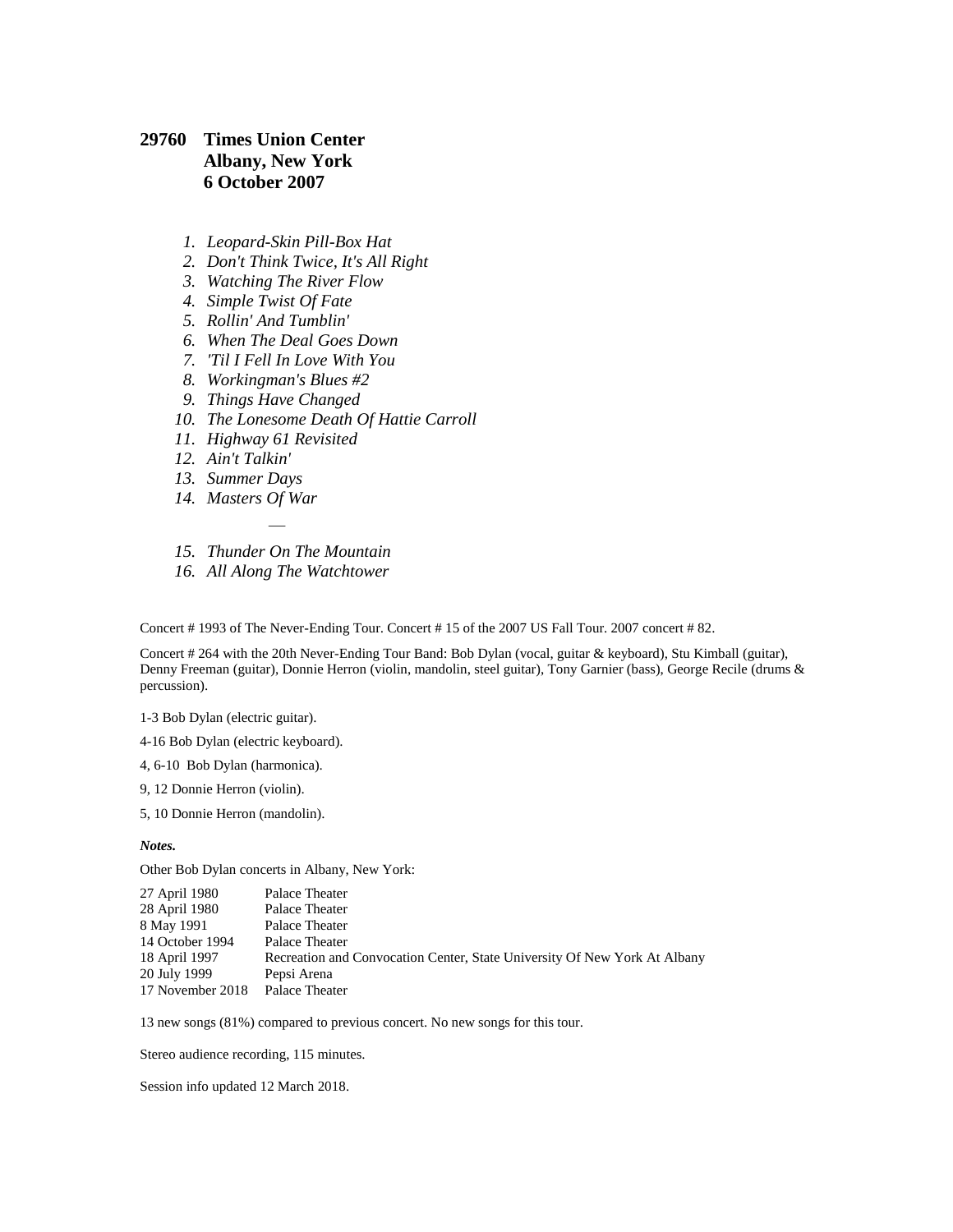<span id="page-31-0"></span>**29770 War Memorial Arena Oncenter Complex Syracuse, New York 8 October 2007**

- *1. Leopard-Skin Pill-Box Hat*
- *2. It Ain't Me, Babe*
- *3. I'll Be Your Baby Tonight*
- *4. Positively 4th Street*
- *5. The Levee's Gonna Break*
- *6. Workingman's Blues #2*
- *7. Stuck Inside Of Mobile With The Memphis Blues Again*
- *8. Visions Of Johanna*
- *9. Honest With Me*
- *10. Spirit On The Water*
- *11. Highway 61 Revisited*
- *12. Nettie Moore*
- *13. Summer Days*
- *14. Ballad Of A Thin Man*
- *— 15. Thunder On The Mountain*
- *16. Like A Rolling Stone*

Concert # 1994 of The Never-Ending Tour. Concert # 16 of the 2007 US Fall Tour. 2007 concert # 83.

Concert # 265 with the 20th Never-Ending Tour Band: Bob Dylan (vocal, guitar & keyboard), Stu Kimball (guitar), Denny Freeman (guitar), Donnie Herron (violin, mandolin, steel guitar), Tony Garnier (bass), George Recile (drums & percussion).

1-3 Bob Dylan (electric guitar).

4-16 Bob Dylan (electric keyboard).

6, 8, 10, 14 Bob Dylan (harmonica).

12 Donnie Herron (violin).

5, 8 Donnie Herron (mandolin).

*Notes.*

Previous Bob Dylan concerts in Syracuse, New York:

| 22 September 1978 | Onondaga County War Memorial Auditorium |
|-------------------|-----------------------------------------|
| 4 May 1980        | Landmark Theatre                        |
| 5 May 1980        | Landmark Theatre                        |
| 31 August 1988    | New York State Fairground Grandstand    |
| 9 July 1991       | New York State Fairground Grandstand    |
| 23 October 1994   | Landmark Theatre                        |
| 30 April 1996     | Landmark Theatre                        |
| 28 January 1998   | Landmark Theatre                        |
| 2 November 1998   | Onondaga County War Memorial Auditorium |
| 13 November 2001  | War Memorial Arena, Oncenter Complex    |
| 22 August 2003    | Grandstand, New York State Fair         |
| 19 July 2009      | Alliance Bank Stadium                   |
| 25 June 2017      | Lakeview Amphitheater                   |
|                   |                                         |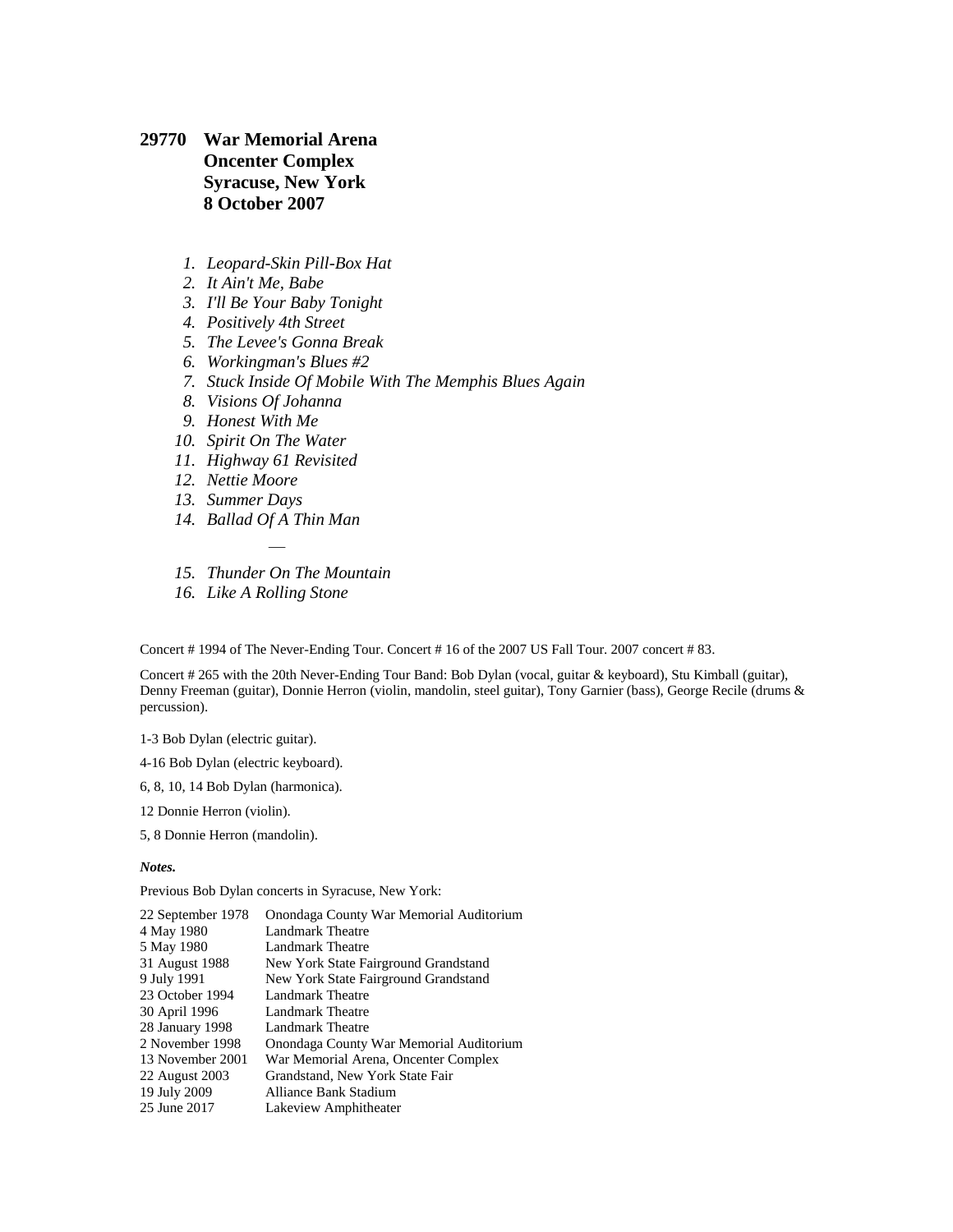11 new songs (68%) compared to previous concert. 1 new song for this tour.

Stereo audience recording, 125 minutes.

Session info updated 28 June 2017.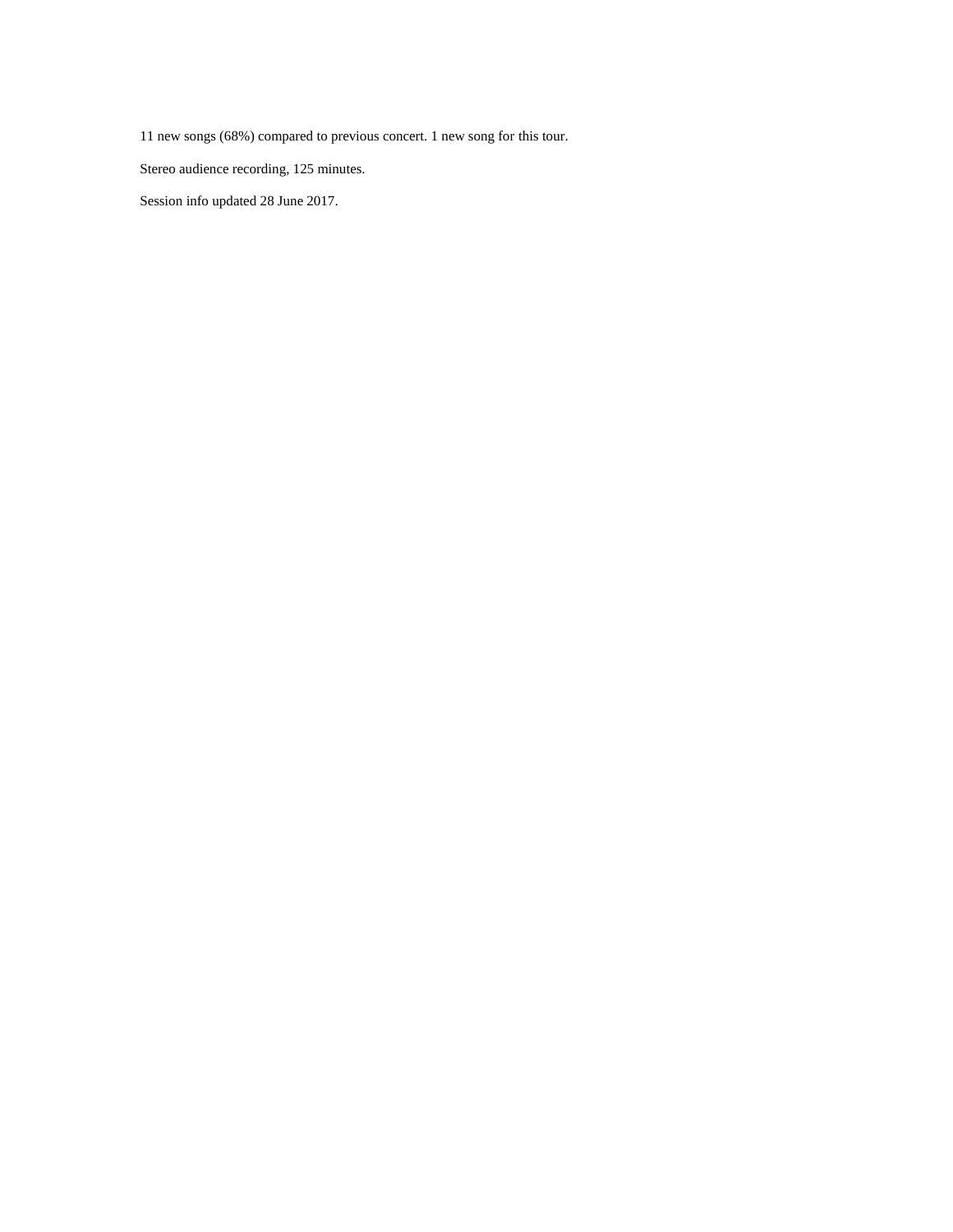### <span id="page-33-0"></span>**29780 RIT Fieldhouse Rochester Institue Of Technology Rochester, New York 9 October 2007**

- *1. Rainy Day Women # 12 & 35*
- *2. It Ain't Me, Babe*
- *3. Just Like Tom Thumb's Blues*
- *4. Positively 4th Street*
- *5. Rollin' And Tumblin'*
- *6. Workingman's Blues #2*
- *7. Things Have Changed*
- *8. Desolation Row*
- *9. High Water (For Charley Patton)*
- *10. Spirit On The Water*
- *11. Highway 61 Revisited*
- *12. Ain't Talkin'*
- *13. Summer Days*
- *14. Masters Of War*
- *— 15. Thunder On The Mountain*
- *16. Blowin' In The Wind*

Concert # 1995 of The Never-Ending Tour. Concert # 17 of the 2007 US Fall Tour. 2007 concert # 84.

Concert # 266 with the 20th Never-Ending Tour Band: Bob Dylan (vocal, guitar & keyboard), Stu Kimball (guitar), Denny Freeman (guitar), Donnie Herron (violin, mandolin, steel guitar), Tony Garnier (bass), George Recile (drums & percussion).

1-3 Bob Dylan (electric guitar).

- 4-16 Bob Dylan (electric keyboard).
- 4, 6, 8, 10, 16 Bob Dylan (harmonica).
- 7, 12, 16 Donnie Herron (violin).
- 5, 8 Donnie Herron (mandolin).
- 9 Donnie Herron (banjo).

#### *Notes.*

Other Bob Dylan concerts in Rochester, New York:

| 17 November 1975  | War Memorial Coliseum                                 |
|-------------------|-------------------------------------------------------|
| 23 September 1978 | War Memorial Auditorium                               |
| 11 October 1992   | <b>Eastman Theatre</b>                                |
| 22 October 1994   | Rochester Auditorium Center                           |
| 3 November 1998   | Blue Cross Arena                                      |
| 13 November 2004  | Student Center, Rochester Institute of Technology     |
| 30 August 2006    | <b>Frontier Field</b>                                 |
| 6 November 2010   | Gordon Field House, Rochester Institute of Technology |
| 14 November 2018  | Auditorium Theatre                                    |
|                   |                                                       |

9 new songs (56%) compared to previous concert. No new songs for this tour.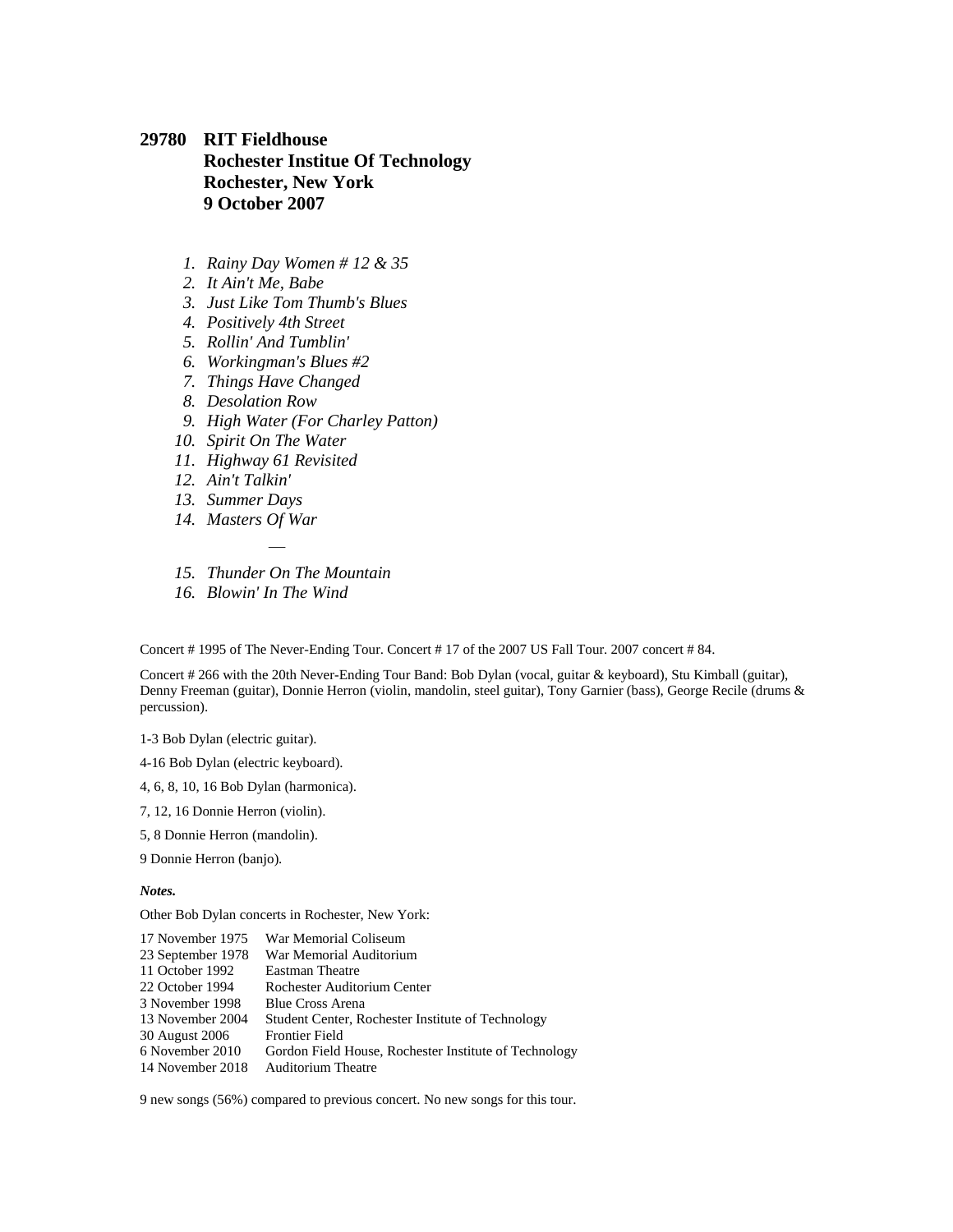Stereo audience recording, 110 minutes.

Session info updated 16 November 2018.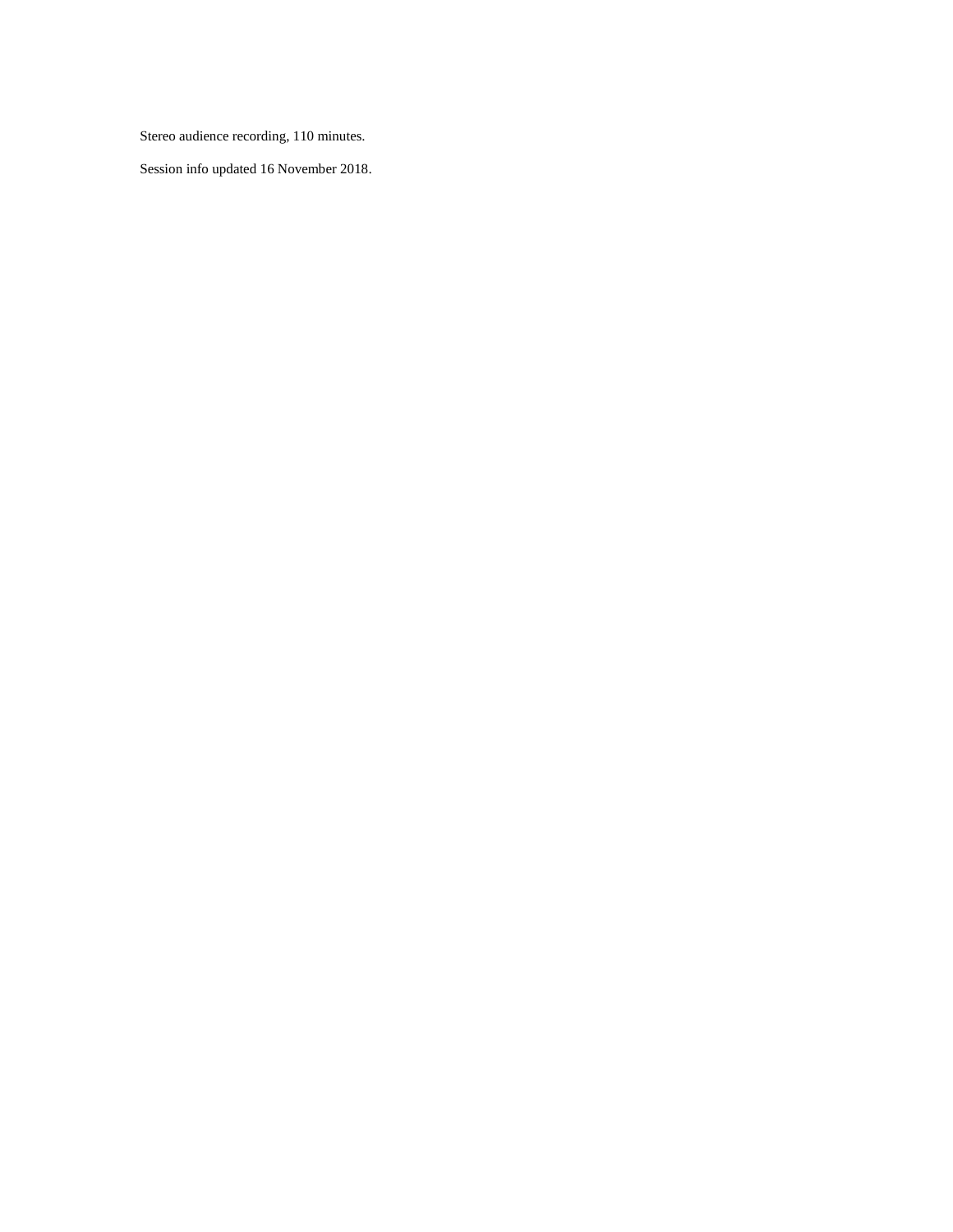## <span id="page-35-0"></span>**29785 Studio B The Abernathy Building Washington, District Of Columbia 10 October 2007**

### **Theme Time Radio Hour, Episode 54: California**

| 1953 | Ray Anthony Orchestra   | <b>Dragnet Theme</b>            |
|------|-------------------------|---------------------------------|
| 1946 | Al Jolson               | California, Here I Come         |
| 1971 | Joni Mitchell           | California                      |
| 1951 | Webb Pierce             | California Blues                |
| 2004 | <b>Geraint Watkins</b>  | Go West                         |
| 1966 | Ennio Morricone         | The Ecstasy Of Gold             |
| 1968 | Dionne Warwick          | Do You Know the Way to San José |
| 1969 | Sir Douglas Quintet     | Mendocino                       |
|      | Unidentified artist     | California Blues                |
| 1965 | Thee Midniters          | Whittier Boulevard              |
| 194? | Don Tosti Y Su Conjunto | Mambo Del Pachuco               |
| 2006 | Dave Alvin              | Surfer Girl                     |
| 1963 | Jesse Fuller            | San Francisco Bay Blues         |
| 1933 | Original Soundtrack     | Going Hollywood                 |
| 195? | Dorothy Shay            | I've Been To Hollywood          |
| 1968 | <b>Bobby Womack</b>     | California Dreamin'             |
| 2004 | Jolie Holland           | Goodbye California              |

#### *Selected BobTalk*

This is the city-Los Angeles, Ca...Sometimes you want to know about more than just the city, you want to know about the whole state. That's where I step in, I host the radio show.

There's a lot of earthquakes in California. If you feel a tremor there's two things you should do: get in a doorway and makes sure that doorway's in Cleveland.

It never caught on enough to get it in your local music store. I wish it had, it's sure cut down costs on the road (about San Francisco Bay Blues).

West coast schemes, California dreams and specific pacific themes.

#### *Notes.*

The session location is fictional. The actual recording location and date for Bob Dylan's contribution are not known.

The session date here is the original broadcast date.

Stereo radio recording, 60 minutes.

Previous episode: [Days Of The Week](#page-25-0) Next episode: [Classic Rock](#page-45-0)

Session info updated 24 October 2010.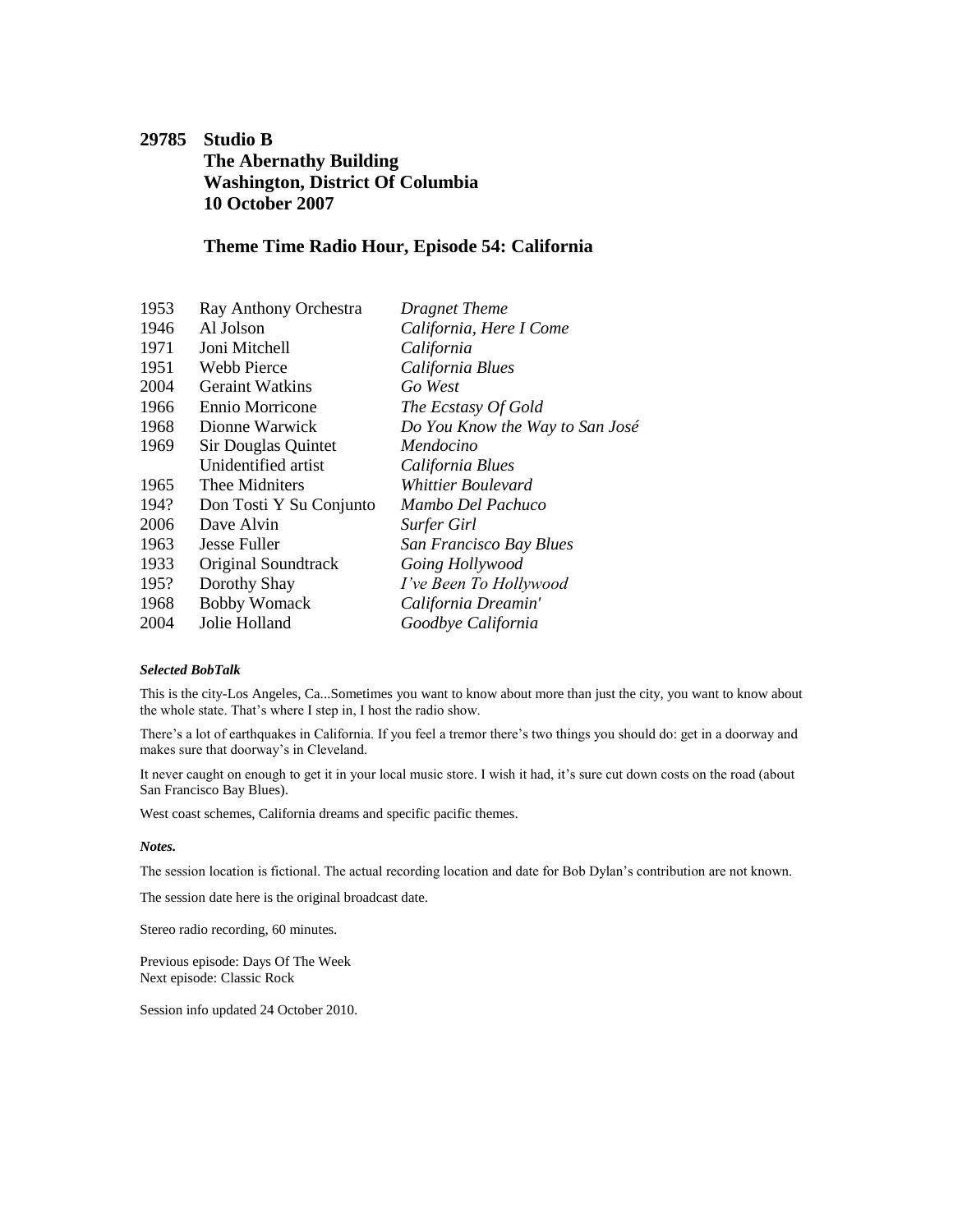- **29790 Petersen Events Center University Of Pittsburgh Pittsburgh, Pennsylvania 11 October 2007**
	- *1. Rainy Day Women # 12 & 35*
	- *2. It Ain't Me, Babe*
	- *3. Watching The River Flow*
	- *4. Love Sick*
	- *5. Tangled Up In Blue*
	- *6. Workingman's Blues #2*
	- *7. Rollin' And Tumblin'*
	- *8. Spirit On The Water*
	- *9. Things Have Changed*
	- *10. Beyond The Horizon*
	- *11. Highway 61 Revisited*
	- *12. Nettie Moore*
	- *13. Summer Days*
	- *14. Ballad Of A Thin Man*
	- *— 15. Thunder On The Mountain*
	- *16. All Along The Watchtower*

Concert # 1996 of The Never-Ending Tour. Concert # 18 of the 2007 US Fall Tour. 2007 concert # 85.

Concert # 267 with the 20th Never-Ending Tour Band: Bob Dylan (vocal, guitar & keyboard), Stu Kimball (guitar), Denny Freeman (guitar), Donnie Herron (violin, mandolin, steel guitar), Tony Garnier (bass), George Recile (drums & percussion).

1-3 Bob Dylan (electric guitar).

4-16 Bob Dylan (electric keyboard).

- 5, 8, 10, 14 Bob Dylan (harmonica).
- 9, 12 Donnie Herron (violin).
- 4, 7 Donnie Herron (mandolin).

*Notes.*

Other Bob Dylan concerts in Pittsburgh, Pennsylvania:

| 6 February 1966   | Syria Mosque                             |
|-------------------|------------------------------------------|
| 14 May 1980       | <b>Stanley Theatre</b>                   |
| 15 May 1980       | <b>Stanley Theatre</b>                   |
| 16 May 1980       | <b>Stanley Theatre</b>                   |
| 13 September 1988 | Civic Arena                              |
| 28 July 1989      | Civic Arena                              |
| 22 October 1990   | Syria Mosque                             |
| 16 July 1991      | <b>IC Light Amphitheater</b>             |
| 9 October 1992    | A. J. Palumbo Theatre                    |
| 19 August 1994    | IC Tent, Station Square                  |
| 5 November 1999   | Civic Arena                              |
| 6 November 2000   | A.J. Palumbo Center, Duquesne University |
| 8 November 2002   | A.J. Palumbo Center, Duquesne University |
|                   |                                          |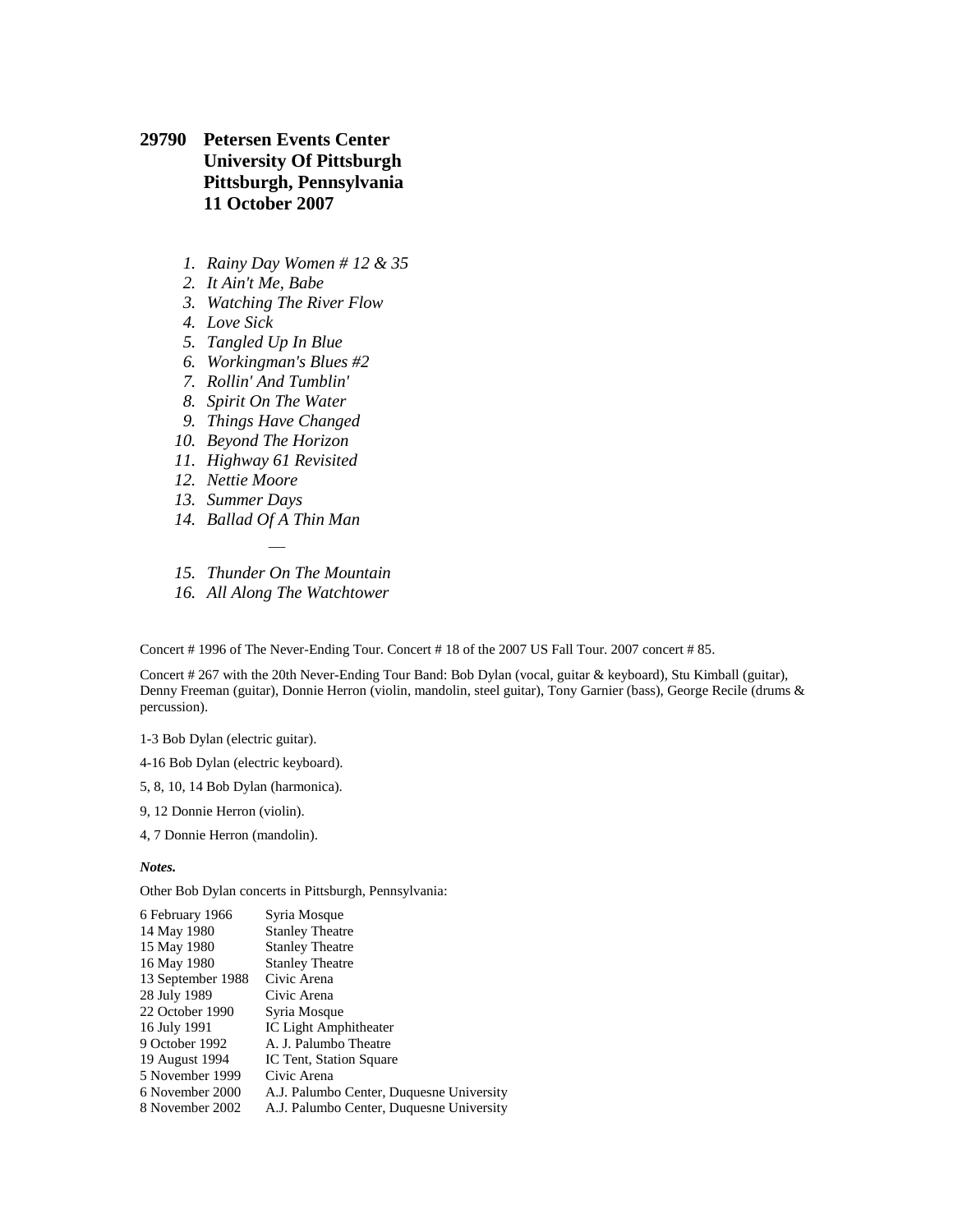| 7 November 2004  | Petersen Events Center, University Of Pittsburgh |
|------------------|--------------------------------------------------|
| 9 August 2008    | Main Stage, SouthSide Works                      |
| 7 November 2010  | Petersen Events Center, University Of Pittsburgh |
| 20 November 2014 | Heinz Hall For The Performing Arts               |

7 new songs (43%) compared to previous concert. 1 new song for this tour.

Stereo audience recording, 115 minutes.

Session info updated 26 November 2014.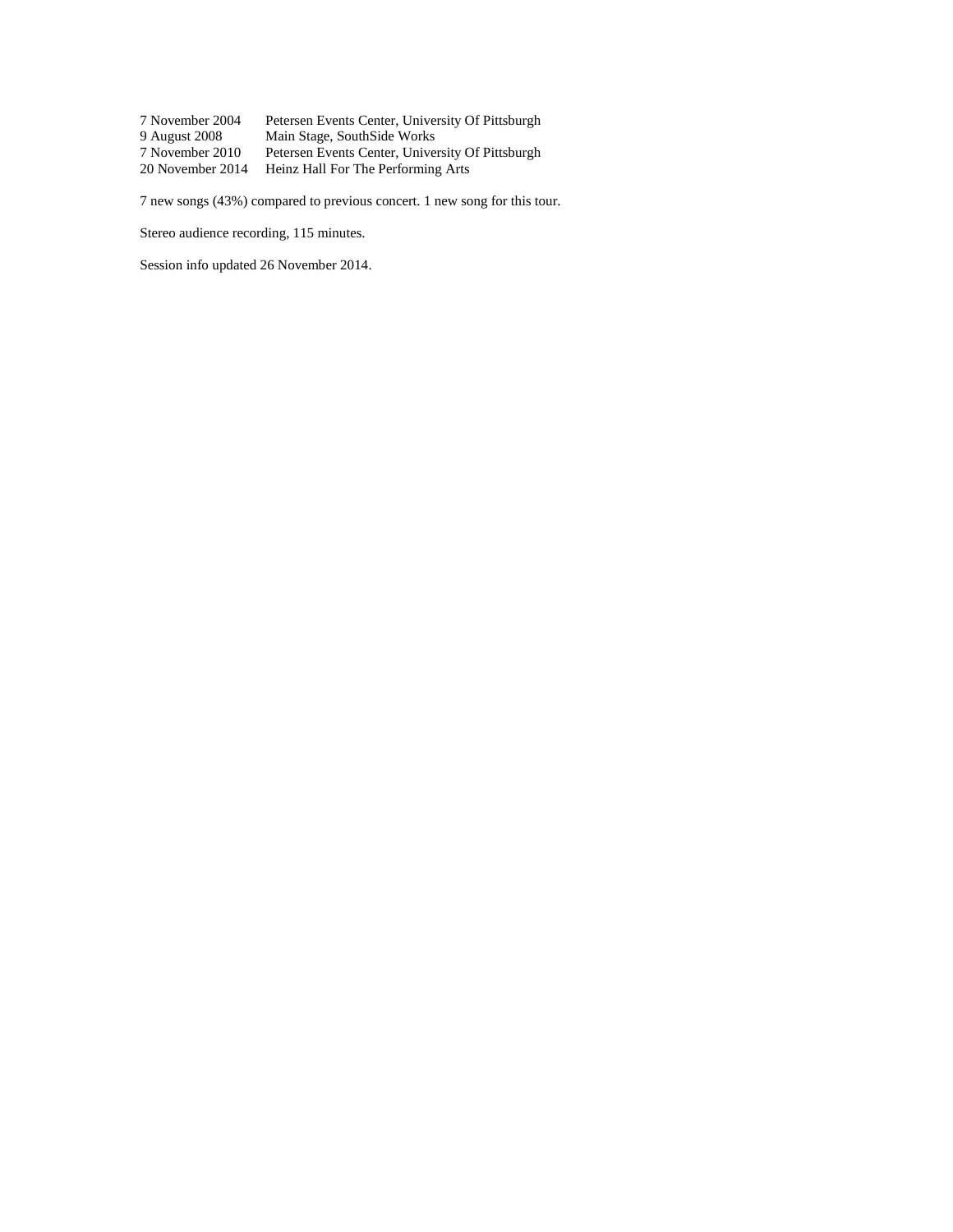## **29800 Convocation Center Eastern Michigan University Ypsilanti, Michigan 12 October 2007**

- *1. Rainy Day Women # 12 & 35*
- *2. Don't Think Twice, It's All Right*
- *3. Watching The River Flow*
- *4. Love Sick*
- *5. The Levee's Gonna Break*
- *6. When The Deal Goes Down*
- *7. Stuck Inside Of Mobile With The Memphis Blues Again*
- *8. Workingman's Blues #2*
- *9. Honest With Me*
- *10. Spirit On The Water*
- *11. Highway 61 Revisited*
- *12. Nettie Moore*
- *13. Summer Days*
- *14. Masters Of War*
- *— 15. Thunder On The Mountain*
- *16. All Along The Watchtower*

Concert # 1997 of The Never-Ending Tour. Concert # 19 of the 2007 US Fall Tour. 2007 concert # 86.

Concert # 268 with the 20th Never-Ending Tour Band: Bob Dylan (vocal, guitar & keyboard), Stu Kimball (guitar), Denny Freeman (guitar), Donnie Herron (violin, mandolin, steel guitar), Tony Garnier (bass), George Recile (drums & percussion).

1-3 Bob Dylan (electric guitar).

4-16 Bob Dylan (electric keyboard).

7, 10 Bob Dylan (harmonica).

12 Donnie Herron (violin).

4, 5 Donnie Herron (mandolin).

#### *Notes.*

First Bob Dylan concerts in Ypsilanti, Michigan.

6 new songs (37%) compared to previous concert. No new songs for this tour.

Stereo audience recording, 105 minutes.

Session info updated 9 November 2007.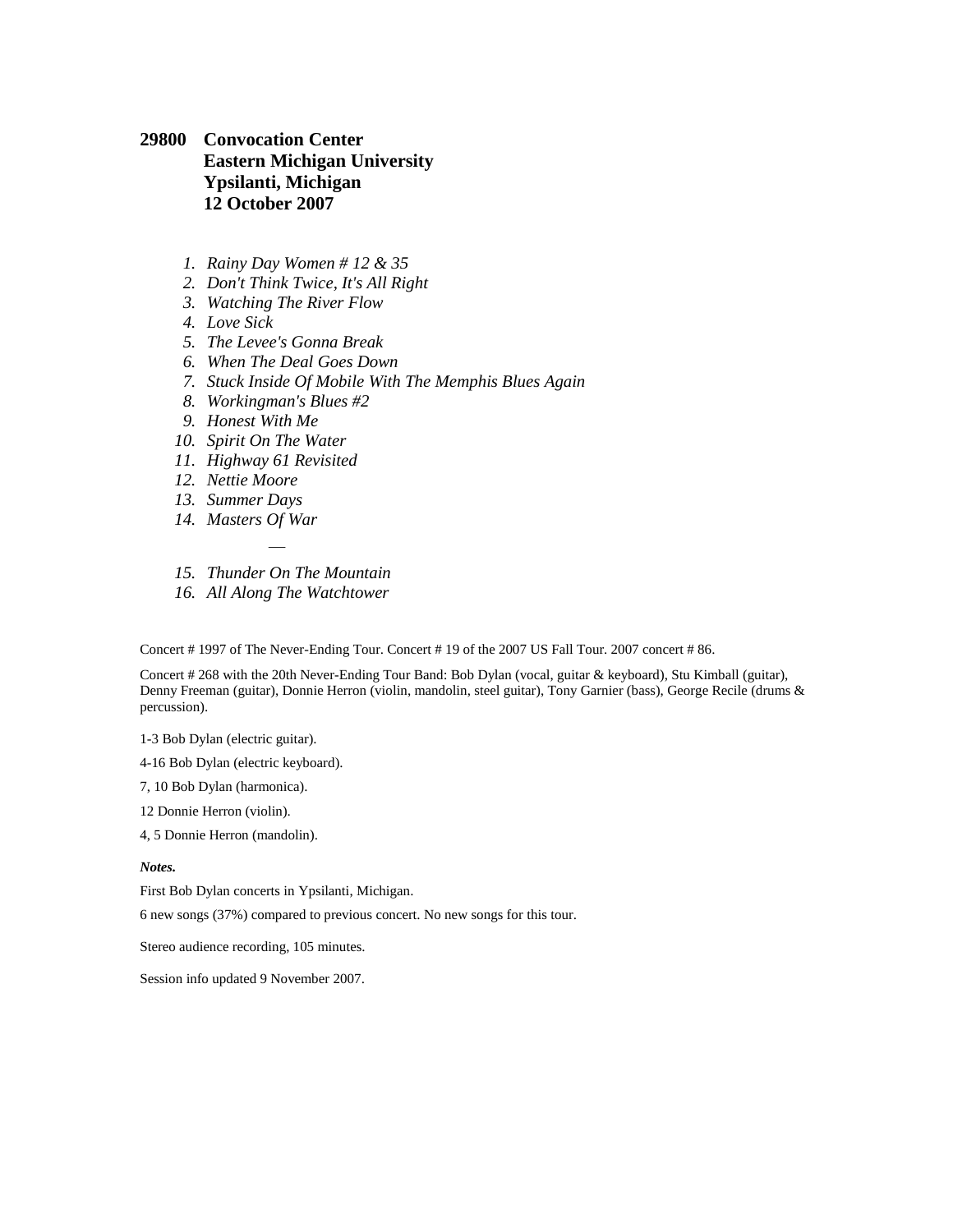**29810 Value City Arena Jerome Schottenstein Center Ohio State University Columbus, Ohio 13 October 2007**

- *1. Rainy Day Women # 12 & 35*
- *2. It Ain't Me, Babe*
- *3. Just Like Tom Thumb's Blues*
- *4. Love Sick*
- *5. Rollin' And Tumblin'*
- *6. Spirit On The Water*
- *7. Things Have Changed*
- *8. Workingman's Blues #2*
- *9. High Water (For Charley Patton)*
- *10. When The Deal Goes Down*
- *11. Highway 61 Revisited*
- *12. Ain't Talkin'*
- *13. Summer Days*
- *14. Ballad Of A Thin Man*
- *— 15. Thunder On The Mountain*
- *16. All Along The Watchtower*

Concert # 1998 of The Never-Ending Tour. Concert # 20 of the 2007 US Fall Tour. 2007 concert # 87.

Concert # 269 with the 20th Never-Ending Tour Band: Bob Dylan (vocal, guitar & keyboard), Stu Kimball (guitar), Denny Freeman (guitar), Donnie Herron (violin, mandolin, steel guitar), Tony Garnier (bass), George Recile (drums & percussion).

1-3 Bob Dylan (electric guitar).

4-16 Bob Dylan (electric keyboard).

6, 7, 13 Bob Dylan (harmonica).

7, 12 Donnie Herron (violin).

4, 5 Donnie Herron (mandolin).

9 Donnie Herron (banjo).

*Notes.*

Other Bob Dylan concerts in Columbus, Ohio:

| 20 May 1980      | Franklin County Veterans Memorial Auditorium                         |
|------------------|----------------------------------------------------------------------|
| 6 August 1989    | Cooper Stadium                                                       |
| 16 November 1990 | Palace Theater                                                       |
| 21 August 1994   | Ohio State Fair, State Fair Grounds                                  |
| 8 May 1996       | The Palace                                                           |
| 7 November 1997  | Veterans Memorial Auditorium                                         |
| 10 February 1999 | Veterans Memorial Auditorium                                         |
| 3 November 1999  | Value City Arena, Jerome Schottenstein Center, Ohio State University |
| 10 November 2001 | Nationwide Arena                                                     |
| 6 August 2003    | Germain Amphitheater                                                 |
|                  |                                                                      |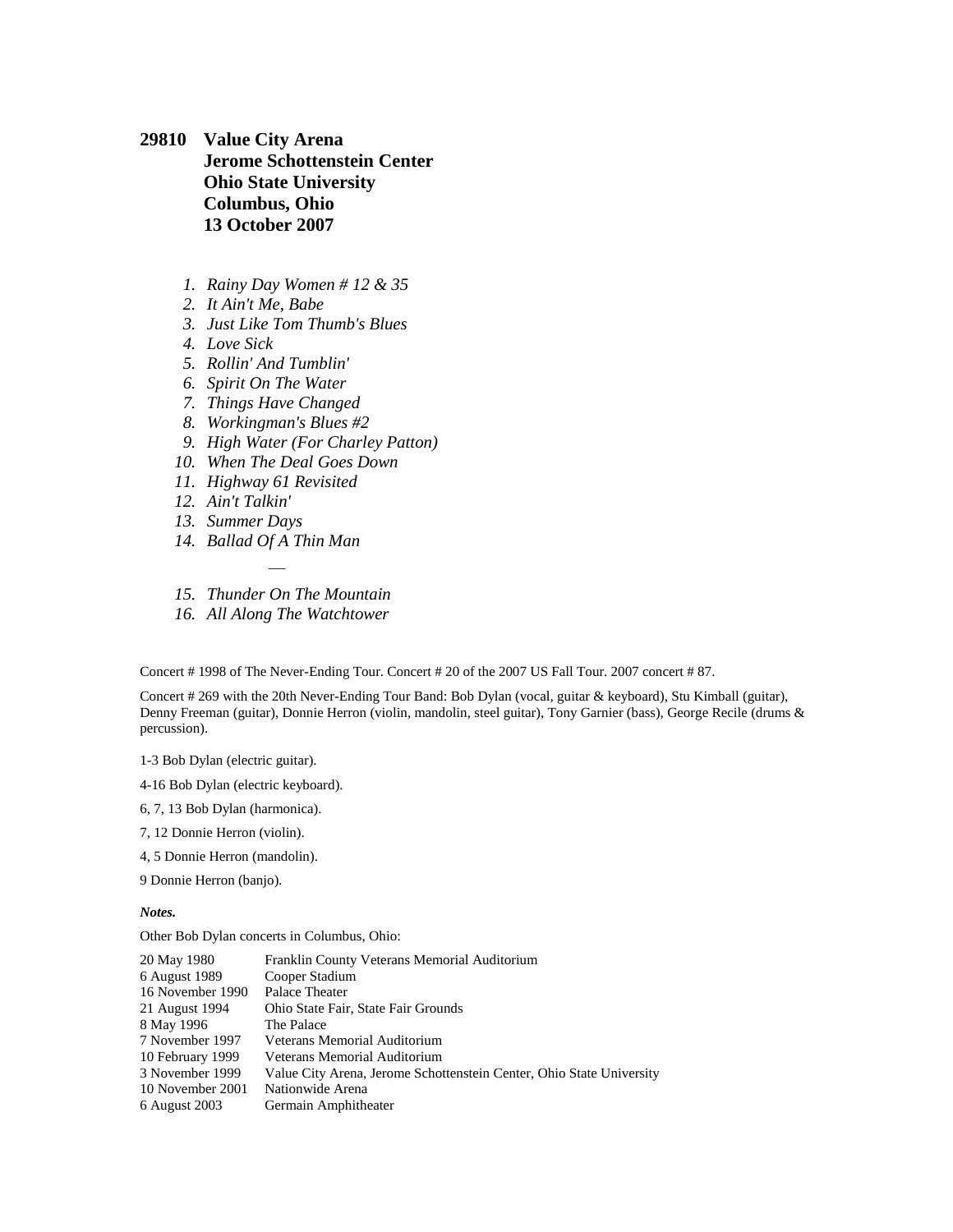[4 November 2004](file:///C:/Data/Privat/Websites/Olofsweb/DSN26540%20-%202004%20US%20Fall%20College%20Tour.htm%23DSN26700) Jerome Schottenstein Center, Ohio State University<br>13 August 2006 Cooper Stadium [13 August 2006](file:///C:/Data/Privat/Websites/Olofsweb/DSN28450%20-%202006%20US%20Summer%20Tour.htm%23DSN28460)<br>3 November 2009 The LC - Lifestyle Communities Pavilion Schottenstein Center, Ohio State University<br>Ohio Theatre 4 November 2010<br>[16 May 2015](DSN36430%20-%202015%20US%20Spring%20Tour.htm#DSN36690) [5 November 2018](DSN38620%20-%202017%20US%20Fall%20Tour.htm#DSN38750) Palace Theatre

7 new songs (43%) compared to previous concert. No new songs for this tour.

Stereo audience recording, 110 minutes.

Session info updated 7 March 2018.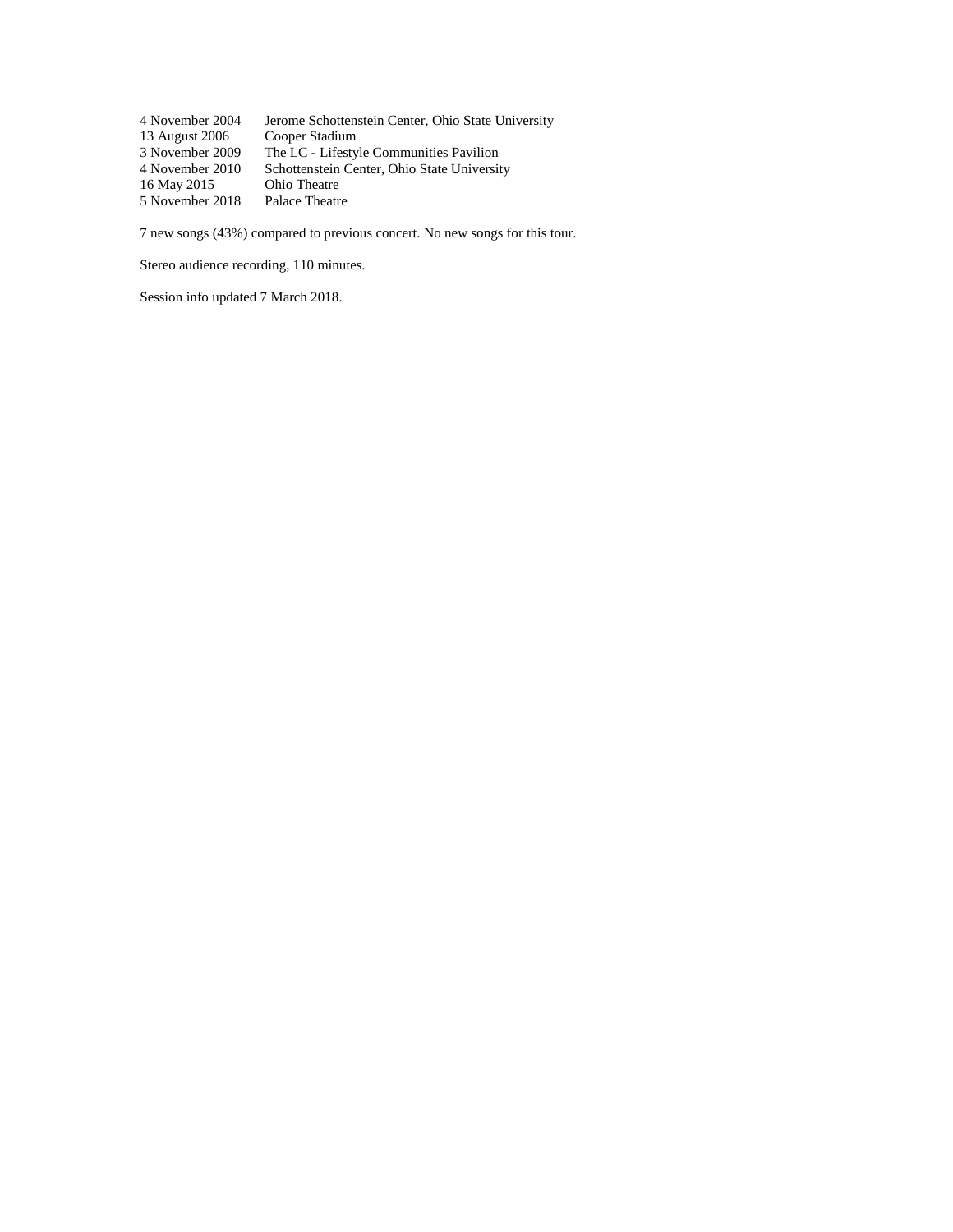## **29820 Taft Theatre Cincinnati, Ohio 15 October 2007**

- *1. Leopard-Skin Pill-Box Hat*
- *2. Don't Think Twice, It's All Right*
- *3. Watching The River Flow*
- *4. Love Sick*
- *5. Rollin' And Tumblin'*
- *6. When The Deal Goes Down*
- *7. Blind Willie McTell*
- *8. Stuck Inside Of Mobile With The Memphis Blues Again*
- *9. Workingman's Blues #2*
- *10. High Water (For Charley Patton)*
- *11. Spirit On The Water*
- *12. Highway 61 Revisited*
- *13. Ain't Talkin'*
- *14. Summer Days*
- *15. Ballad Of A Thin Man*
- *— 16. Thunder On The Mountain*
- *17. Blowin' In The Wind*

Concert # 1999 of The Never-Ending Tour. Concert # 21 of the 2007 US Fall Tour. 2007 concert # 88.

Concert # 270 with the 20th Never-Ending Tour Band: Bob Dylan (vocal, guitar & keyboard), Stu Kimball (guitar), Denny Freeman (guitar), Donnie Herron (violin, mandolin, steel guitar), Tony Garnier (bass), George Recile (drums & percussion).

1-3 Bob Dylan (electric guitar).

- 4-16 Bob Dylan (electric keyboard).
- 7, 8, 11, 15, 17 Bob Dylan (harmonica).
- 1, 17 Donnie Herron (violin).
- 4, 5 Donnie Herron (mandolin).
- 7, 10 Donnie Herron (banjo).

*Notes.*

Other Bob Dylan concerts in Cincinnati, Ohio:

| 15 October 1978  | <b>Riverfront Coliseum</b>       |
|------------------|----------------------------------|
| 4 November 1981  | Cincinnati Music Hall            |
| 5 November 1981  | Cincinnati Music Hall            |
| 22 June 1988     | Riverbend                        |
| 10 August 1989   | Riverbend                        |
| 3 November 1992  | Cincinnati Music Hall            |
| 19 February 1998 | Cincinnati Gardens               |
| 11 July 1999     | Bogart's                         |
| 11 July 2000     | Riverbend                        |
| 4 November 2001  | Cintas Center, Xavier University |
| 22 August 2008   | <b>National City Pavilion</b>    |
|                  |                                  |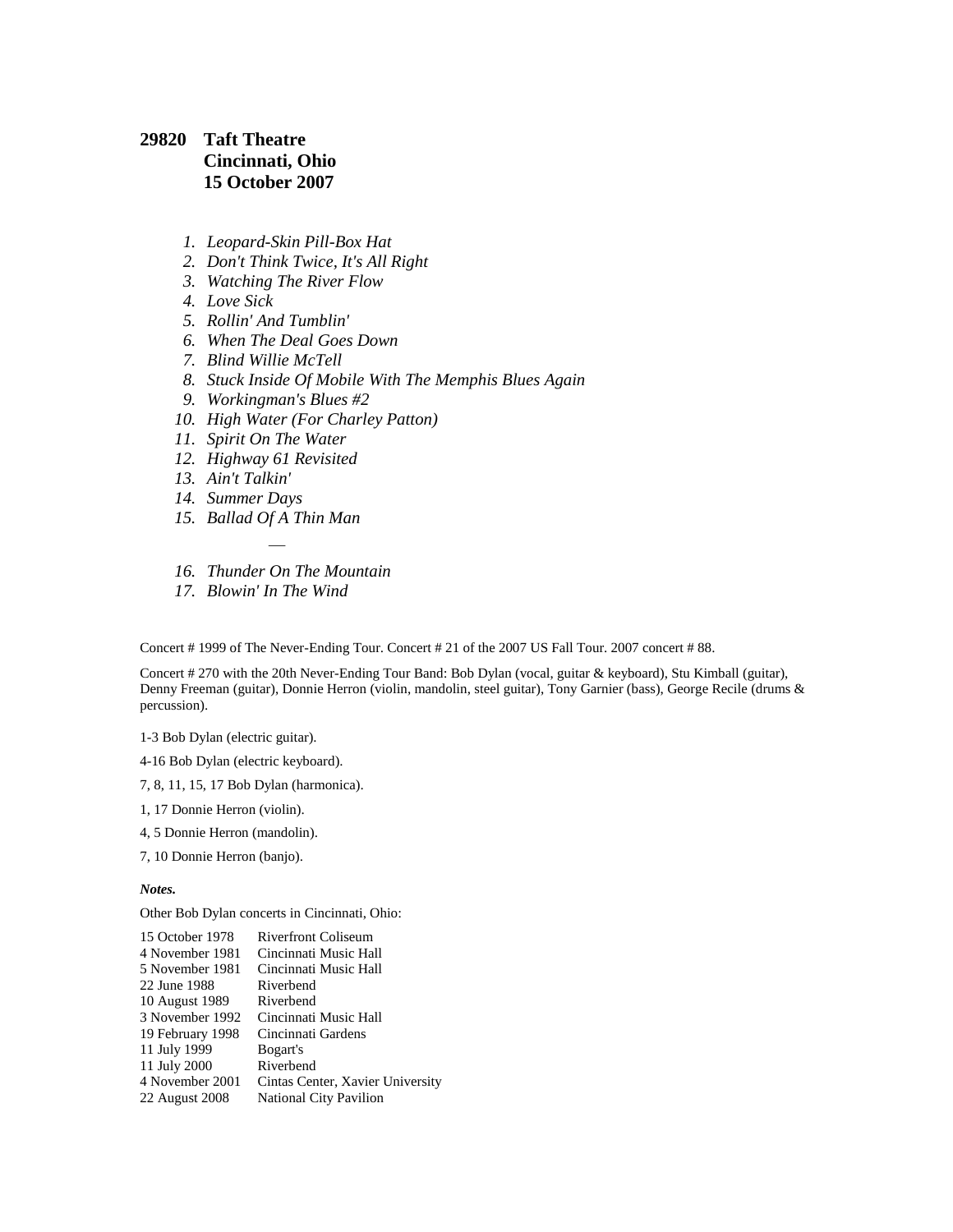[26 August 2012](file:///C:/Users/Olof/AppData/Roaming/Microsoft/Word/DSN34110%20-%202012%20US%20Summer%20Tour.htm%23DSN34220) PNC Pavilion at Riverbend<br>6 Juli 2013 Riverbend Music Center Riverbend Music Center

6 new songs (35%) compared to previous concert. No new songs for this tour.

Stereo audience recording, 115 minutes.

Session info updated 10 July 2013.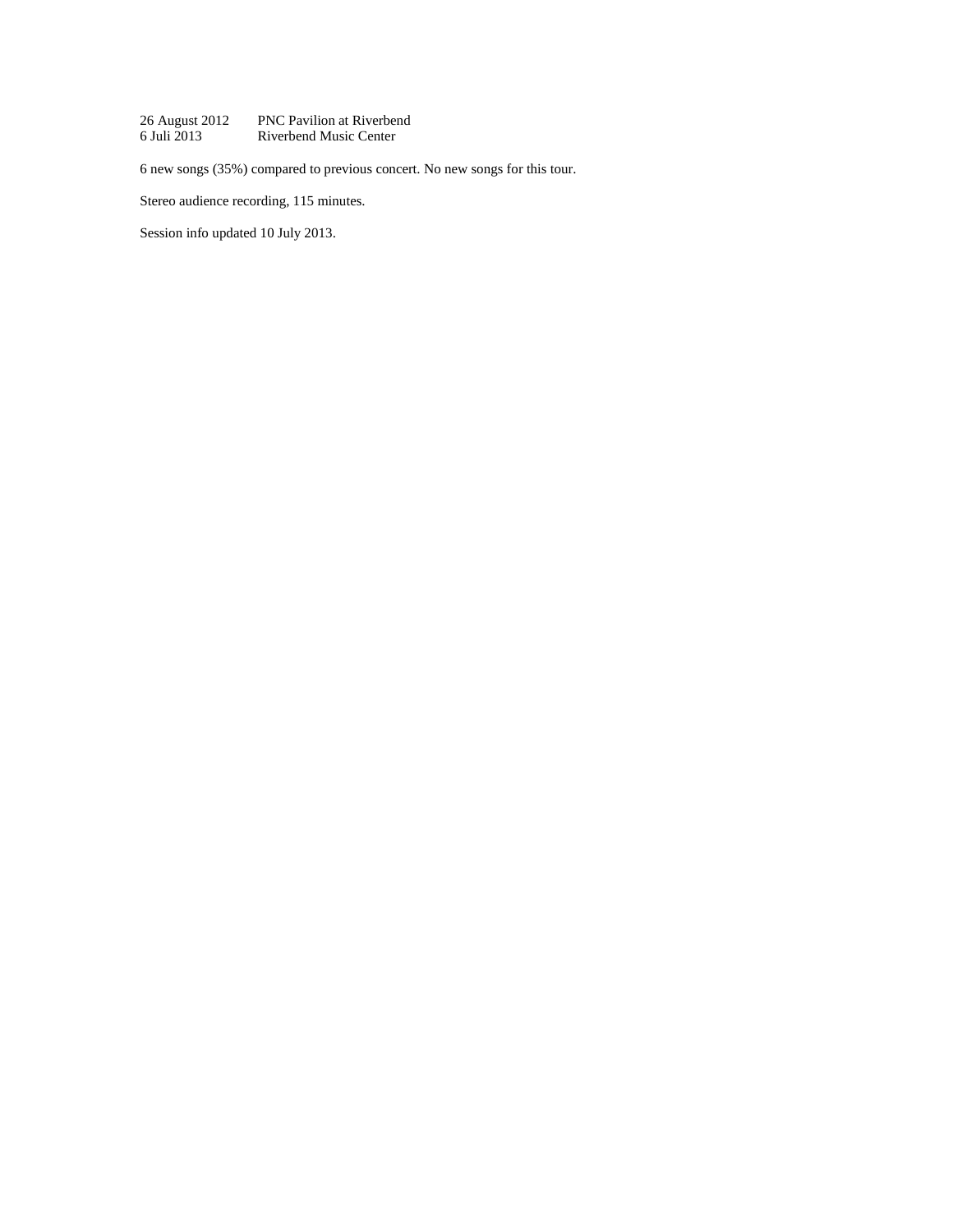**29830 Ervin J. Nutter Center Wright State University Dayton, Ohio 16 October 2007**

- *1. Rainy Day Women # 12 & 35*
- *2. It Ain't Me, Babe*
- *3. Watching The River Flow*
- *4. Love Sick*
- *5. The Levee's Gonna Break*
- *6. Spirit On The Water*
- *7. Things Have Changed*
- *8. Workingman's Blues #2*
- *9. High Water (For Charley Patton)*
- *10. My Back Pages*
- *11. Highway 61 Revisited*
- *12. Nettie Moore*
- *13. Summer Days*
- *14. Masters Of War*
- *— 15. Thunder On The Mountain*
- *16. All Along The Watchtower*

### **Concert # 2000 of The Never-Ending Tour**.

Concert # 22 of the 2007 US Fall Tour. 2007 concert # 89.

Concert # 271 with the 20th Never-Ending Tour Band: Bob Dylan (vocal, guitar & keyboard), Stu Kimball (guitar), Denny Freeman (guitar), Donnie Herron (violin, mandolin, steel guitar), Tony Garnier (bass), George Recile (drums & percussion).

1-3, 14 Bob Dylan (electric guitar).

- 4-13, 15, 16 Bob Dylan (electric keyboard).
- 6, 7,10 Bob Dylan (harmonica).
- 7, 12 Donnie Herron (violin).
- 4, 5 Donnie Herron (mandolin).

9 Donnie Herron (banjo).

*Notes.*

last two songs.

The keyboard stopped working just before *Masters Of War*. Bob strapped on the electric guitar. The guitar was however inaudible and may not have been turned on. A new keyboard was then brought out during the encore break and was used on the

Previous Bob Dylan concerts in Dayton, Ohio:

[22 October 1978](file:///C:/Data/Privat/Websites/Olofsweb/DSN04450%201978%20US%20Tour%20October.htm%23DSN04590) University Of Dayton Arena [21 May 1980](file:///C:/Data/Privat/Websites/Olofsweb/DSN05570%201980%20Third%20Gospel%20Tour.htm%23DSN05850) Memorial Hall [13 November 1990](file:///C:/Data/Privat/Websites/Olofsweb/DSN11530%20-%201990%20US%20Fall%20Tour.htm%23DSN11780) University Of Dayton Arena [9 November 1991](file:///C:/Data/Privat/Websites/Olofsweb/DSN12640%20-%201991%20US%20Fall%20Tour.htm%23DSN12760) Memorial Hall [7 November 1996](file:///C:/Data/Privat/Websites/Olofsweb/DSN17560%20-%201996%20US%20Fall%20Tour.htm%23DSN17710) Memorial Hall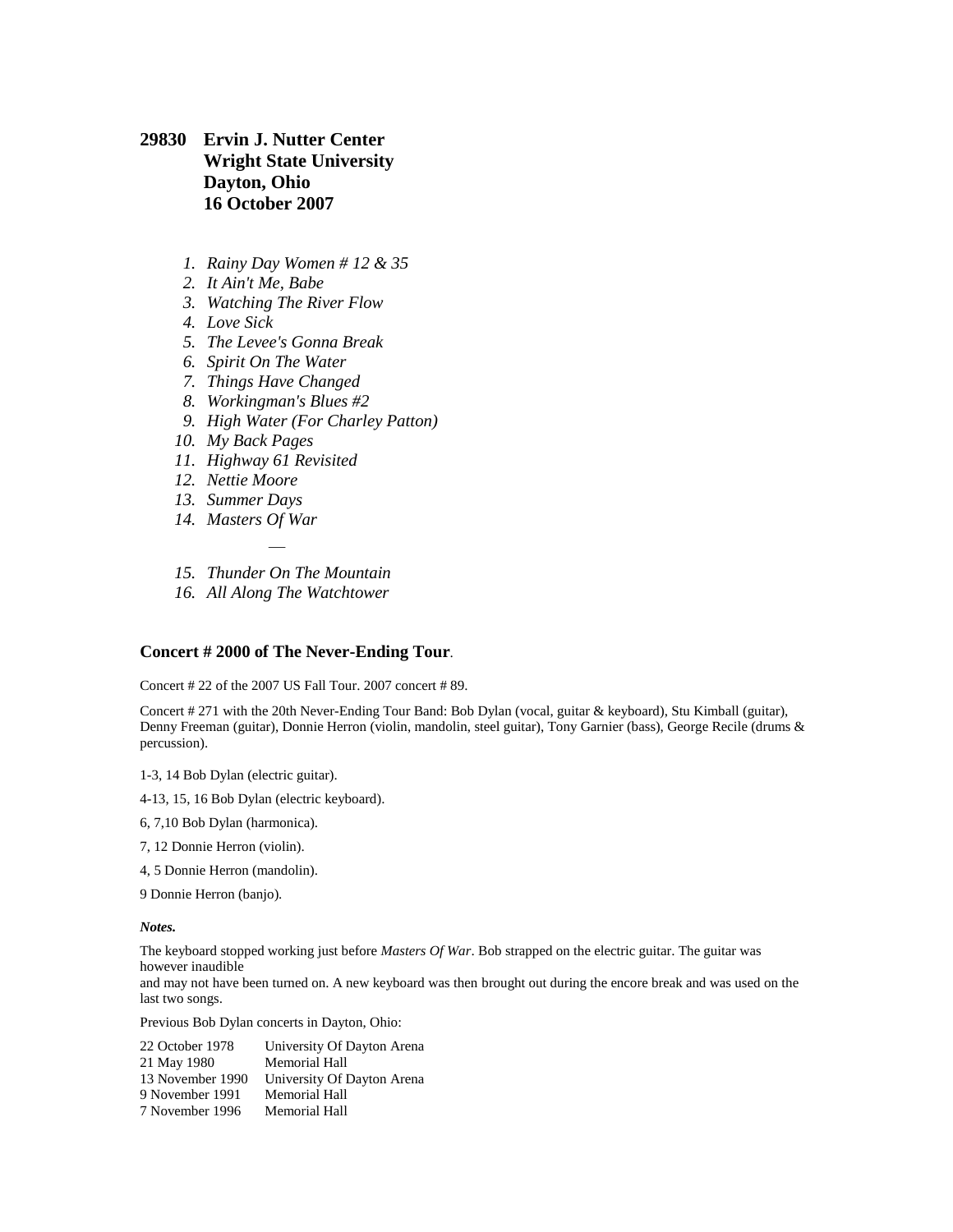[8 November 1997](file:///C:/Data/Privat/Websites/Olofsweb/DSN18520%20-%201997%20US%20Fall%20Tour.htm%23DSN18640) Dayton Hara Arena<br>9 February 1999 Ervin J. Nutter Cent [9 February 1999](file:///C:/Data/Privat/Websites/Olofsweb/DSN19970.htm%23DSN20070) Ervin J. Nutter Center, Wright State University<br>2 November 2002 Dayton Hara Arena [2 November 2002](file:///C:/Data/Privat/Websites/Olofsweb/DSN24270%20-%202002%20US%20Fall%20Tour.htm%23DSN24490) Dayton Hara Arena Fifth Third Field

8 new songs (50%) compared to previous concert. No new songs for this tour.

Stereo audience recording, 115 minutes.

Session info updated 25 August 2009.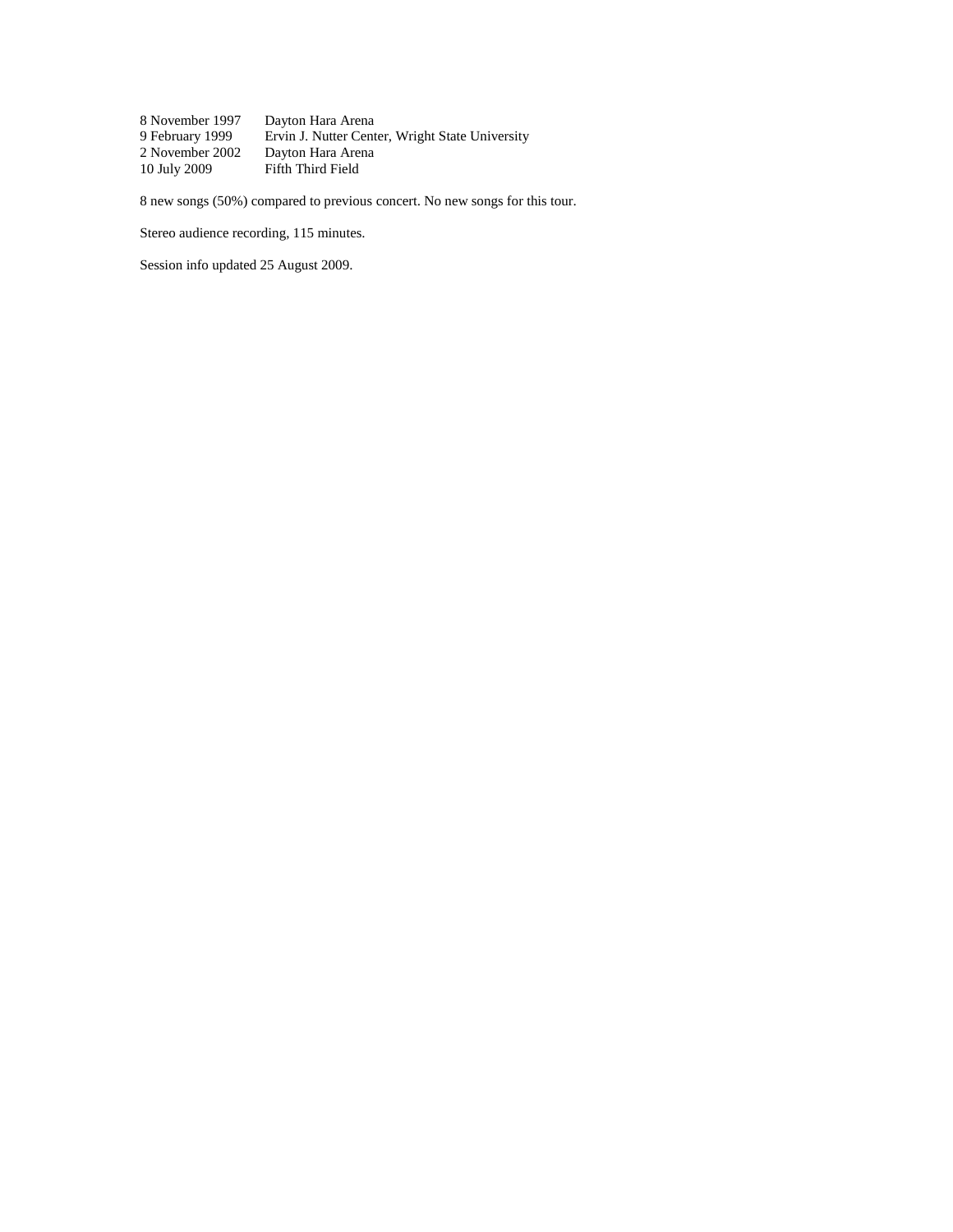# <span id="page-45-0"></span>**29835 Studio B The Abernathy Building Washington, District Of Columbia 17 October 2007**

### **Theme Time Radio Hour, Episode 55: Classic Rock**

"It's night time in the Big City. A woman dances beneath a strobe light. A man rolls a joint on the second Johnny Winter album"

| 1967  | Jimi Hendrix                            | Third Stone from the Sun                |
|-------|-----------------------------------------|-----------------------------------------|
| 1964  | The Staple Singers                      | Be Careful Of The Stones That You Throw |
| 1965  | Prince Buster                           | Rude Rude Rudee                         |
| 1956  | Ray Anthony Orchestra                   | Rock Around The Rock Pile               |
| 1950  | <b>Muddy Waters</b>                     | Rollin' Stone                           |
| 1958- | The Stanley Brothers and The Clinch     | Rock Of Ages                            |
| 1961  | <b>Mountain Boys</b>                    |                                         |
| 1960  | <b>Ray Charles</b>                      | <b>Sticks and Stones</b>                |
| 1954  | Hardrock Gunter                         | Gonna Dance All Night                   |
| 1977  | The Heartbreakers feat. Johnny Thunders | <b>Chinese Rocks</b>                    |
| 1967  | The Osborne Brothers                    | Rocky Top                               |
| 1965  | Dick Curless                            | A Tombstone Every Mile                  |
| 1955  | The Marigolds                           | Rollin' Stone                           |
| 1958  | Warren Smith                            | Uranium Rock                            |
| 1977  | <b>Bill Conti</b>                       | Gonna Fly Now                           |
| 2001  | The Dirtbombs                           | Your Love Belongs Under A Rock          |
| 1972  | <b>Swamp Dogg</b>                       | Sam Stone                               |
|       |                                         |                                         |

### *Selected BobTalk*

It's October, or as I like to call it, Rock-tober. Which of course means next month is Roll-vember…May you never hear surf music again. That's actually Jimi's thought, not mine.

You'll hear a siren on this record; it's not really a siren, it's Jane Mansfield screaming (about Rock Around the Rock Pile).

A lot of people think that Ray Charles stopped making tough R & B when he left Atlantic Records. They think all of his records had strings and he was going after the pop audience. While a lot of his albums were like that, he was still issuing singles that had that great combo sound. Here's an example.

You know why that record sounds so good? Because it was a performance. The whole band was playing together in the studio. It wasn't a thing assembled from parts, put together in little bits and pieces, until you had a complete take. Everyone started at the same time and finished pretty much at the same time, and all the time in between you just hung on for dear life. You can feel that energy in the record. And you can hear also in there how the line is blurry. It's a hillbilly record, but if I told you Louis Jordan recorded that song you wouldn't blink an eye. (about Gonna Dance All Night).

If you're listening to this show while driving, pull over and get your rest. Don't be tempted by those little white pills: the crossroads, the greenies, the bennies, the West Coast turnarounds…no matter what they're called, they spell trouble, and that's with a capital T. A public service announcement from your friends here at Theme Time Radio Hour. (before A Tombstone Every Mile).

This one's for all the metal heads (about Uranium Rock).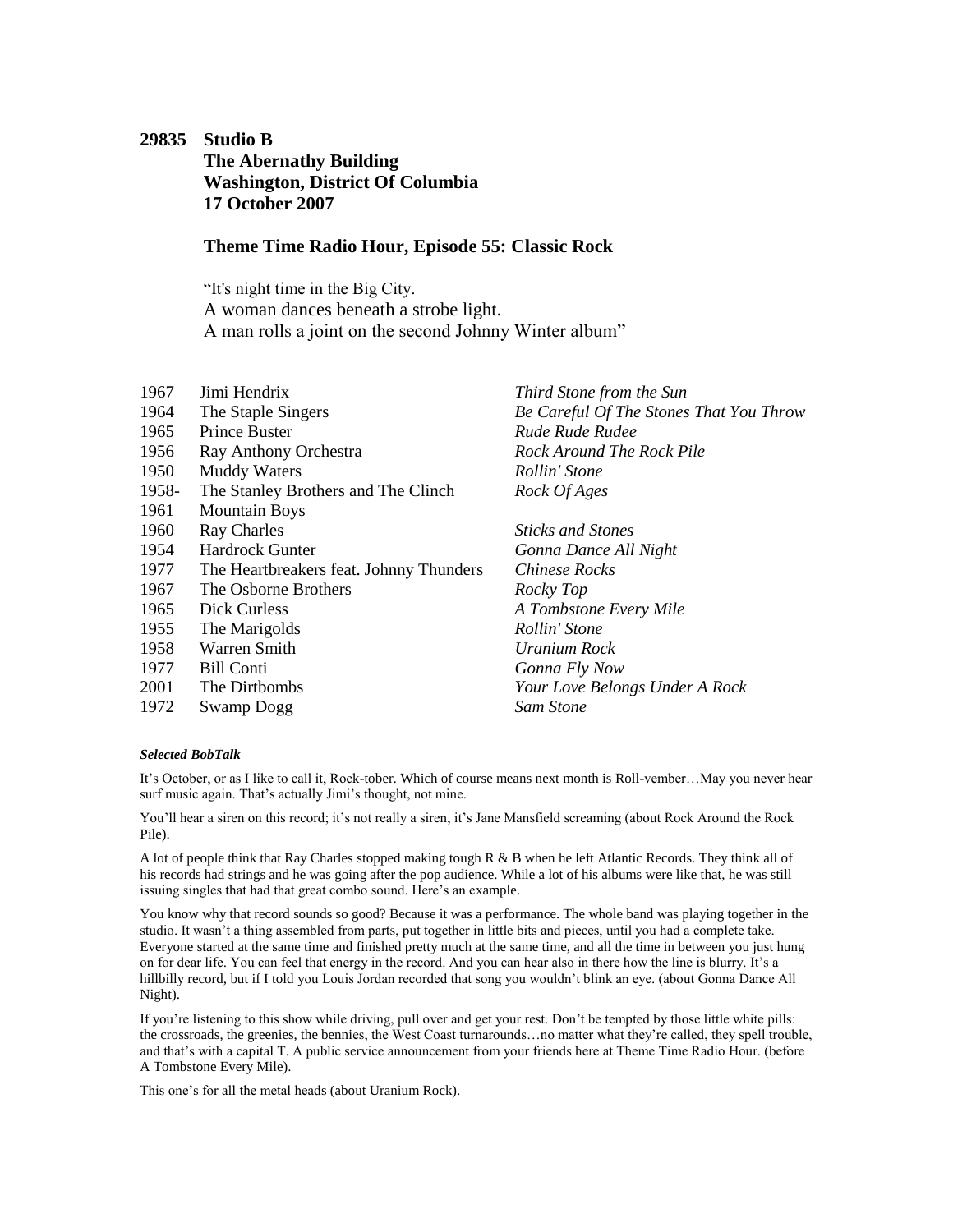For all you first time listeners, this is how we roll: with nothin' but classic rock!

*Notes.*

The session location is fictional. The actual recording location and date for Bob Dylan's contribution are not known. The session date here is the original broadcast date.

Stereo radio recording, 60 minutes.

Previous episode: [California](#page-35-0) Next episode: [Cadillac](#page-53-0)

Session info updated 24 October 2010.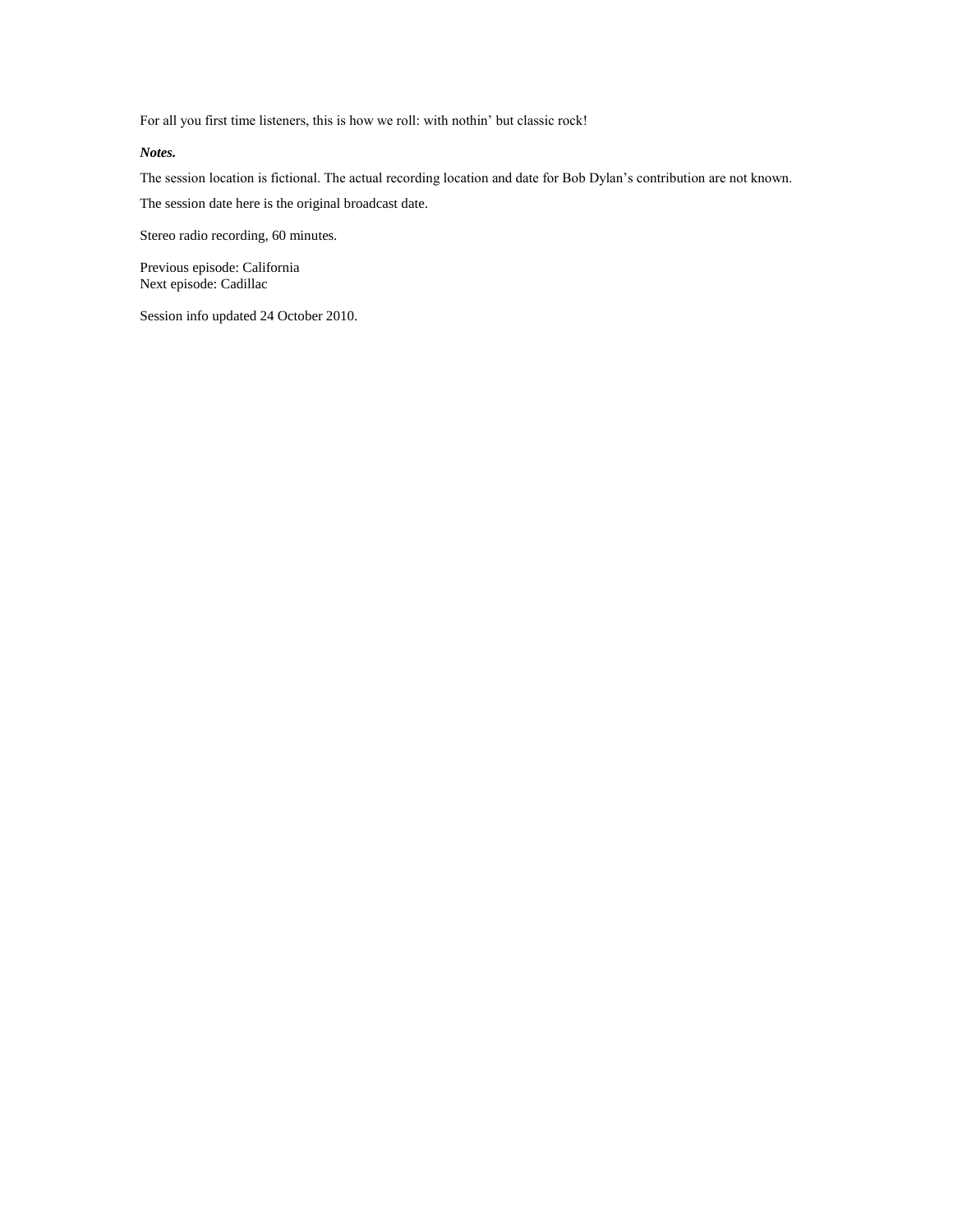## **29840 Freedom Hall Louisville, Kentucky 17 October 2007**

- *1. Leopard-Skin Pill-Box Hat*
- *2. Don't Think Twice, It's All Right*
- *3. Watching The River Flow*
- *4. Love Sick*
- *5. Rollin' And Tumblin'*
- *6. Spirit On The Water*
- *7. High Water (For Charley Patton)*
- *8. Workingman's Blues #2*
- *9. Things Have Changed*
- *10. The Lonesome Death Of Hattie Carroll*
- *11. Highway 61 Revisited*
- *12. Ain't Talkin'*
- *13. Summer Days*
- *14. Masters Of War*
- *— 15. Thunder On The Mountain*
- *16. Like A Rolling Stone*

Concert # 2001 of The Never-Ending Tour. Concert # 23 of the 2007 US Fall Tour. 2007 concert # 90.

Concert # 272 with the 20th Never-Ending Tour Band: Bob Dylan (vocal, guitar & keyboard), Stu Kimball (guitar), Denny Freeman (guitar), Donnie Herron (violin, mandolin, steel guitar), Tony Garnier (bass), George Recile (drums & percussion).

1-3 Bob Dylan (electric guitar).

4-16 Bob Dylan (electric keyboard).

- 6, 9, 10 Bob Dylan (harmonica).
- 9, 12 Donnie Herron (violin).
- 4, 5, 10 Donnie Herron (mandolin).

7 Donnie Herron (banjo).

#### *Notes.*

Other Bob Dylan concerts in Louisville, Kentucky:

| 24 October 1978 | Freedom Hall                   |
|-----------------|--------------------------------|
| 18 August 1989  | Freedom Hall                   |
| 8 November 1991 | The Whitney Hall               |
| 12 April 1993   | Louisville Center For The Arts |
| 23 August 1994  | Palace Theatre                 |
| 7 May 1996      | The Palace                     |
| 30 April 2003   | Parking Lot, Jillian's         |
| 29 June 2005    | Louisville Slugger Field       |
| 7 July 2009     | Louisville Slugger Field       |
| 28 April 2013   | The Louisville Palace          |
| 1 November 2016 | The Whitney Hall               |

6 new songs (37%) compared to previous concert. No new songs for this tour.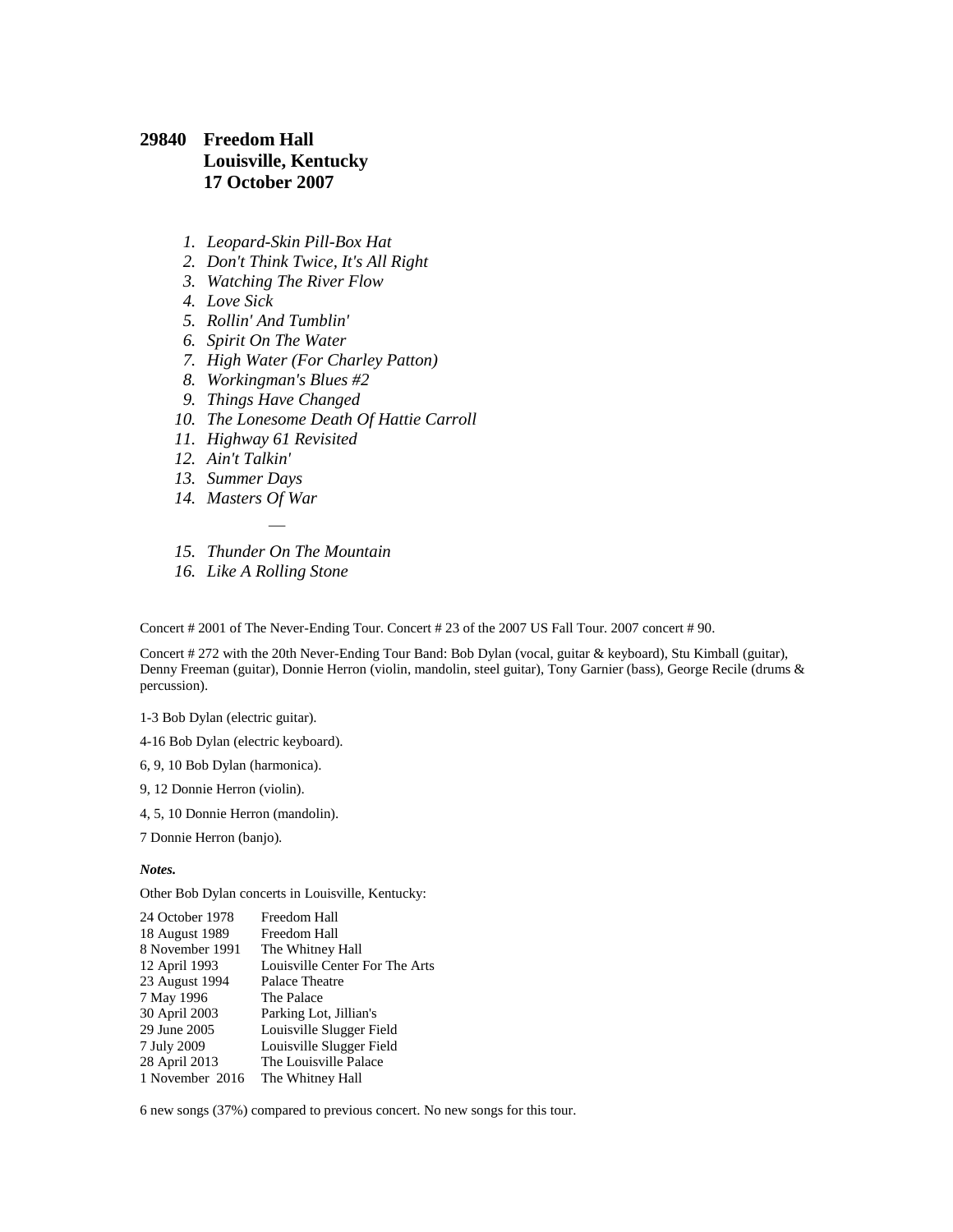Stereo audience recording, 110 minutes.

Session info updated 5 November 2016.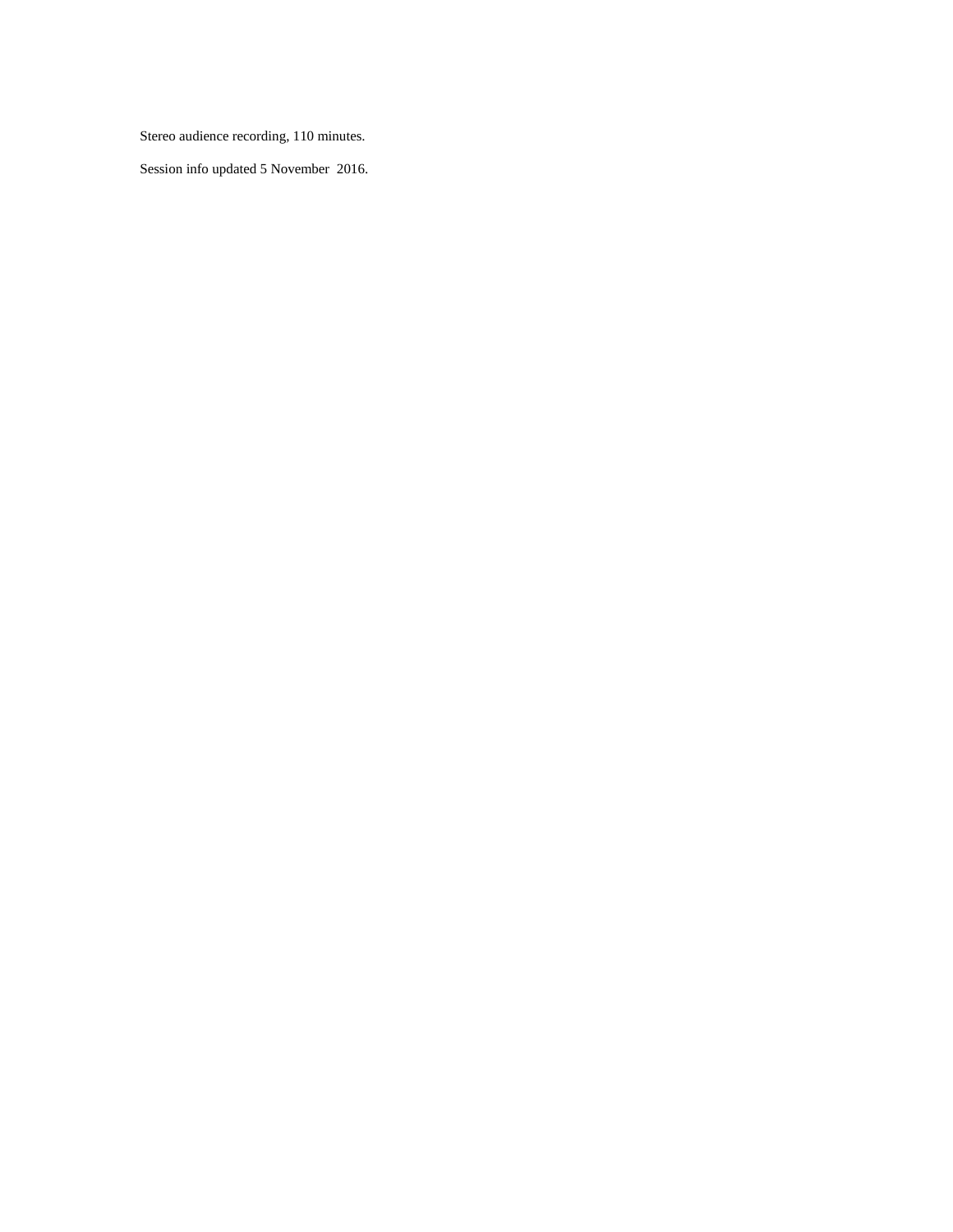## **29850 University Of Indiana Assembly Hall Bloomington, Indiana 19 October 2007**

- *1. Leopard-Skin Pill-Box Hat*
- *2. It Ain't Me, Babe*
- *3. Watching The River Flow*
- *4. Love Sick*
- *5. Rollin' And Tumblin'*
- *6. Spirit On The Water*
- *7. High Water (For Charley Patton)*
- *8. Workingman's Blues #2*
- *9. Honest With Me*
- *10. My Back Pages*
- *11. Highway 61 Revisited*
- *12. Ain't Talkin'*
- *13. Summer Days*
- *14. Ballad Of A Thin Man*
- *— 15. Thunder On The Mountain*
- *16. Blowin' In The Wind*

Concert # 2002 of The Never-Ending Tour. Concert # 24 of the 2007 US Fall Tour. 2007 concert # 91.

Concert # 273 with the 20th Never-Ending Tour Band: Bob Dylan (vocal, guitar & keyboard), Stu Kimball (guitar), Denny Freeman (guitar), Donnie Herron (violin, mandolin, steel guitar), Tony Garnier (bass), George Recile (drums & percussion).

1-3 Bob Dylan (electric guitar).

4-16 Bob Dylan (electric keyboard).

6, 10, 14, 16 Bob Dylan (harmonica).

- 12, 16 Donnie Herron (violin).
- 4, 5 Donnie Herron (mandolin).

7 Donnie Herron (banjo).

*Notes.*

Other Bob Dylan concerts in Bloomington, Indiana:

| University Of Indiana Assembly Hall |
|-------------------------------------|
| Auditorium, University Of Indiana   |
| Auditorium, University Of Indiana   |
| Auditorium, University Of Indiana   |
| Auditorium, University Of Indiana   |
| Auditorium, University Of Indiana   |
| Arena, University Of Indiana        |
|                                     |

5 new songs (31%) compared to previous concert. No new songs for this tour.

Stereo audience recording, 115 minutes.

Session info updated 6 March 2018.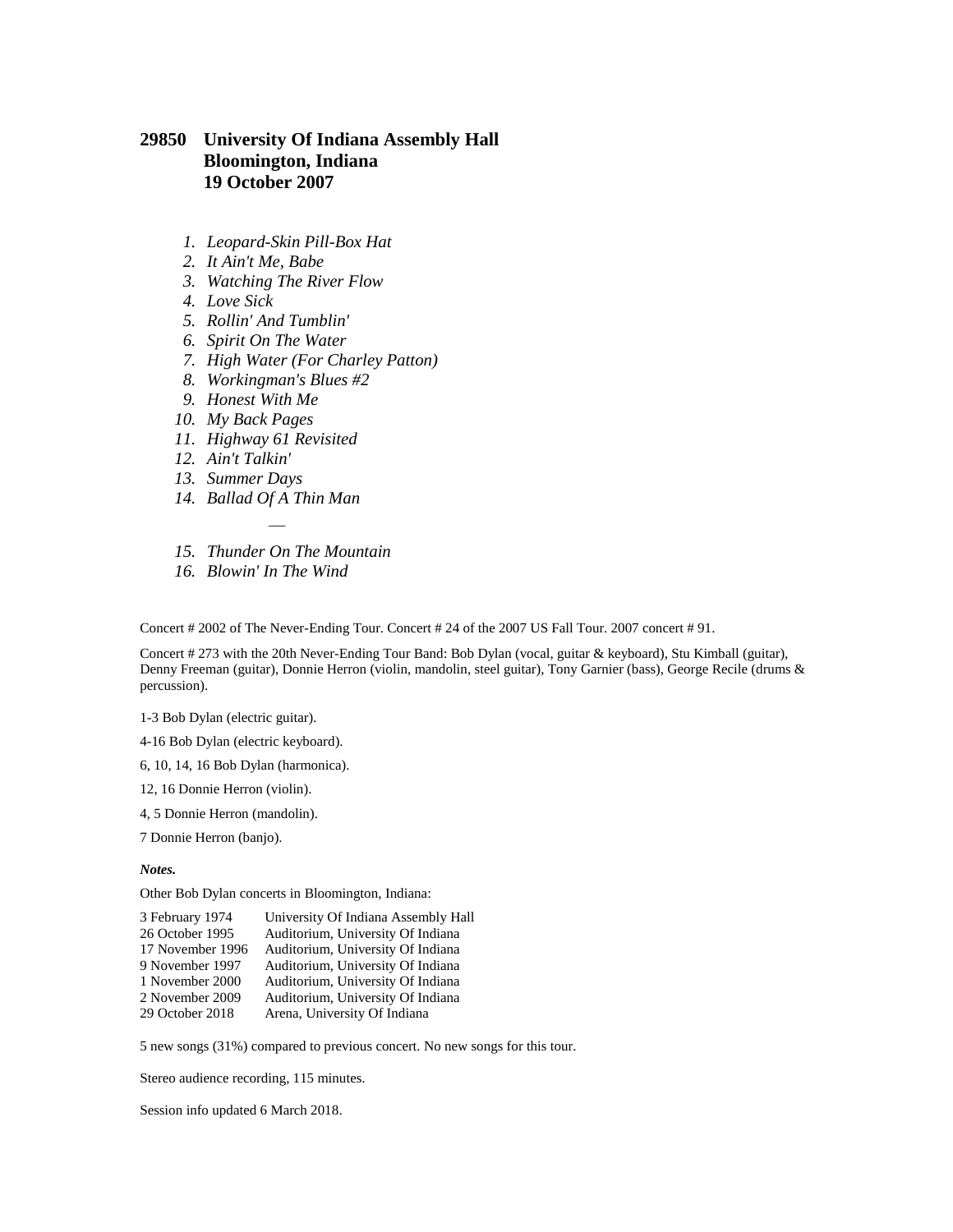### **29860 US Cellular Coliseum Bloomington, Illinois 20 October 2007**

- *1. Rainy Day Women # 12 & 35*
- *2. Don't Think Twice, It's All Right*
- *3. I'll Be Your Baby Tonight*
- *4. Tangled Up In Blue*
- *5. 'Til I Fell In Love With You*
- *6. When The Deal Goes Down*
- *7. The Levee's Gonna Break*
- *8. Workingman's Blues #2*
- *9. High Water (For Charley Patton)*
- *10. Spirit On The Water*
- *11. Highway 61 Revisited*
- *12. Ain't Talkin'*
- *13. Summer Days*
- *14. Masters Of War*
- *— 15. Thunder On The Mountain*
- *16. All Along The Watchtower*

Concert # 2003 of The Never-Ending Tour. Concert # 25 of the 2007 US Fall Tour. 2007 concert # 92.

Concert # 274 with the 20th Never-Ending Tour Band: Bob Dylan (vocal, guitar & keyboard), Stu Kimball (guitar), Denny Freeman (guitar), Donnie Herron (violin, mandolin, steel guitar), Tony Garnier (bass), George Recile (drums & percussion).

1-3 Bob Dylan (electric guitar).

4-16 Bob Dylan (electric keyboard).

- 4, 5, 10 Bob Dylan (harmonica).
- 12 Donnie Herron (violin).
- 7 Donnie Herron (mandolin).

9 Donnie Herron (banjo).

#### *Notes.*

First Bob Dylan concerts in Bloomington, Illinois.

9 new songs (56%) compared to previous concert. No new songs for this tour.

Stereo audience recording, 110 minutes.

Session info updated 9 November 2007.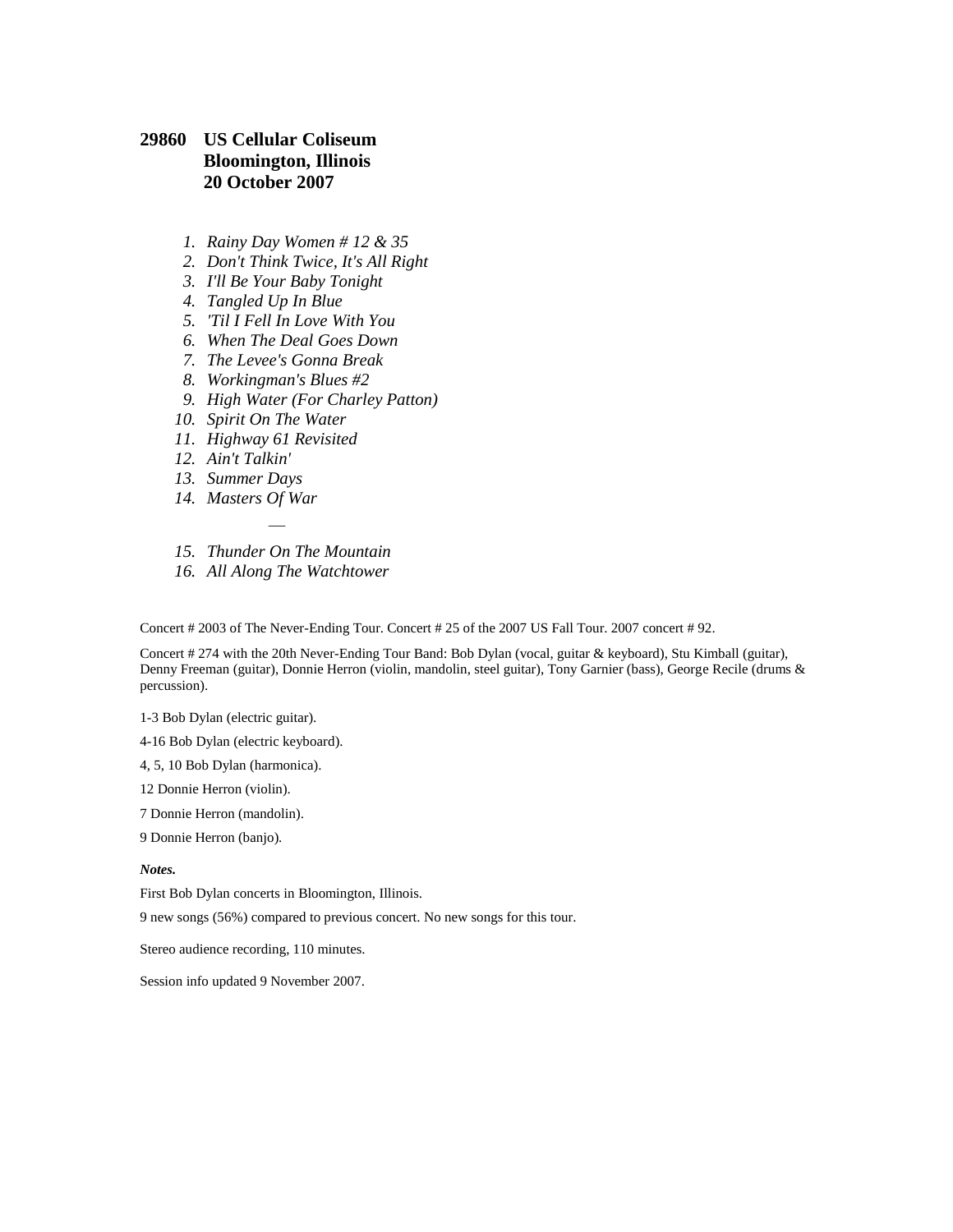## **29870 Fox Theatre St. Louis, Missouri 22 October 2007**

- *1. Leopard-Skin Pill-Box Hat*
- *2. It Ain't Me, Babe*
- *3. Watching The River Flow*
- *4. Love Sick*
- *5. The Levee's Gonna Break*
- *6. Spirit On The Water*
- *7. Honest With Me*
- *8. Visions Of Johanna*
- *9. Things Have Changed*
- *10. Workingman's Blues #2*
- *11. Highway 61 Revisited*
- *12. Ain't Talkin'*
- *13. Summer Days*
- *14. Ballad Of A Thin Man*

*—*

- *15. Tears Of Rage* (Bob Dylan/Richard Manuel)
- *16. Thunder On The Mountain*
- *17. All Along The Watchtower*

Concert # 2004 of The Never-Ending Tour. Concert # 26 of the 2007 US Fall Tour. 2007 concert # 93.

Concert # 275 with the 20th Never-Ending Tour Band: Bob Dylan (vocal, guitar & keyboard), Stu Kimball (guitar), Denny Freeman (guitar), Donnie Herron (violin, mandolin, steel guitar), Tony Garnier (bass), George Recile (drums & percussion).

1-3 Bob Dylan (electric guitar).

4-14, 16-17 Bob Dylan (electric keyboard).

15 Bob Dylan & Elvis Costello (acoustic guitars & shared vocals).

- 6, 8, 9, 14 Bob Dylan (harmonica).
- 9, 12 Donnie Herron (violin).
- 4, 5 Donnie Herron (mandolin).

*Notes.*

Tears Of Rage was an acoustic duet with Bob Dylan and Elvis Costello, no other band members were present.

Other Bob Dylan concerts in St. Louis, Missouri:

| 4 February 1974  | Missouri Arena        |
|------------------|-----------------------|
| 29 October 1978  | The Checkerdome       |
| 17 June 1988     | The Muny, Forest Park |
| 9 August 1989    | The Muny, Forest Park |
| 4 November 1990  | The Fox Theater       |
| 10 April 1994    | The Fox Theater       |
| 27 October 1995  | American Theater      |
| 17 February 1998 | The Fox Theater       |
| 1-3 March 2004   | The Pageant           |
|                  |                       |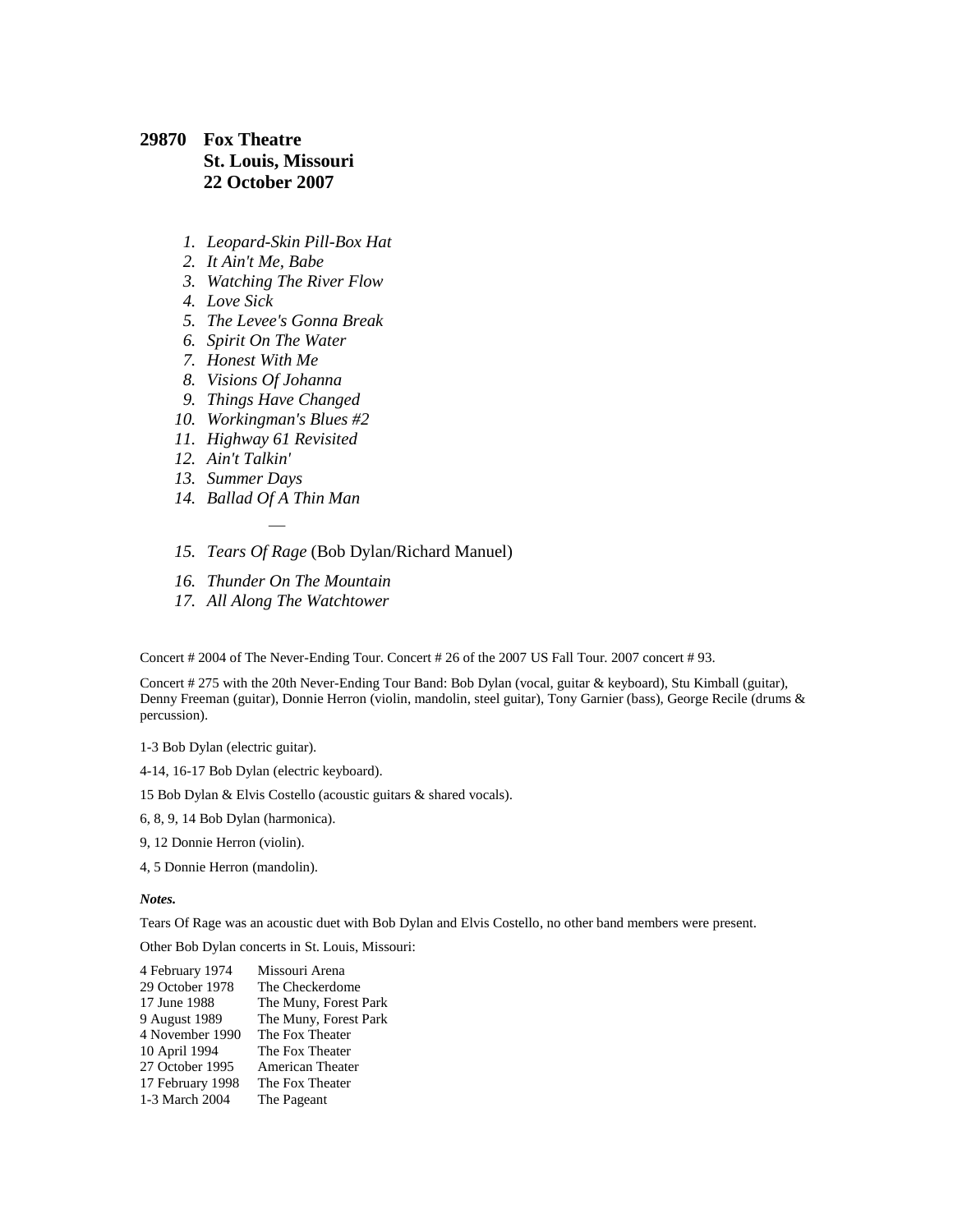[20 April 2006](file:///C:/Data/Privat/Websites/Olofsweb/DSN27960%20-%202006%20US%20Spring%20Tour.htm%23DSN28090) The Fox Theatre<br>21 October 2010 Chaifetz Arena, S [21 October 2010](file:///C:/Data/Privat/Websites/Olofsweb/DSN32500%20-%202010%20US%20FallTour.htm%23DSN32600) Chaifetz Arena, St. Louis University<br>23 April 2013 Peabody Opera House [23 April 2013](file:///C:/Users/Olof/AppData/Roaming/Microsoft/Word/DSN34660%20-%202013%20US%20Spring%20Tour.htm%23DSN34790) Peabody Opera House<br>11 May 2015 The Fox Theatre The Fox Theatre

9 new songs (52%) compared to previous concert. 1 new song for this tour.

Stereo audience recording, 120 minutes.

Session info updated 13 May 2015.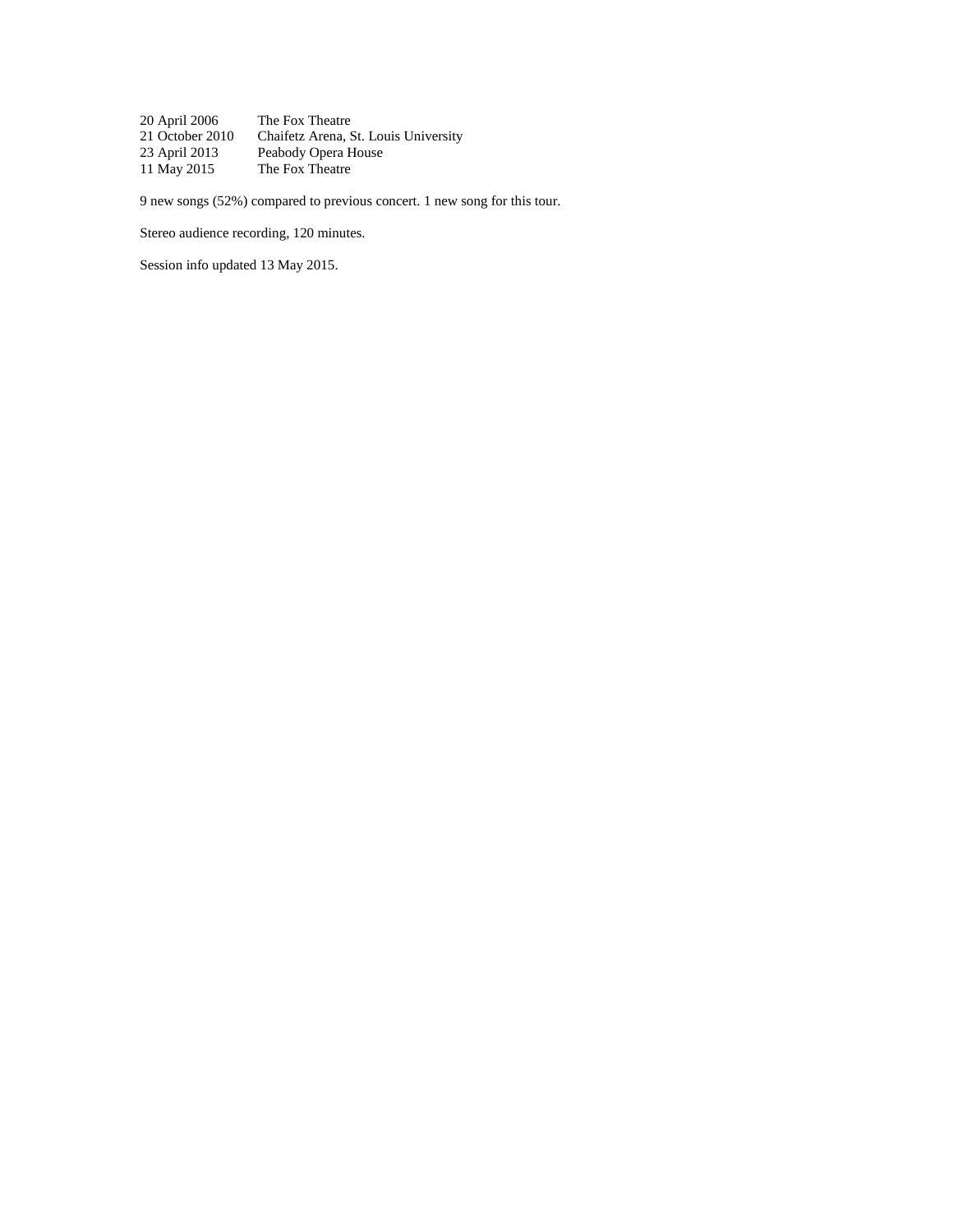## <span id="page-53-0"></span>**29875 Studio B The Abernathy Building Washington, District Of Columbia 24 October 2007**

### **Theme Time Radio Hour, Episode 56: Cadillac**

"It's night time in the Big City. Vandals deface a wall. There are no stars in the sky."

| 1954 | Buddy Johnson & his Orchestra  | A Pretty Girl (A Cadillac And Some Money) |
|------|--------------------------------|-------------------------------------------|
| 1959 | Vince Taylor and his Playboys  | <b>Brand New Cadillac</b>                 |
| 1952 | Paul Bascomb                   | Pink Cadillac                             |
| 1954 | Bob Wills & His Texas Playboys | Cadillac In Model 'A'                     |
| 1961 | <b>Bo Diddley</b>              | Cadillac                                  |
| 1958 | <b>Howie Strange</b>           | Real Gone Daddy                           |
| 1954 | Mildred Jones                  | Mr Thrill                                 |
| 1968 | Andre Williams                 | Cadillac Jack                             |
| 1967 | Red Simpson                    | Jeannie With The Light Brown Cadillac     |
| 1965 | Jerry McCain                   | Courtin' In Cadillac                      |
| 1990 | The Blasters                   | Long White Cadillac                       |
| 1955 | The Cadillacs                  | <i>Speedo</i>                             |
| 1972 | <b>Michael Martin Murphey</b>  | Geronimo's Cadillac                       |
| 1959 | Dizzy Gillespie                | Swing Low, Sweet Cadillac                 |
| 1974 | William DeVaughn               | <b>Be Thankful For What You Got</b>       |
|      |                                |                                           |

#### *Selected BobTalk*

Here at Theme Time Radio Hour, we've always aspired to be the Cadillac of radio shows. So it's only apropos that we take one of those baby's out on the road!

That's from 1954, and you can tell by the way that saxophone roars in that rock and roll was just around the corner (about A Pretty Girl (A Cadillac and Some Money).

Perhaps the best rockabilly record to come out of England (about Brand New Cadillac).

You can tell those guys got their start in a swing band. You hear a little bit of Count Basie's 'Sent For You Yesterday and Here You Come Today' in that song (about Paul and Dud Bascomb).

One of them mid-fifties recordings. Features Bob's brother, Billy Jack Wills. I like this song because it uses Cadillac as a verb.

A record like this isn't even about the song, it's about the whole thing: the singer, the musicians, the lyrics and the sound – especially the sound. You couldn't make a record that sounds like this today (about Courtin' in a Cadillac).

One of the premier rhythm and blues vocal groups…In front and center was Earl Carroll, with a straw hat and a cane. He would always bring down the house when he sang the song that gave him his nickname. In 1961, Earl got an offer to join The Coasters, and for the next 20 years her toured and recorded with them. That was a time when there was more than one Coasters group out there on the road. I can't speak about the other ones, but if you saw the Coasters with Earl Carroll you were in for one hell of a show (about The Cadillacs).

The veracity of this song is not total; however, it is quite catchy (about Geronimo's Cadillac).

*Notes.*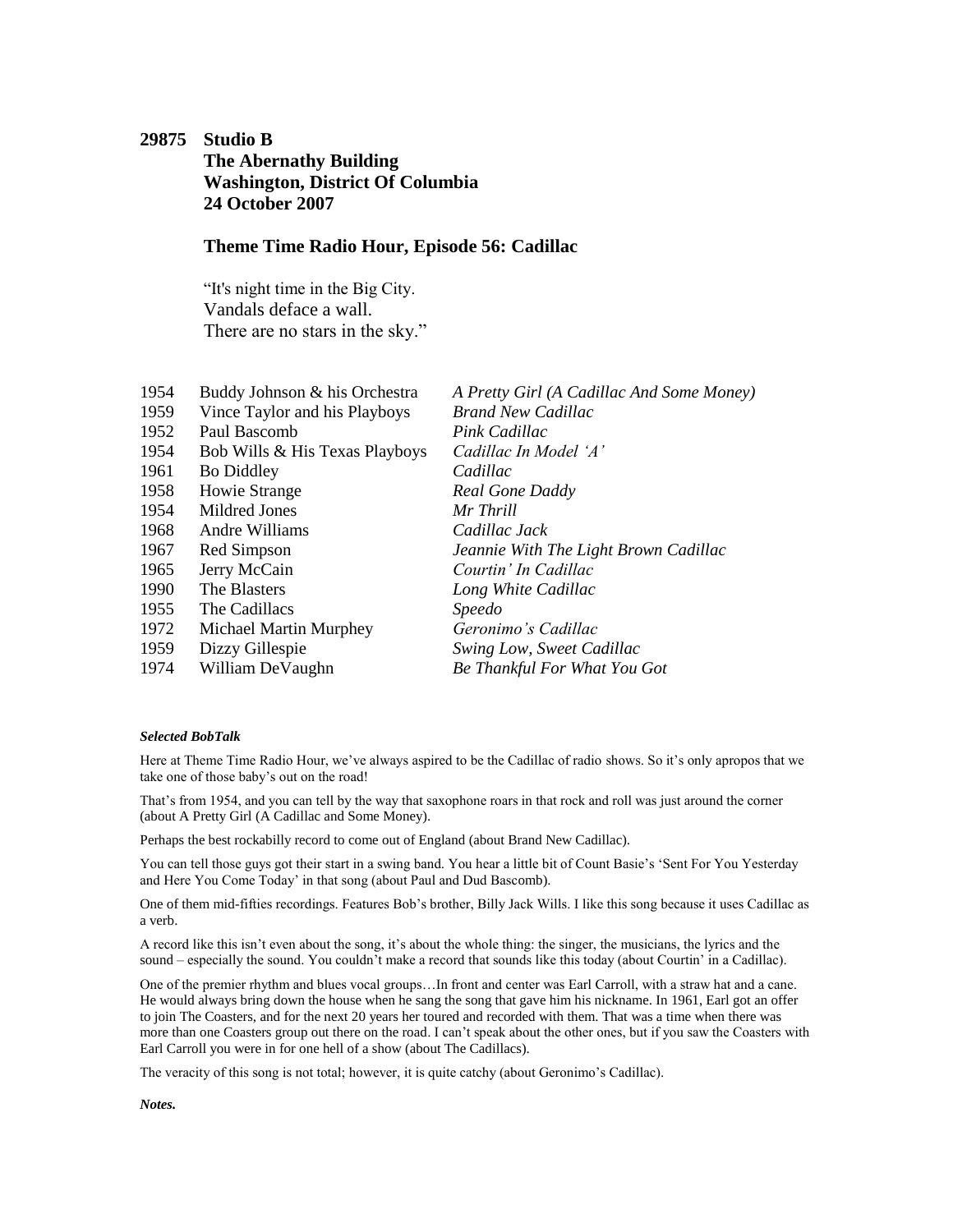The session location is fictional. The actual recording location and date for Bob Dylan's contribution are not known.

The session date here is the original broadcast date.

Stereo radio recording, 60 minutes.

Previous episode: [Classic Rock](#page-45-0) Next episode: [Head to Toe](#page-64-0)

Session info updated 24 October 2010.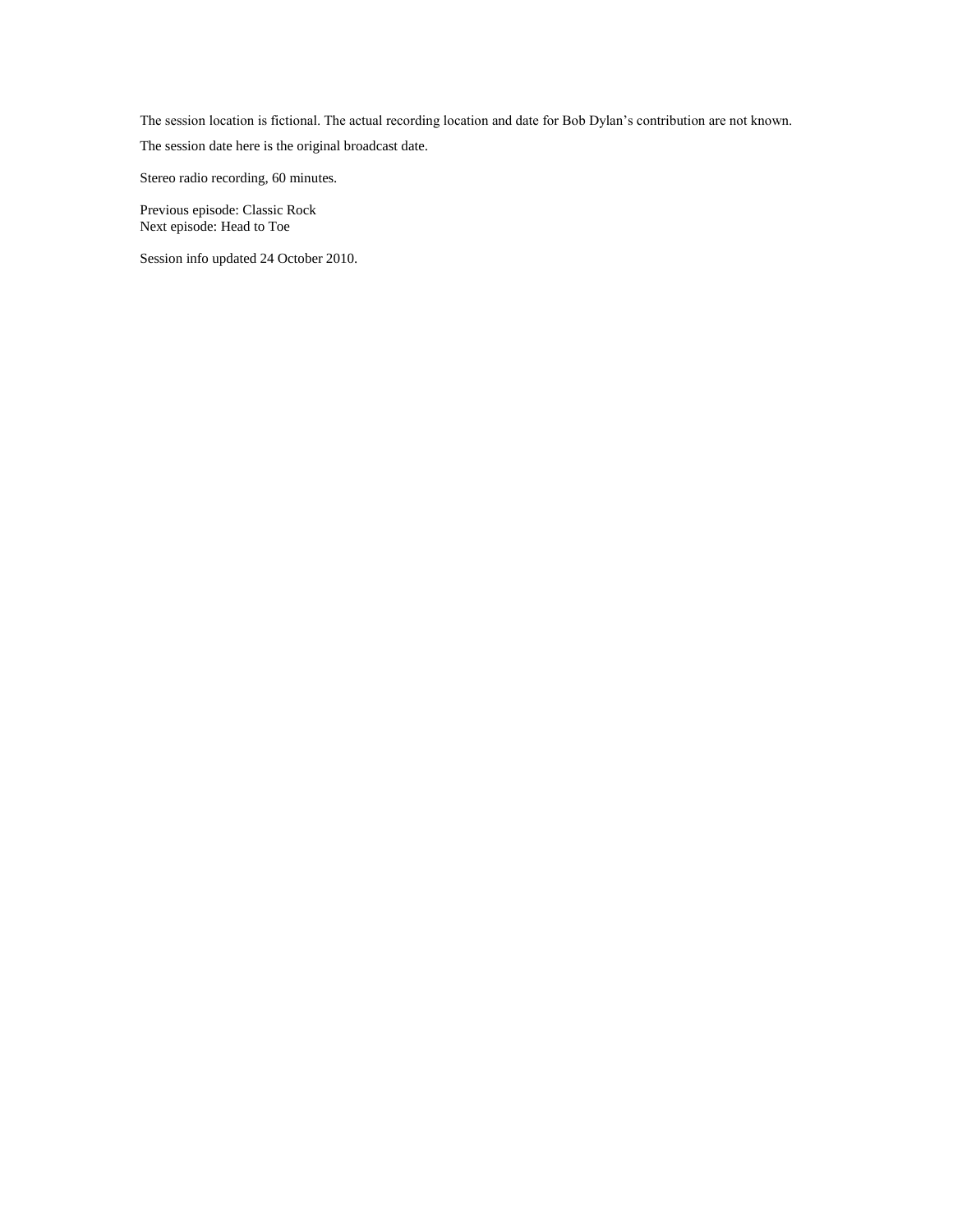# **29880 Carver-Hawkeye Arena University Of Iowa Iowa City, Iowa 24 October 2007**

- *1. Rainy Day Women # 12 & 35*
- *2. Don't Think Twice, It's All Right*
- *3. Watching The River Flow*
- *4. Tangled Up In Blue*
- *5. Rollin' And Tumblin'*
- *6. Spirit On The Water*
- *7. Honest With Me*
- *8. Workingman's Blues #2*
- *9. High Water (For Charley Patton)*
- *10. Desolation Row*
- *11. Highway 61 Revisited*
- *12. Ain't Talkin'*
- *13. Summer Days*
- *14. Masters Of War*
- *— 15. Thunder On The Mountain*
- *16. Like A Rolling Stone*

Concert # 2005 of The Never-Ending Tour. Concert # 27 of the 2007 US Fall Tour. 2007 concert # 94.

Concert # 276 with the 20th Never-Ending Tour Band: Bob Dylan (vocal, guitar & keyboard), Stu Kimball (guitar), Denny Freeman (guitar), Donnie Herron (violin, mandolin, steel guitar), Tony Garnier (bass), George Recile (drums & percussion).

1-3 Bob Dylan (electric guitar).

- 4-16 Bob Dylan (electric keyboard).
- 4, 6,10 Bob Dylan (harmonica).
- 12 Donnie Herron (violin).
- 5 Donnie Herron (mandolin).
- 9 Donnie Herron (banjo).

#### *Notes.*

Previous Bob Dylan concerts in Iowa City, Iowa:

[8 November 1990](file:///C:/Data/Privat/Websites/Olofsweb/DSN11530%20-%201990%20US%20Fall%20Tour.htm%23DSN11740) Carver-Hawkeye Auditorium [29 October 2004](file:///C:/Data/Privat/Websites/Olofsweb/DSN26540%20-%202004%20US%20Fall%20College%20Tour.htm%23DSN26650) Carver-Hawkeye Arena, University Of Iowa

8 new songs (50%) compared to previous concert. No new songs for this tour.

Session info updated 9 November 2007.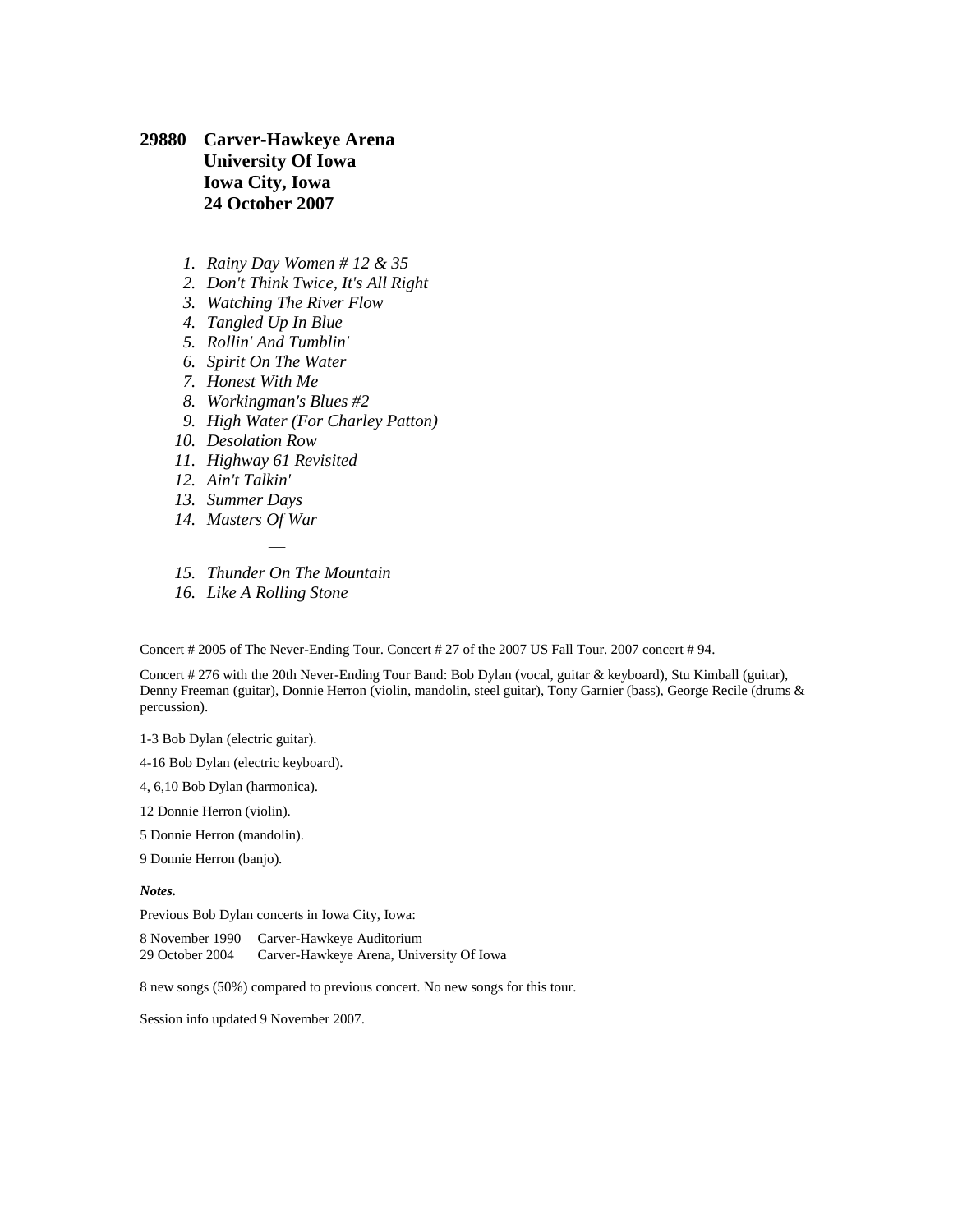## **29890 Qwest Center Omaha, Nebraska 26 October 2007**

- *1. Leopard-Skin Pill-Box Hat*
- *2. Lay Lady Lay*
- *3. Just Like Tom Thumb's Blues*
- *4. Love Sick*
- *5. The Levee's Gonna Break*
- *6. Girl From The North Country*
- *7. Honest With Me*
- *8. Spirit On The Water*
- *9. High Water (For Charley Patton)*
- *10. Workingman's Blues #2*
- *11. Highway 61 Revisited*
- *12. Ain't Talkin'*
- *13. Summer Days*
- *14. Ballad Of A Thin Man*
- *— 15. Thunder On The Mountain*
- *16. Blowin' In The Wind*

Concert # 2006 of The Never-Ending Tour. Concert # 28 of the 2007 US Fall Tour. 2007 concert # 95.

Concert # 277 with the 20th Never-Ending Tour Band: Bob Dylan (vocal, guitar & keyboard), Stu Kimball (guitar), Denny Freeman (guitar), Donnie Herron (violin, mandolin, steel guitar), Tony Garnier (bass), George Recile (drums & percussion).

1-3 Bob Dylan (electric guitar).

4-16 Bob Dylan (electric keyboard).

- 6, 8, 14, 16 Bob Dylan (harmonica).
- 12, 16 Donnie Herron (violin).
- 4, 5 Donnie Herron (mandolin).

9 Donnie Herron (banjo).

*Notes.*

Other Bob Dylan concerts in Omaha, Nebraska:

| 4 November 1978  | Civic Auditorium   |
|------------------|--------------------|
| 25 January 1980  | Orpheum Theater    |
| 26 January 1980  | Orpheum Theater    |
| 5 September 1992 | Orpheum Theater    |
| 4 April 2000     | Omaha Civic Arena  |
| 21 August 2002   | Omaha Civic Arena  |
| 3 November 2012  | CenturyLink Center |
| 23 October 2017  | CenturyLink Center |

8 new songs (50%) compared to previous concert. 1 new song for this tour.

Stereo audience recording, 115 minutes.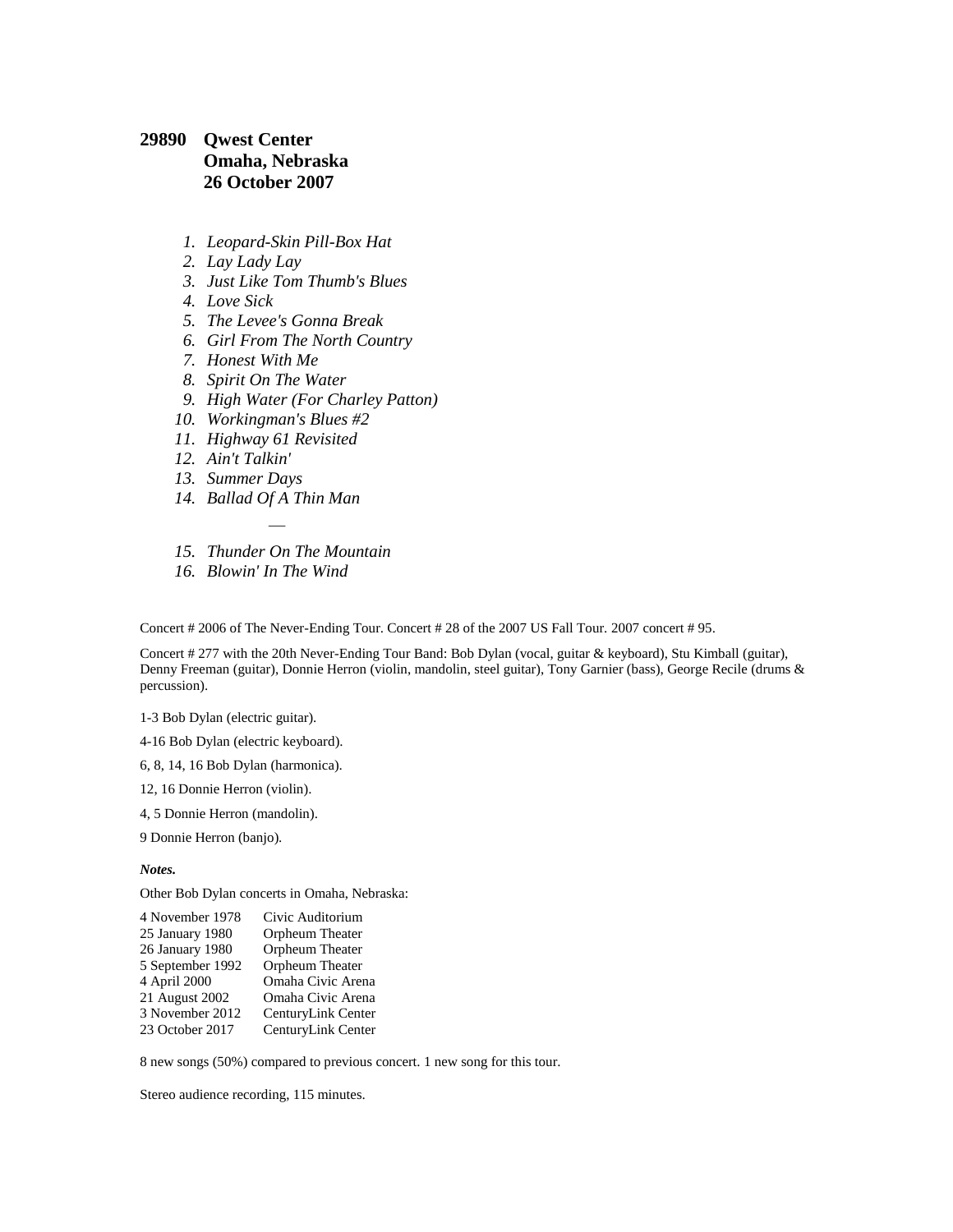Session info updated 20 November 2017.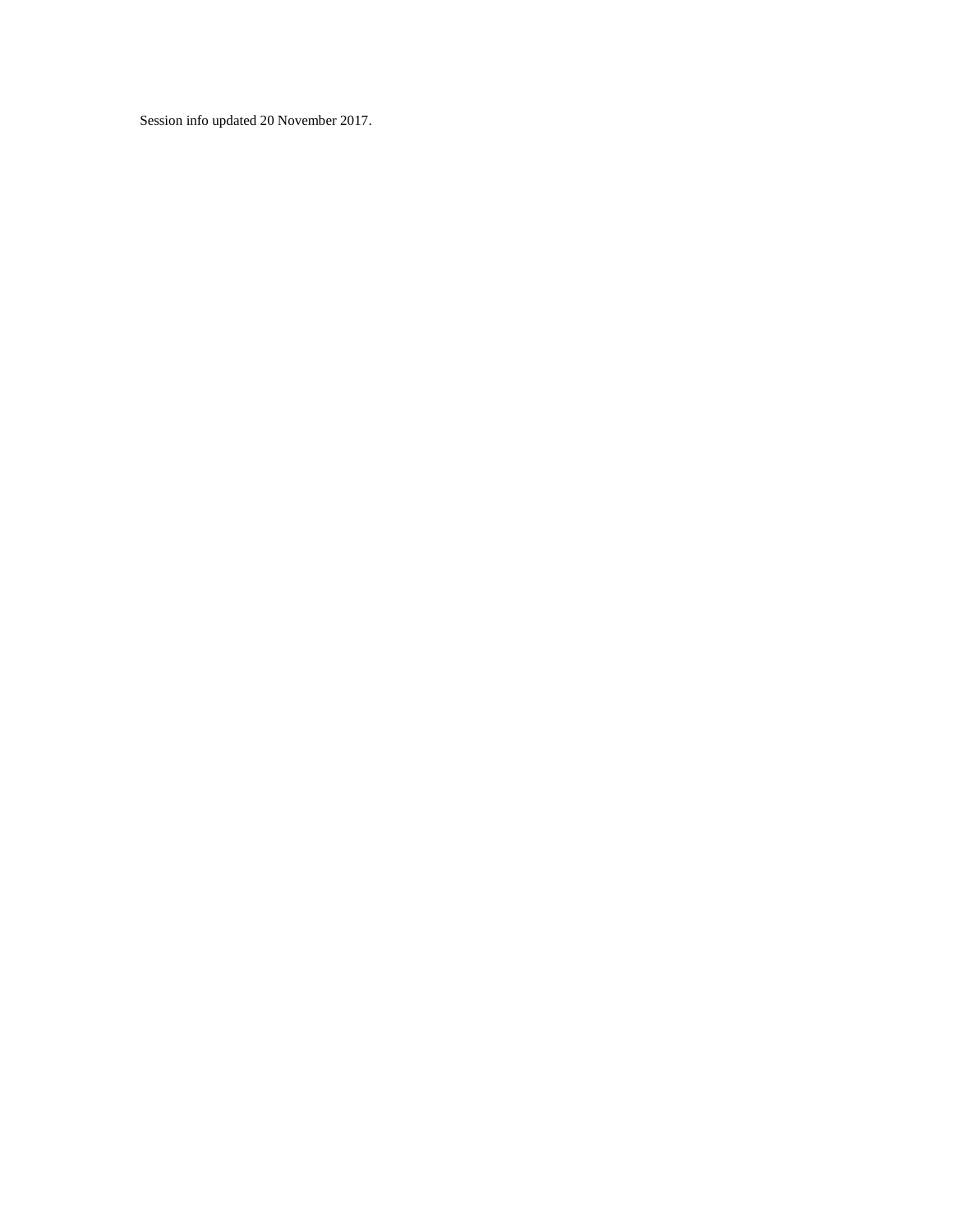## **29900 Chicago Theatre Chicago, Illinois 27 October 2007**

- *1. Leopard-Skin Pill-Box Hat*
- *2. It Ain't Me, Babe*
- *3. Watching The River Flow*
- *4. The Lonesome Death Of Hattie Carroll*
- *5. Rollin' And Tumblin'*
- *6. Positively 4th Street*
- *7. Things Have Changed*
- *8. Workingman's Blues #2*
- *9. High Water (For Charley Patton)*
- *10. Spirit On The Water*
- *11. Highway 61 Revisited*
- *12. Ain't Talkin'*
- *13. Summer Days*
- *14. Masters Of War*
- *— 15. Thunder On The Mountain*
- *16. All Along The Watchtower*

Concert # 2007 of The Never-Ending Tour. Concert # 29 of the 2007 US Fall Tour. 2007 concert # 96.

Concert # 278 with the 20th Never-Ending Tour Band: Bob Dylan (vocal, guitar & keyboard), Stu Kimball (guitar), Denny Freeman (guitar), Donnie Herron (violin, mandolin, steel guitar), Tony Garnier (bass), George Recile (drums & percussion).

1-3 Bob Dylan (electric guitar).

4-16 Bob Dylan (electric keyboard).

- 4, 7, 10 Bob Dylan (harmonica).
- 7, 12 Donnie Herron (violin).
- 4, 5 Donnie Herron (mandolin).

9 Donnie Herron (banjo).

#### *Notes.*

Other Bob Dylan concerts in Chicago, Illinois:

| The Bear                                    |
|---------------------------------------------|
| Arie Crown Theater                          |
| Chicago Stadium                             |
| Chicago Stadium                             |
| Chicago Stadium                             |
| Chicago Stadium                             |
| Poplar Creek Music Theater, Hoffman Estates |
| Poplar Creek Music Theater, Hoffman Estates |
| Poplar Creek Music Theater, Hoffman Estates |
| Poplar Creek Music Theater, Hoffman Estates |
| Arie Crown Theater                          |
| The Fox Theater                             |
| Tinley Park World Of Music                  |
|                                             |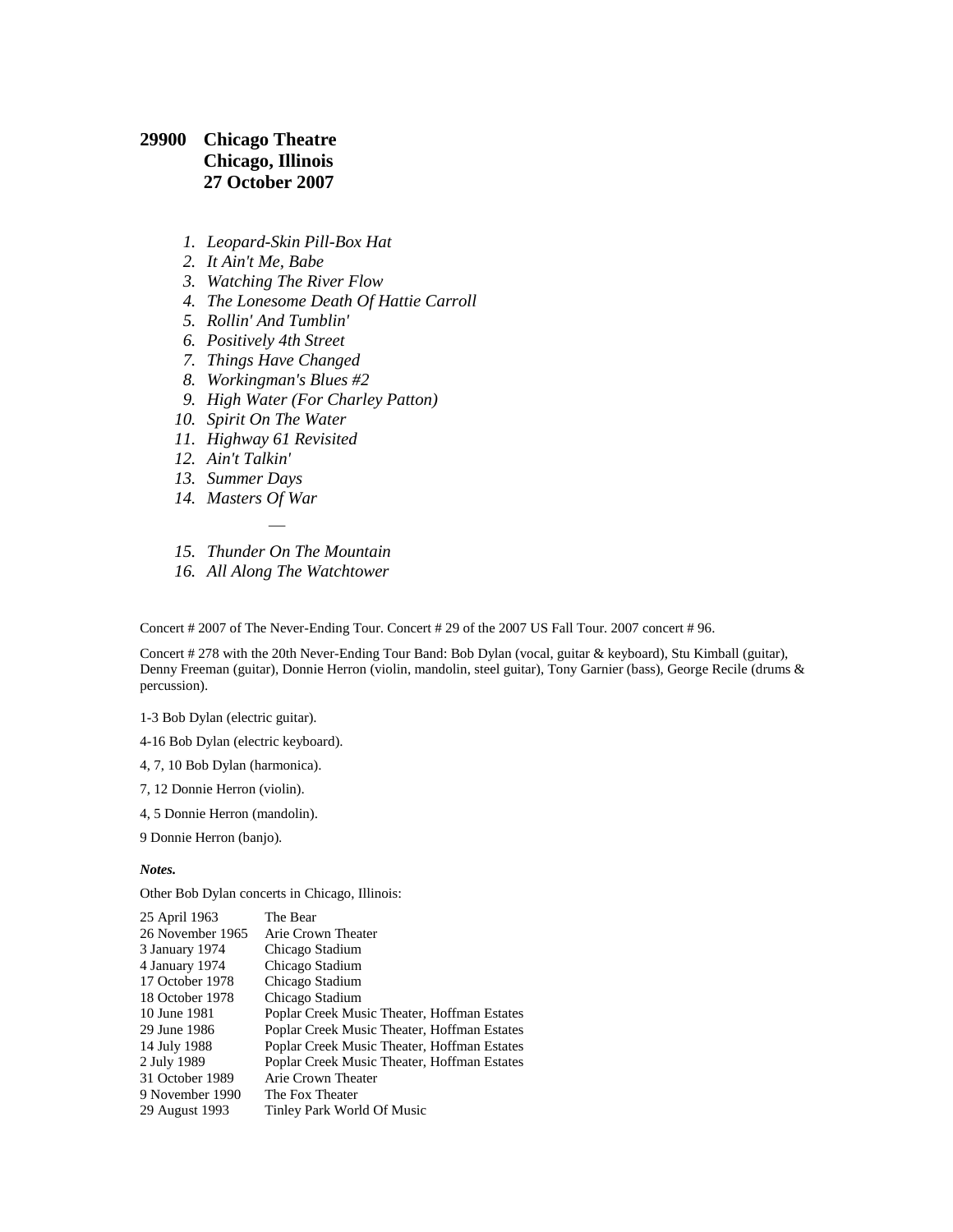| 17 April 1994    | Riviera Theatre                                   |
|------------------|---------------------------------------------------|
| 18 April 1994    | Riviera Theatre                                   |
| 13 December 1997 | Metro                                             |
| 14 December 1997 | Metro                                             |
| 25 October 1998  | <b>United Center</b>                              |
| 26 October 1999  | Park West                                         |
| 31 October 1999  | University Of Illinois Conference Center Pavilion |
| 27 October 2001  | <b>United Center</b>                              |
| 5 March 2004     | Aragon Ballroom                                   |
| 6 March 2004     | Riviera Theatre                                   |
| 7 March 2004     | Vic Theatre                                       |
| 8 March 2004     | Park West                                         |
| 1 April 2005     | <b>Auditorium Theatre</b>                         |
| 2 April 2005     | <b>Auditorium Theatre</b>                         |
| 3 April 2005     | <b>Auditorium Theatre</b>                         |
| 5 April 2005     | <b>Auditorium Theatre</b>                         |
| 6 April 2005     | <b>Auditorium Theatre</b>                         |
| 27 October 2006  | <b>Sears Centre</b>                               |
| 28 October 2006  | <b>Sears Centre</b>                               |
| 28 October 2007  | Chicago Theatre                                   |
| 29 October 2007  | Chicago Theatre                                   |
| 29 October 2009  | Aragon Entertainment Center                       |
| 30 October 2009  | Aragon Entertainment Center                       |
| 31 October 2009  | Aragon Entertainment Center                       |
| 30 October 2010  | Riviera Theatre                                   |
| 9 November 2012  | <b>United Center</b>                              |
| 8 November 2014  | Cadillac Palace Theatre                           |
| 9 November 2014  | Cadillac Palace Theatre                           |
| 10 November 2014 | Cadillac Palace Theatre                           |
|                  |                                                   |

8 new songs (50%) compared to previous concert. No new songs for this tour.

Stereo audience recording, 110 minutes.

Session info updated 17 November 2014.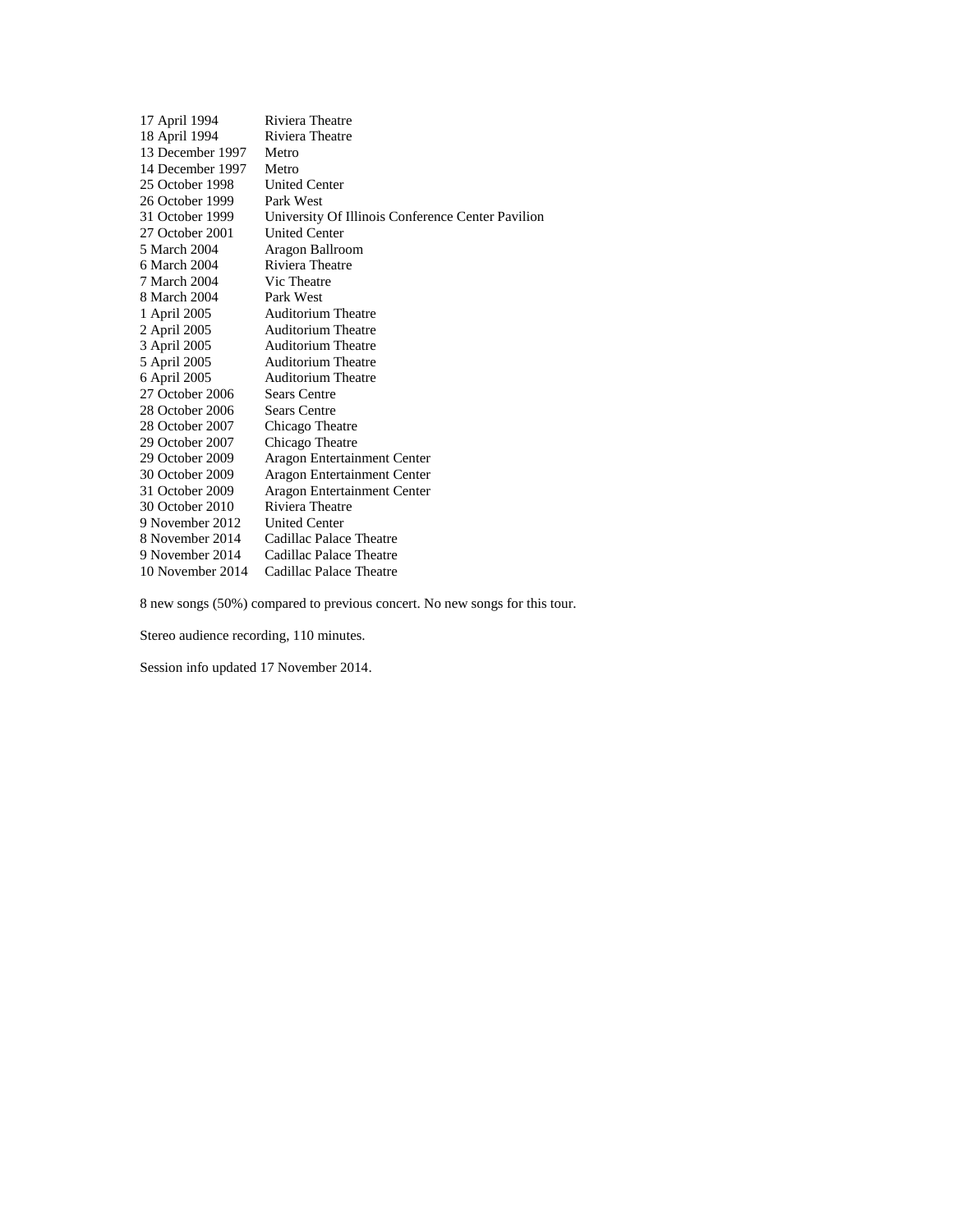## **29910 Chicago Theatre Chicago, Illinois 28 October 2007**

- *1. Rainy Day Women # 12 & 35*
- *2. Don't Think Twice, It's All Right*
- *3. Just Like Tom Thumb's Blues*
- *4. Love Sick*
- *5. The Levee's Gonna Break*
- *6. Blind Willie McTell*
- *7. Stuck Inside Of Mobile With The Memphis Blues Again*
- *8. When The Deal Goes Down*
- *9. 'Til I Fell In Love With You*
- *10. Workingman's Blues #2*
- *11. Highway 61 Revisited*
- *12. Nettie Moore*
- *13. Summer Days*
- *14. Ballad Of A Thin Man*
- *— 15. Thunder On The Mountain*
- *16. Blowin' In The Wind*

Concert # 2008 of The Never-Ending Tour. Concert # 30 of the 2007 US Fall Tour. 2007 concert # 97.

Concert # 279 with the 20th Never-Ending Tour Band: Bob Dylan (vocal, guitar & keyboard), Stu Kimball (guitar), Denny Freeman (guitar), Donnie Herron (violin, mandolin, steel guitar), Tony Garnier (bass), George Recile (drums & percussion).

1-3 Bob Dylan (electric guitar).

4-16 Bob Dylan (electric keyboard).

6, 7, 9, 14, 16 Bob Dylan (harmonica).

- 12, 16 Donnie Herron (violin).
- 4, 5 Donnie Herron (mandolin).

6 Donnie Herron (banjo).

#### *Notes.*

Other Bob Dylan concerts in Chicago, Illinois:

| The Bear                                    |
|---------------------------------------------|
| Arie Crown Theater                          |
| Chicago Stadium                             |
| Chicago Stadium                             |
| Chicago Stadium                             |
| Chicago Stadium                             |
| Poplar Creek Music Theater, Hoffman Estates |
| Poplar Creek Music Theater, Hoffman Estates |
| Poplar Creek Music Theater, Hoffman Estates |
| Poplar Creek Music Theater, Hoffman Estates |
| Arie Crown Theater                          |
| The Fox Theater                             |
| Tinley Park World Of Music                  |
|                                             |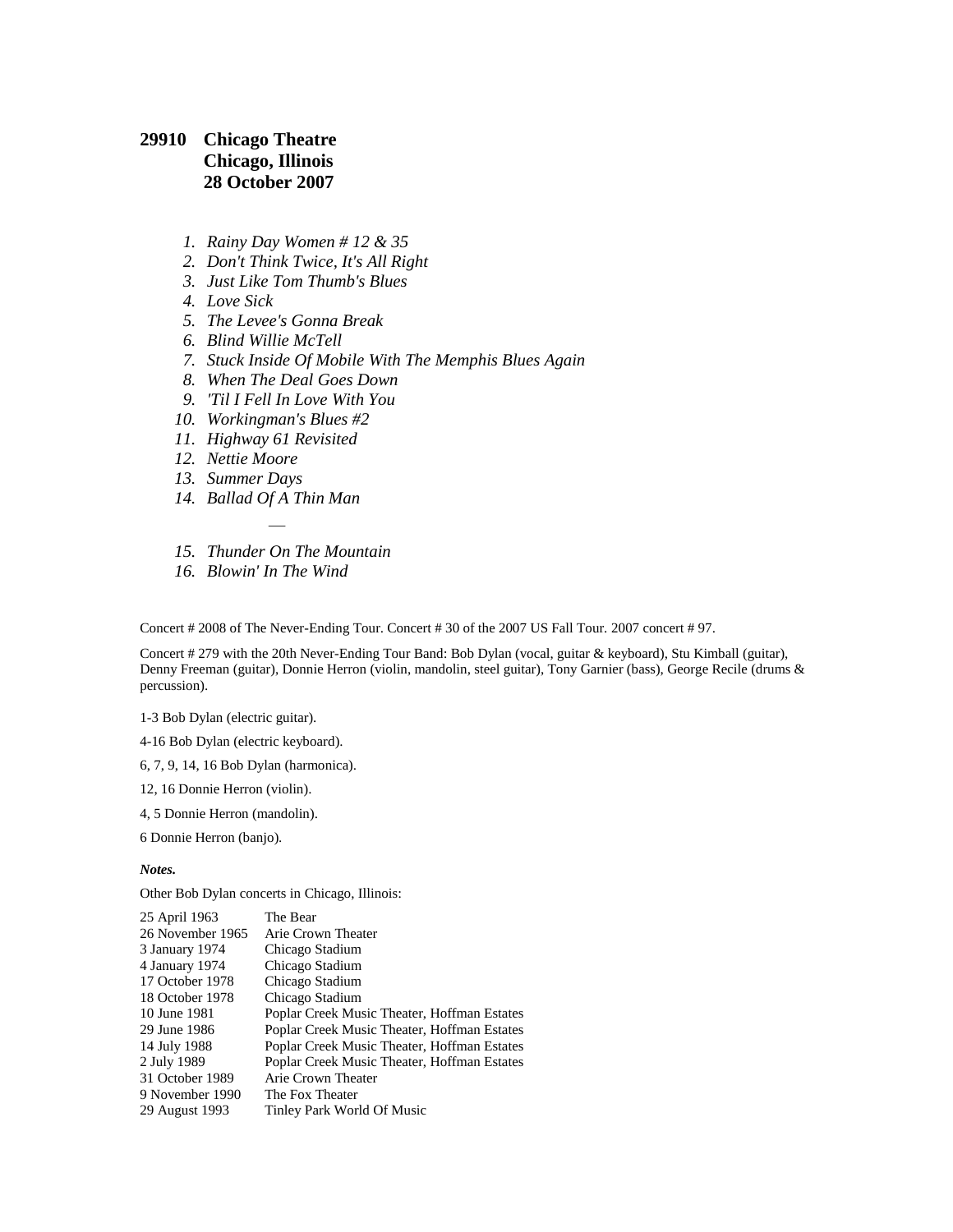| 17 April 1994    | Riviera Theatre                                   |
|------------------|---------------------------------------------------|
| 18 April 1994    | Riviera Theatre                                   |
| 13 December 1997 | Metro                                             |
| 14 December 1997 | Metro                                             |
| 25 October 1998  | <b>United Center</b>                              |
| 26 October 1999  | Park West                                         |
| 31 October 1999  | University Of Illinois Conference Center Pavilion |
| 27 October 2001  | <b>United Center</b>                              |
| 5 March 2004     | Aragon Ballroom                                   |
| 6 March 2004     | Riviera Theatre                                   |
| 7 March 2004     | Vic Theatre                                       |
| 8 March 2004     | Park West                                         |
| 1 April 2005     | <b>Auditorium Theatre</b>                         |
| 2 April 2005     | <b>Auditorium Theatre</b>                         |
| 3 April 2005     | <b>Auditorium Theatre</b>                         |
| 5 April 2005     | <b>Auditorium Theatre</b>                         |
| 6 April 2005     | <b>Auditorium Theatre</b>                         |
| 27 October 2006  | <b>Sears Centre</b>                               |
| 28 October 2006  | <b>Sears Centre</b>                               |
| 27 October 2007  | Chicago Theatre                                   |
| 29 October 2007  | Chicago Theatre                                   |
| 29 October 2009  | Aragon Entertainment Center                       |
| 30 October 2009  | Aragon Entertainment Center                       |
| 31 October 2009  | Aragon Entertainment Center                       |
| 30 October 2010  | Riviera Theatre                                   |
| 9 November 2012  | <b>United Center</b>                              |
| 8 November 2014  | Cadillac Palace Theatre                           |
| 9 November 2014  | Cadillac Palace Theatre                           |
| 10 November 2014 | Cadillac Palace Theatre                           |
|                  |                                                   |

12 new songs (75%) compared to previous concert. No new songs for this tour.

Stereo audience recording, 115 minutes.

Session info updated 17 November 2014.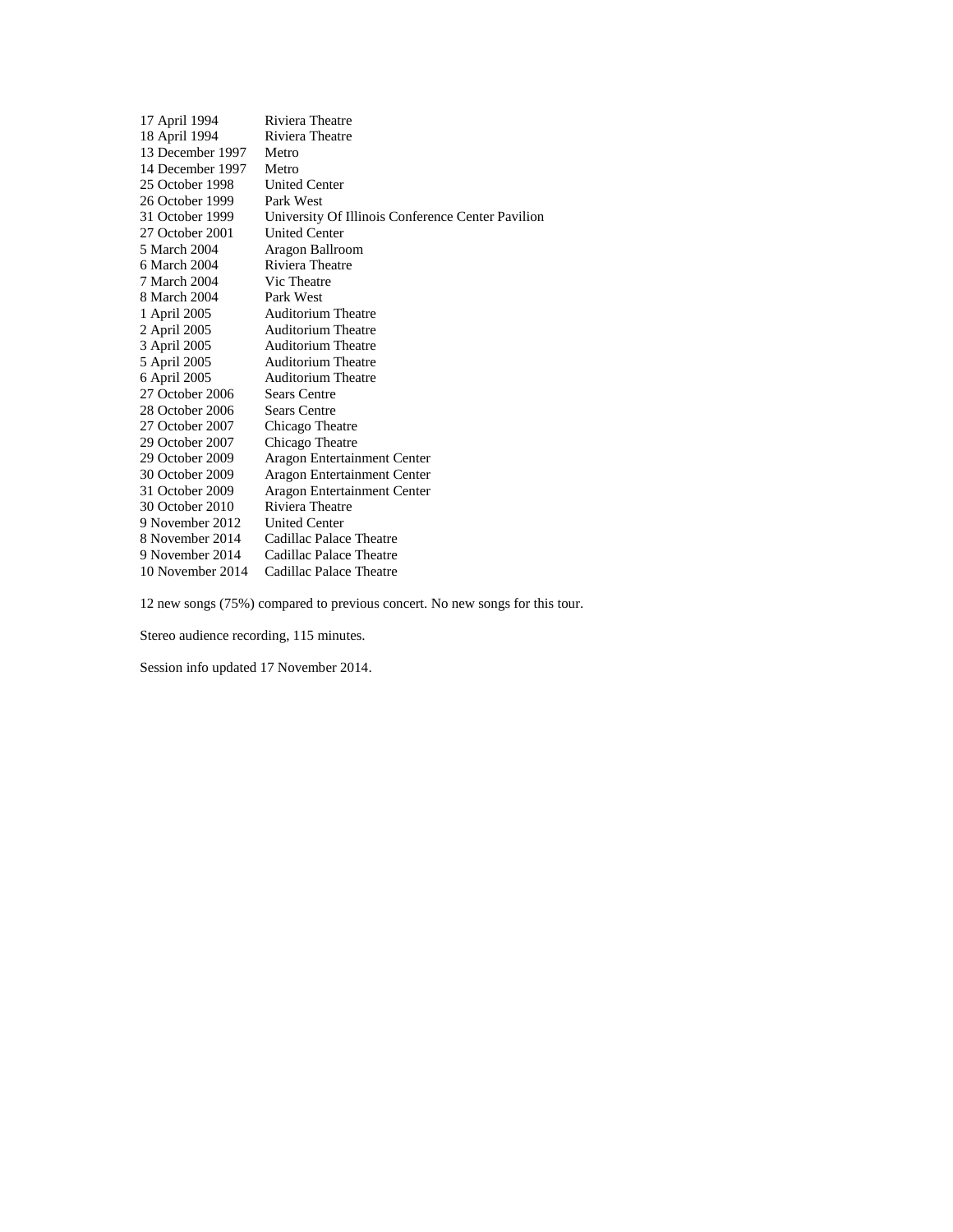## **29920 Chicago Theatre Chicago, Illinois 29 October 2007**

- *1. Cat's In The Well*
- *2. Lay Lady Lay*
- *3. I'll Be Your Baby Tonight*
- *4. You're A Big Girl Now*
- *5. Rollin' And Tumblin'*
- *6. Spirit On The Water*
- *7. Cry A While*
- *8. Workingman's Blues #2*
- *9. Things Have Changed*
- *10. Under The Red Sky*
- *11. Highway 61 Revisited*
- *12. Ain't Talkin'*
- *13. Summer Days*
- *14. Like A Rolling Stone*
- *15. I Shall Be Released*
- *16. Thunder On The Mountain*

*—*

*17. All Along The Watchtower*

Concert # 2009 of The Never-Ending Tour. Concert # 31 of the 2007 US Fall Tour. 2007 concert # 98.

Concert # 280 with the 20th Never-Ending Tour Band: Bob Dylan (vocal, guitar & keyboard), Stu Kimball (guitar), Denny Freeman (guitar), Donnie Herron (violin, mandolin, steel guitar), Tony Garnier (bass), George Recile (drums & percussion).

1-3 Bob Dylan (electric guitar).

4-16 Bob Dylan (electric keyboard).

4,6, 7, 10, 15 Bob Dylan (harmonica).

1, 9, 12 Donnie Herron (violin).

5 Donnie Herron (mandolin).

15 Elvis Costello (shared vocal & guitar).

15 Amos Lee (shared vocal & guitar).

*Notes.*

Other Bob Dylan concerts in Chicago, Illinois:

| 25 April 1963    | The Bear                                    |
|------------------|---------------------------------------------|
| 26 November 1965 | Arie Crown Theater                          |
| 3 January 1974   | Chicago Stadium                             |
| 4 January 1974   | Chicago Stadium                             |
| 17 October 1978  | Chicago Stadium                             |
| 18 October 1978  | Chicago Stadium                             |
| 10 June 1981     | Poplar Creek Music Theater, Hoffman Estates |
| 29 June 1986     | Poplar Creek Music Theater, Hoffman Estates |
| 14 July 1988     | Poplar Creek Music Theater, Hoffman Estates |
| 2 July 1989      | Poplar Creek Music Theater, Hoffman Estates |
|                  |                                             |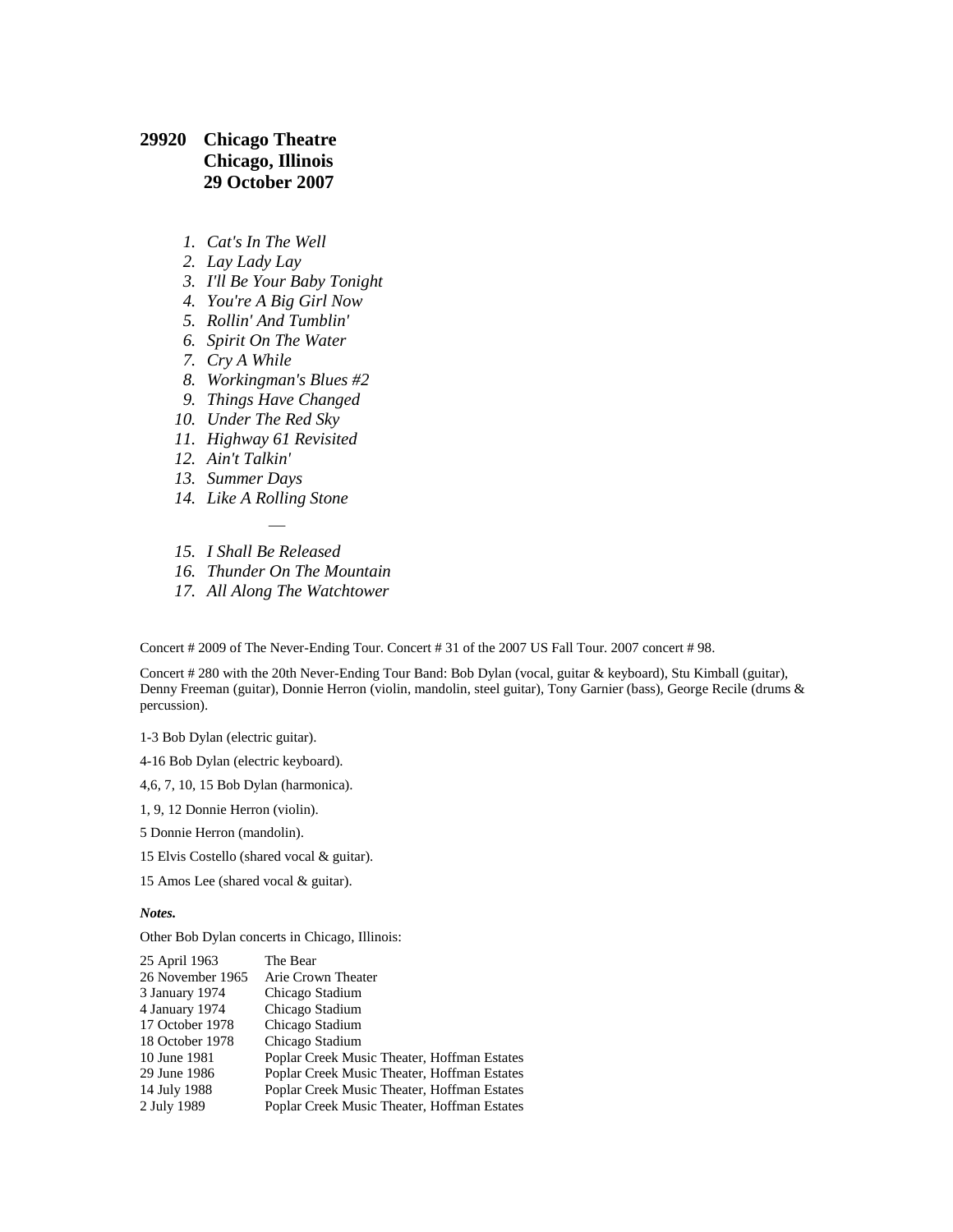| 31 October 1989  | Arie Crown Theater                                |
|------------------|---------------------------------------------------|
| 9 November 1990  | The Fox Theater                                   |
| 29 August 1993   | Tinley Park World Of Music                        |
| 17 April 1994    | Riviera Theatre                                   |
| 18 April 1994    | Riviera Theatre                                   |
| 13 December 1997 | Metro                                             |
| 14 December 1997 | Metro                                             |
| 25 October 1998  | <b>United Center</b>                              |
| 26 October 1999  | Park West                                         |
| 31 October 1999  | University Of Illinois Conference Center Pavilion |
| 27 October 2001  | <b>United Center</b>                              |
| 5 March 2004     | Aragon Ballroom                                   |
| 6 March 2004     | Riviera Theatre                                   |
| 7 March 2004     | Vic Theatre                                       |
| 8 March 2004     | Park West                                         |
| 1 April 2005     | <b>Auditorium Theatre</b>                         |
| 2 April 2005     | <b>Auditorium Theatre</b>                         |
| 3 April 2005     | <b>Auditorium Theatre</b>                         |
| 5 April 2005     | <b>Auditorium Theatre</b>                         |
| 6 April 2005     | <b>Auditorium Theatre</b>                         |
| 27 October 2006  | Sears Centre                                      |
| 28 October 2006  | <b>Sears Centre</b>                               |
| 27 October 2007  | Chicago Theatre                                   |
| 28 October 2007  | Chicago Theatre                                   |
| 29 October 2009  | Aragon Entertainment Center                       |
| 30 October 2009  | Aragon Entertainment Center                       |
| 31 October 2009  | Aragon Entertainment Center                       |
| 30 October 2010  | Riviera Theatre                                   |
| 9 November 2012  | <b>United Center</b>                              |
| 8 November 2014  | Cadillac Palace Theatre                           |
| 9 November 2014  | Cadillac Palace Theatre                           |
| 10 November 2014 | Cadillac Palace Theatre                           |

13 new songs (76%) compared to previous concert. 1 new song for this tour.

Stereo audience recording, 115 minutes.

Session info updated 17 November 2014.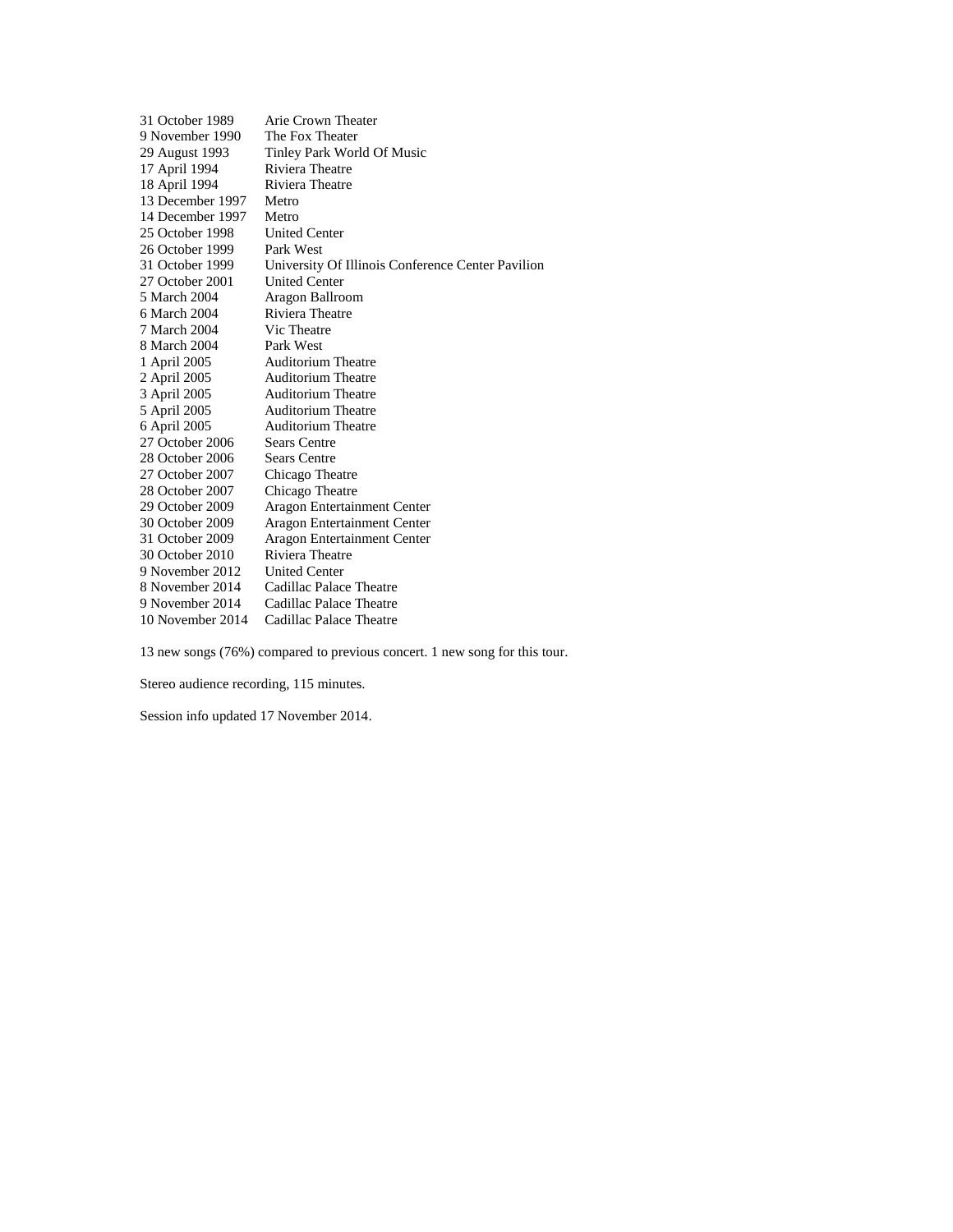## <span id="page-64-0"></span>**29921 Studio B The Abernathy Building Washington, District Of Columbia 7 November 2007**

### **Theme Time Radio Hour, Episode 57: Head to Toe**

"It's night time in the Big City. Two high school kids steal a case of beer. Sneakers hang from a phone wire."

| Smokey Robinson & The Miracles     | From Head To Toe                            |
|------------------------------------|---------------------------------------------|
| The Delta Rhythm Boys              | Dry Bones                                   |
| Louis Prima & Keely Smith          | I've Got You Under My Skin                  |
| Louis Prima                        | I Wanna Be Like You (The Monkey Song)       |
| Ennio Morricone                    | A Fistful Of Dollars                        |
| Loretta Lynn                       | <b>Fist City</b>                            |
| Johnny Copeland                    | Down On Bended Knee                         |
| <b>Blondie</b>                     | <b>Heart Of Glass</b>                       |
| Sol Hoopii and His Novelty Quartet | Ten Tiny Toes, One Baby Nose                |
| Hank Ballard & The Midnighters     | Finger Poppin' Time                         |
| The Monroe Brothers                | Roll In My Sweet Baby's Arms                |
| Gene Phillips                      | Big Legs                                    |
| The Barbarians                     | Moulty                                      |
| Archibald                          | <b>She's Scattered Everywhere</b>           |
| <b>Shorty Rogers</b>               | If I Only Had A Brain (The Wizard Of $Oz$ ) |
| Bob Wills & His Texas Playboys     | <b>Brain Cloudy Blues</b>                   |
| Pete Seeger                        | Waist Deep In The Big Muddy                 |
| Rilo Kiley                         | With Arms Outstretched                      |
|                                    |                                             |

#### *Selected BobTalk*

William Shakespeare was asking 'What a piece of work is man'. Here on Theme Time Radio Hour we're more concerned with all the pieces. Tonight, or today if you're listening during the day, I'll be speaking off the top of my head. I excited down to the tips of my toes cause I have my fingers in a lot of pies but I'm not going to leave you without a leg to stand on. I'm gonna tell you that today we're gonna be talking about the human body from head to toe.

It's important in a show like this to define our parameters, so let's start things off with Smokey Robinson and The Miracles-From Head to Toe

Did you know that it only takes 7 pounds of pressure to rip your ear off? Everyone's tongue is different. They're like fingerprints, though they wouldn't be as convenient for identification. Many people think that parts of your body continue to grow after your dead. This is not true. It's an illusion. Your nails and your hair look like they keep growing because your body dries out and begins shrinking. Strange but true.

We're discussing the human body here on Theme Time Radio Hour, and here's the largest organ of the body, it grows faster than any other organ; I know you're way ahead of me. You know it's the skin.

Louis was an influence on many people. As a matter a fact, back in the 50's when they asked Elvis Pressley where he got his wiggle, he told them 'from Louis Prima, of course.'

This is Theme Time Radio Hour with Boney Themes, Sinewy Schemes, and Muscular Dreams.

That combination of fingers you don't want to be on the business end of (about Fist City).

Here's another great finger song (introducing Finger Poppin' Time).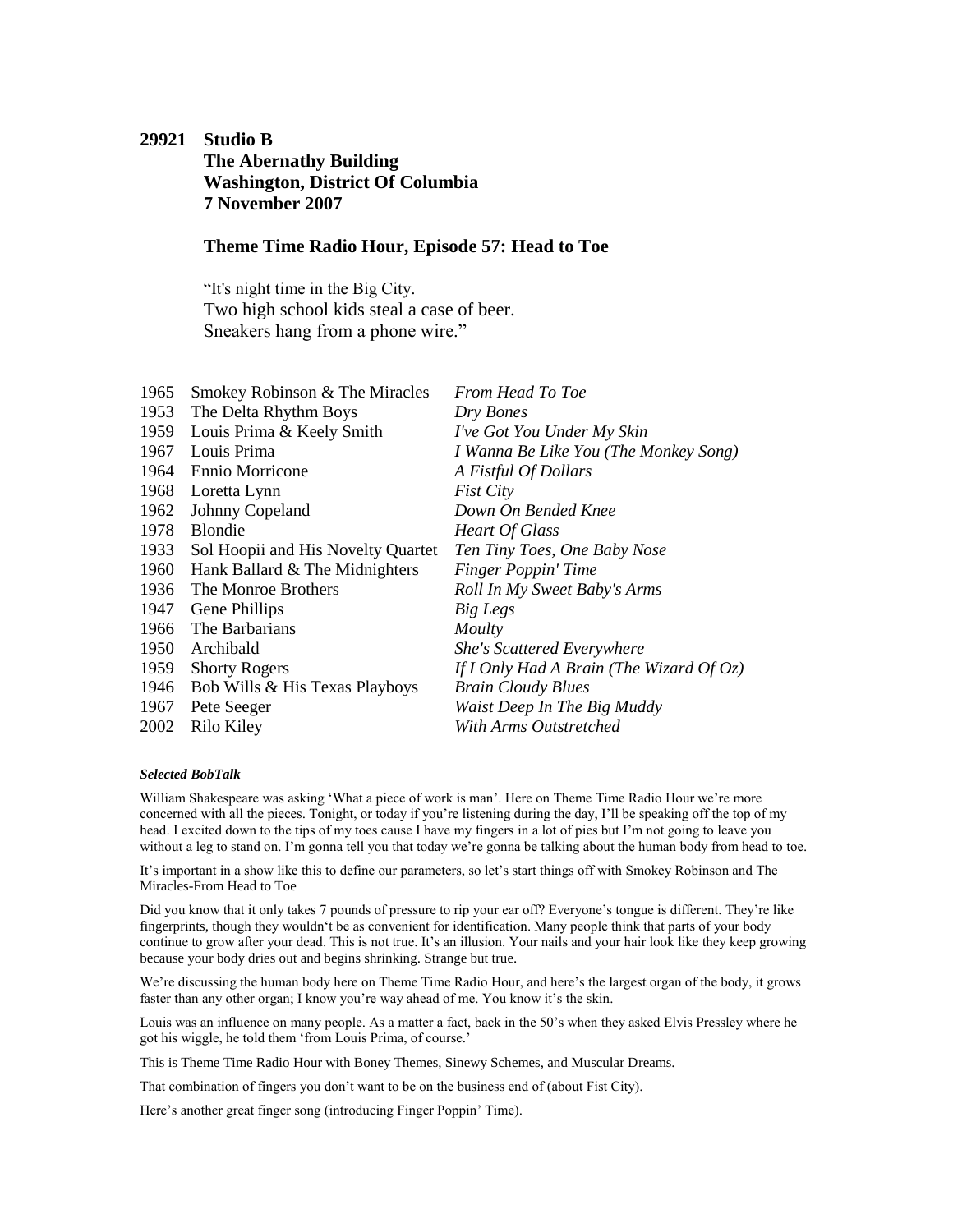Like the speed metal of blue grass (about Roll In My Sweet Baby's Arms).

He's in love with a woman who's got some big legs. I understand his position completely.

We'd like to remind you that what soap is to the body, laughter is to the soul and the more you use your brain, the more brain you will have to use.

Well, as the sun sets over the harbor here in Caanes (?), I can see that it's time for us to go. In closing I want to leave you with the words of Walt Whitman:

> *'I sing the body electric, The armies of those I love engirth me and I engirth them, They will not let me off till I go with them, respond to them, And discorrupt them, and charge them full with the charge of the soul.*

*Was it doubted that those who corrupt their own bodies conceal themselves? And if those who defile the living are as bad as they who defile the dead? And if the body does not do fully as much as the soul? And if the body were not the soul, what is the soul?'*

Good Question Walt. I don't know about you, but I'm going to go get a full body massage. I'll see you next week right here on Theme Time Radio Hour with more full-bodied, Schemes Dreams and Themes. Au revoir from Caanes.

*Notes.*

The session location is fictional. The actual recording location and date for Bob Dylan's contribution are not known.

The session date here is the original broadcast date.

Stereo radio recording, 60 minutes.

Previous episode: [Cadillac](#page-53-0) Next episode: [Smoking](#page-66-0)

Session info updated 24 October 2010.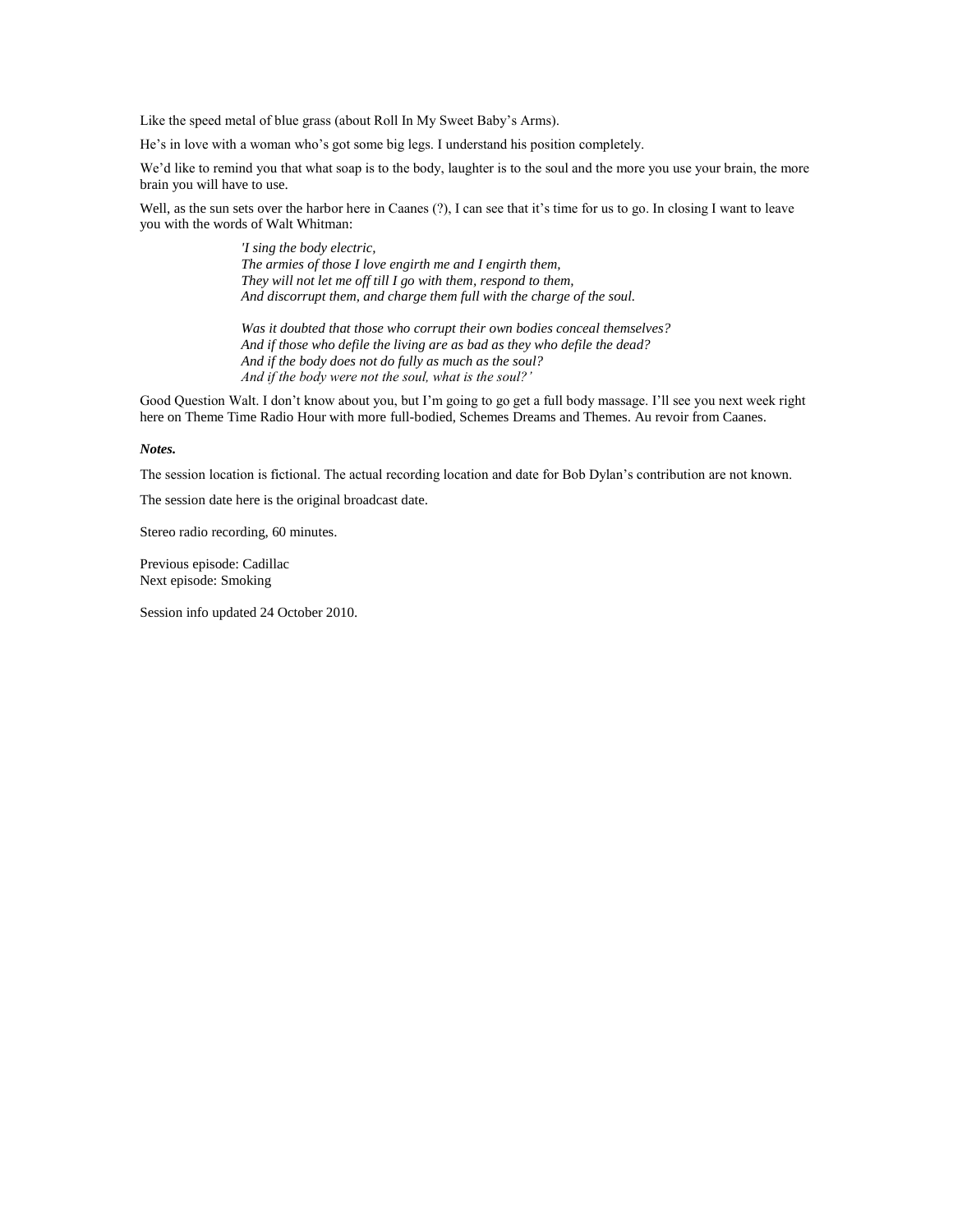# <span id="page-66-0"></span>**29922 Studio B The Abernathy Building Washington, District Of Columbia 14 November 2007**

### **Theme Time Radio Hour, Episode 58: Smoking**

"It's night time in the Big City. A man's wife confronts his mistress. There's a low cloud cover. Two runaways sleep in a doorway."

|      | Coleman Hawkins                         | <b>Smoke Gets in Your Eyes</b>          |
|------|-----------------------------------------|-----------------------------------------|
|      | 1947 Tex Williams & His Western Caravan | Smoke ! Smoke ! Smoke (That Cigarette)  |
| 1965 | The O'Jays                              | Lipstick Traces On A Cigarette          |
| 1952 | Joe Maphis & Rose Lee                   | Dim Lights, Thick Smoke (And Loud, Loud |
|      |                                         | Music)                                  |
|      | 1942 Baron Lee & The Mills Blue Rhythm  | Reefer Man                              |
|      | Band                                    |                                         |
|      | 1962 Steve Purdy & The Studs            | The Weed                                |
| 1981 | The Replacements                        | More Cigarettes                         |
|      | 1934 Reverend J. M. Gates               | Smoking Woman On The Street             |
|      | 1962 Sam Cooke                          | <b>Smoke Rings</b>                      |
| 1951 | <b>Billy Briggs</b>                     | Chew Tobacco Rag                        |
| 1960 | Paul Chaplain & His Emeralds            | <i>Nicotine</i>                         |
| 1973 | <b>Brownsville Station</b>              | Smokin' In The Boys Room                |
| 1967 | The Hombres                             | Let It All Hang Out                     |
| 1947 | Red Ingle & The Natural Seven           | Cigareets, Whuskey And Wild, Wild Women |
|      | 196? The Visions                        | Cigarette                               |
|      | 1960 John D. Loudermilk                 | Tobacco Road                            |

### *Selected BobTalk*

This week we've got kind of a controversial subject… Something you're not allowed to do inside a restaurant, or even a bowling alley. It didn't used to be that way. It was something you used to be able to do right out in public. You didn't have to hide in your own house doing it. Today's show is all about smoking. We're not here to encourage it or to glorify it. You're smart enough to look up all the facts…So sit back, smoke 'em if you got 'em, and enjoy the next sixty minutes as we blow a few musical smoke rings your way.

Can get you in trouble or can remind you of the wonders of the night before (about Lipstick Traces on a Cigarette).

You know some people don't smoke tobacco. They're smoking some other stuff. Perhaps you're familiar with it. Some people call it pot, weed, grass, marijuana, loco weed, ganja, reefer, chiba, sensimilla, chronic, mary jane, or dope. Whatever you call it, you smoke it and you get high. Here's a song all about it. It was written in 1927, though this version's from a few years later...You gotta be smokin' something to be calling watermelons pickles! (intro to Reefer Man).

Here's the crazy part of this record – it's a band of 15 year olds! Imagine a group of 15 year olds singing about smoking now days…the mind boggles! (about Steve Purdy and the Studs).

The thing I like about bands that put out only one record is that sometimes both sides of it are amazing. I turned over Shortnin' Bread and I found this! (about Nicotine).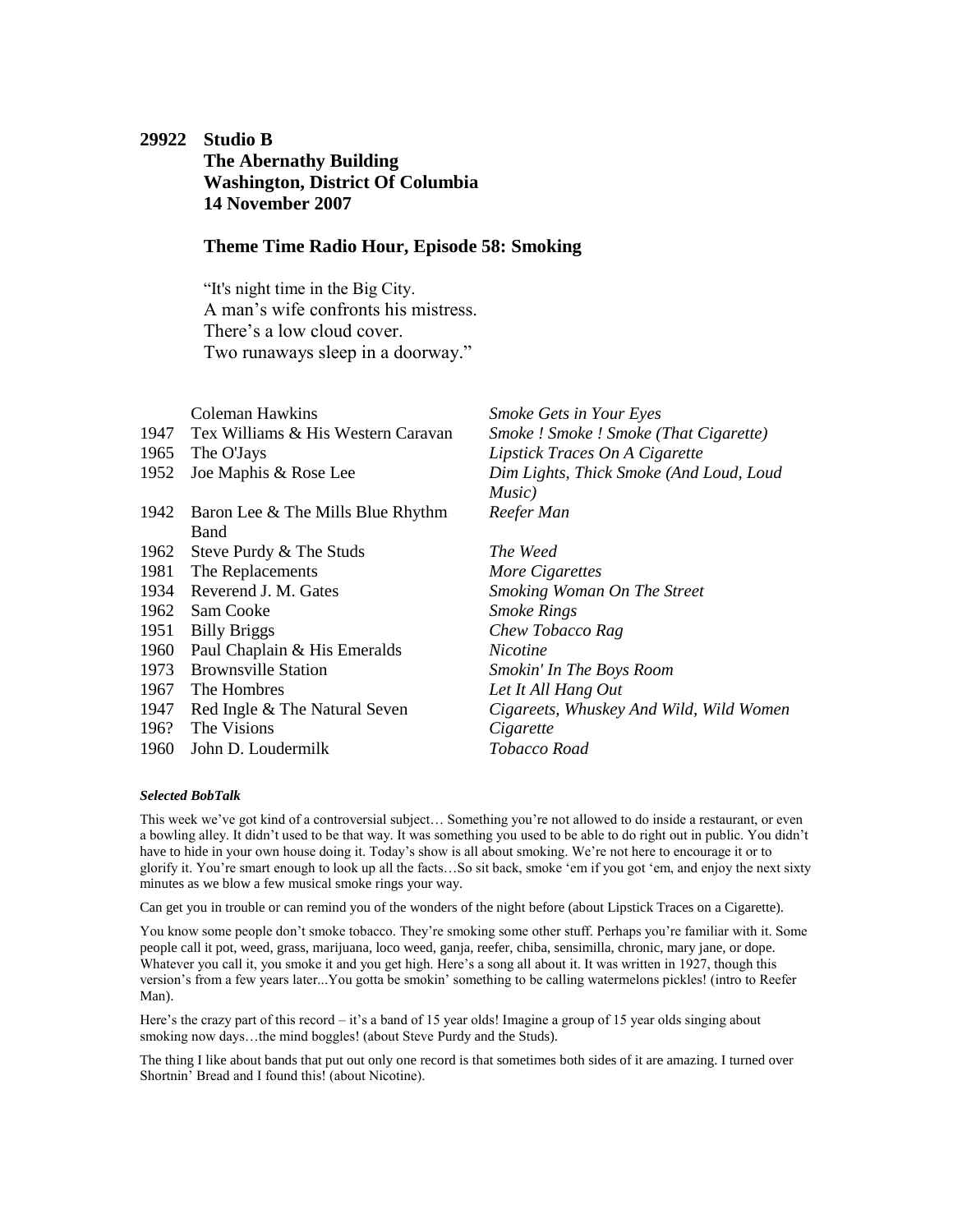It's one of the great mysteries of life that I know more about Spud cigarettes than I do about our next artists, but that's not gonna stop me from playing 'em (about The Visions).

Well that's it; we've covered the pros and cons of smoking. I'm gonna empty out the ashtrays, air the room, and get ready for next week, cause you know there's another theme just around the corner, and I hope you'll be there when we hold it up to the light."

#### *Notes.*

The session location is fictional. The actual recording location and date for Bob Dylan's contribution are not known.

The session date here is the original broadcast date.

Stereo radio recording, 60 minutes.

Previous episode: [Head to Toe](#page-64-0) Next episode: [Dreams](#page-68-0)

Session info updated 24 October 2010.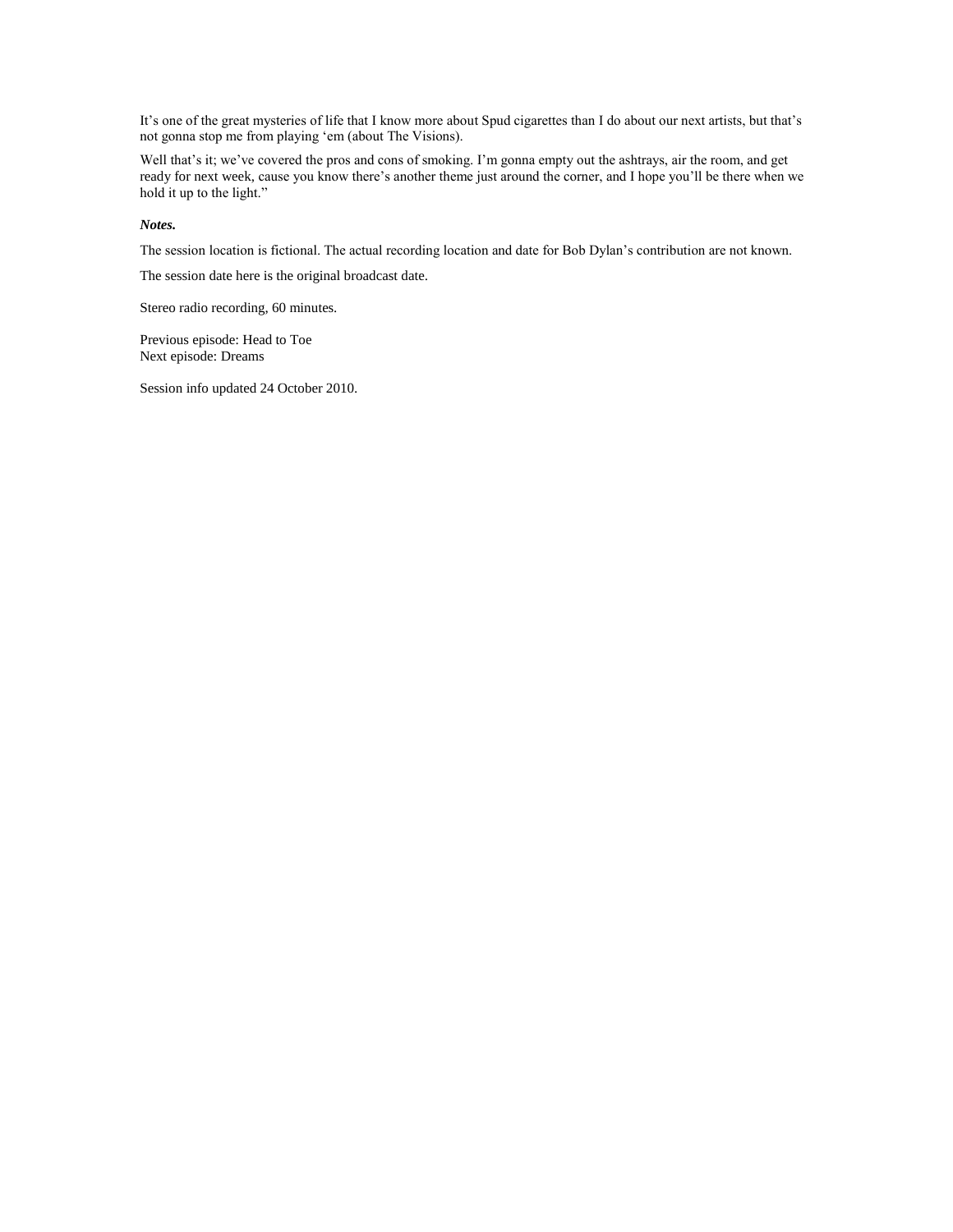# <span id="page-68-0"></span>**29923 Studio B The Abernathy Building Washington, District Of Columbia 28 November 2007**

### **Theme Time Radio Hour, Episode 59: Dreams**

"It's night time in the Big City. Thunder echoes through the streets. A man rents a hotel room under an assumed name."

| Harold Land           | Darn That Dream                |
|-----------------------|--------------------------------|
| Dinah Washington      | Darn That Dream                |
| The Everly Brothers   | All I Have To Do Is Dream      |
| <b>Tony Bennett</b>   | The Boulevard Of Broken Dreams |
| Otis Redding          | I've Got Dreams To Remember    |
| Roy Orbison           | In Dreams                      |
| <b>Charles Mingus</b> | Weird Nightmare                |
| The Chords            | Sh-Boom                        |
| The Louvin Brothers   | When I Stop Dreaming           |
| The Lovin' Spoonful   | Daydream                       |
| The Cherry Pies       | Do You Keep On Dreaming?       |
| Big Bill Broonzy      | Just A Dream (On My Mind)      |
| <b>Arnett Cobb</b>    | When I Grow Too Old To Dream   |
| Tom Waits             | Innocent When You Dream        |
|                       |                                |

#### *Selected BobTalk*

Every week we tell you that we specialize in dreams, schemes, and themes. Every week we play a theme. The show itself is kind of a scheme. Well that leaves one subject left.

We play a lot of jazz singers on this show... but sometimes the great soloists go unappreciated. In the background, there's a long tenor saxophone solo from a live recording by Dinah Washington. The saxophone player's name is Harold Land, and like many great horn players he came from Texas. He moved to Los Angeles and played with both of the Liggins brothers, starting off with Jimmy's band and then going with the more famous Joe Liggins (about Darn That Dream).

I always make a point whenever possible to give the names of vocal groups, because all too often they're just given as a collective noun. Like in this case, you talk about the Chords, you've heard them played on oldies shows, on roots of rock shows, but no one ever gives them a moment as individuals. So for James, Carl, Claude, the other James, and Floyd, here's their big hit, in 1954 – and they wrote it, by the way! It wasn't even supposed to be the hit. You know Jerry Wexler, who was their A & R guy, had them record this Patty Page song, 'Cross Over the Bridge,' but the buying public wasn't having it. They turned it over, and found this on the B side. Listen carefully to the saxophone solo. A lot of the guys that play horn on these records have deep jazz roots, and if you listen to the beginning of this solo, you can hear the sax player quote the standard, 'Mean to Me' (about The Chords).

Who by the way got their name from the same place as the English rock band, 10cc? (about The Lovin' Spoonful).

Here Tom Waits captures that drunken sea-sick lurch that dreams sometimes have, while he bemoans the real world.

These are the most common dreams, as opposed to candy colored clowns.

#### *Notes.*

The session location is fictional. The actual recording location and date for Bob Dylan's contribution are not known.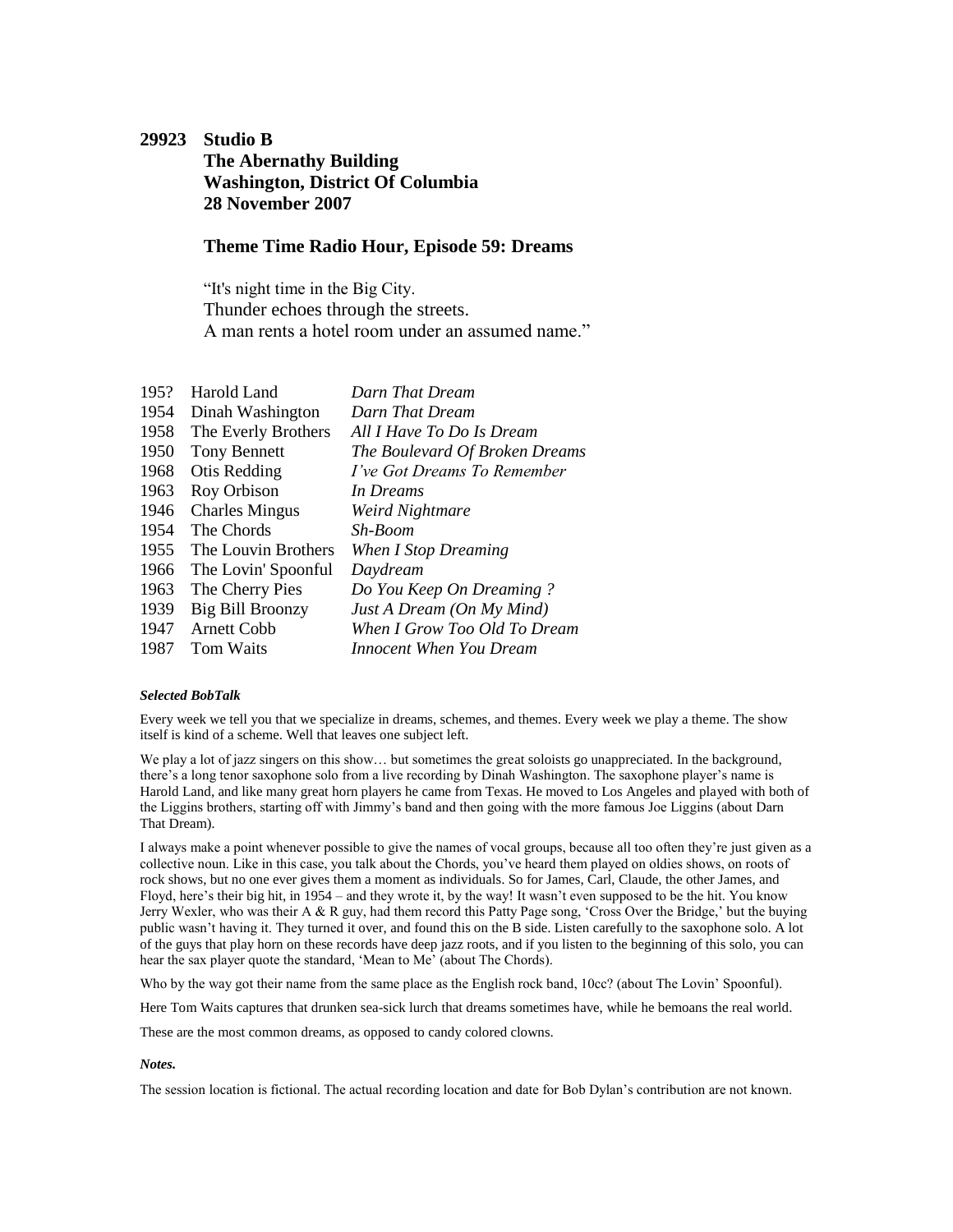The session date here is the original broadcast date.

Stereo radio recording, 60 minutes.

Previous episode: [Smoking](#page-66-0) Next episode: [Party](#page-70-0)

Session info updated 24 October 2010.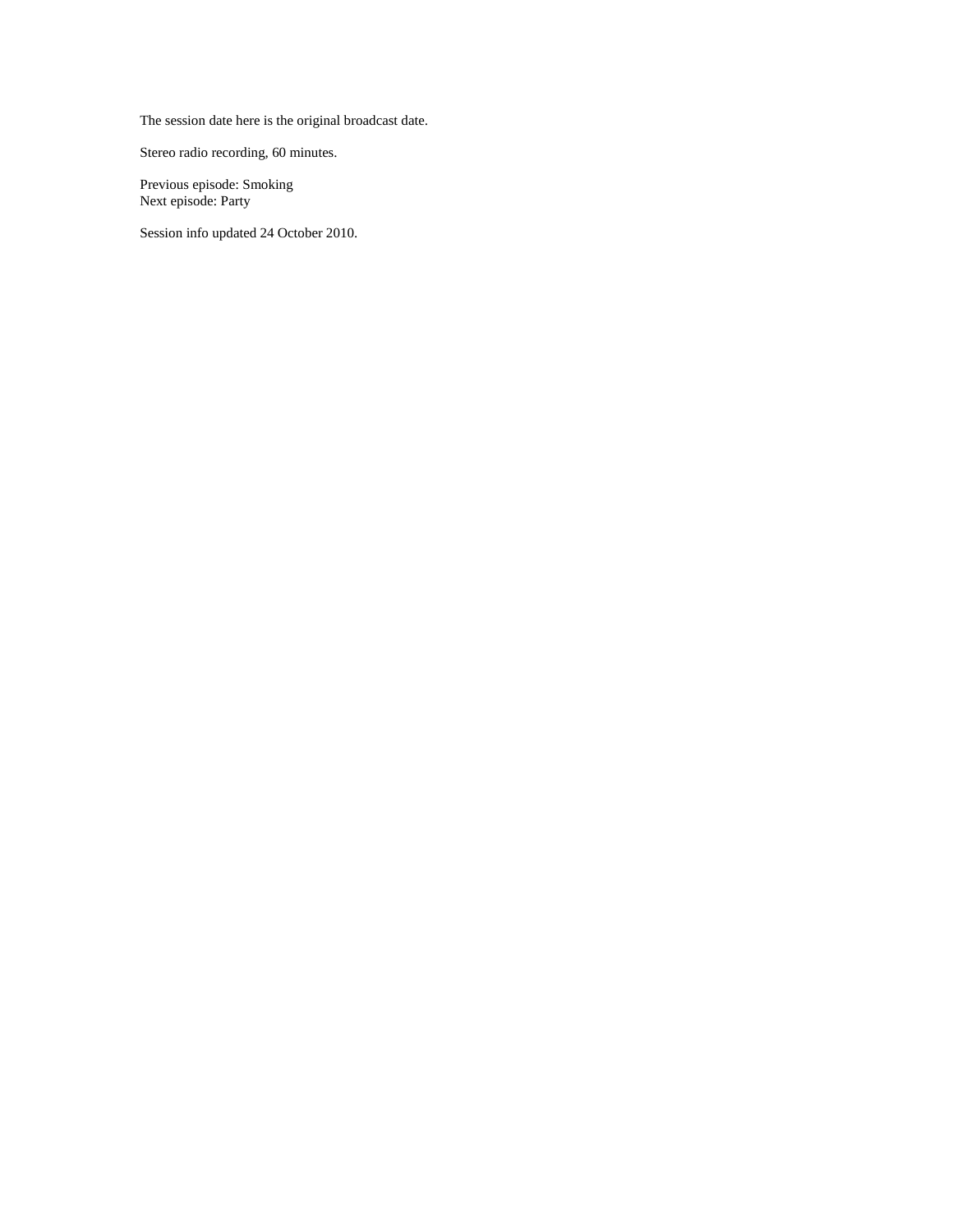# <span id="page-70-0"></span>**29924 Studio B The Abernathy Building Washington, District Of Columbia 5 December 2007**

### **Theme Time Radio Hour, Episode 60: Party**

"It's night time in the Big City. A woman cuts pictures of places she'll never visit out of a magazine. I wonder if there's any cake left."

| 1967 | Velvet Underground                 | All Tomorrow's Parties          |
|------|------------------------------------|---------------------------------|
| 1968 | Showstoppers                       | Ain't Nothin' But A House Party |
| 1965 | <b>Brother Jack McDuff</b>         | Hot Barbeque                    |
|      | 1958 Wanda Jackson                 | Let's Have A Party              |
|      | 1952 Jesse Allen                   | Let's Party                     |
| 1957 | Don & Dewey                        | <b>Baby Gotta Party</b>         |
| 1963 | Lesley Gore                        | It's My Party                   |
| 1962 | Quincy Jones & His Orchestra feat. | Soul Bossa Nova                 |
|      | Rahsaan Roland Kirk                |                                 |
| 1957 | Buddy Knox                         | Party Doll                      |
| 1953 | <b>Smiley Lewis</b>                | Caldonia's Party                |
|      | 1965 The Enchanters                | I Paid For The Party            |
|      | 1962 Claudine Clark                | Party Lights                    |
| 1960 | Al Johnson                         | Carnival Time                   |
| 1953 | Louis Jordan & His Tympany Five    | <i>House Party</i>              |
| 1968 | Dolly Parton & Porter Wagoner      | The Party                       |
| 1939 | Lord Beginner                      | After The Bacchanal             |
| 1979 | Elvis Costello & The Attractions   | Party Girl                      |
| 1959 | <b>Blossom Dearie</b>              | The Party's Over                |

### *Selected BobTalk*

Hello everybody! Welcome back to Theme Time Radio Hour. We've been kind of serous the past couple of week, so just lets open up this door and see what we find ... sounds to me like there's a party going on, and you're all invited! The word 'party' is from the latin word partis meaning 'to share' so for the next hour we'll be sharing some of our most favourite songs about Banquets and bashes, Benders and binges, Carousels and Crushers, Feasts and galas, Gettogethers, Hoedowns, Hops, Hullabaloos, Jags and jigs, Carousing, Cavorting, Celebrating, Commemorating, Drinking, Getting down, Grooving, Hanging loose, Having fun, Letting down our hair, Making merry, Painting the town red, Raising the roof, Rejoicing, Reveling, and whooping it up. Let's get this party started!

I love records like this one where they use the baritone sax to drive the bass along. It's a sound you never get sick of (about Ain't Nothin' But A House Party)

Elvis recorded this record before Wanda did, but you can give me Wanda's version any day…You know, it's almost criminal that she isn't in the rock and roll hall of fame. I mean you just heard that record.

He was a guy I don't know a lot about. I know he's from New Orleans. I like the way he sings; love the way he plays guitar. And other than that, I don't know anything (about Jesse Allen).

Here's a wild record, two twin bundles of TNT (about Baby Gotta Party).

It's a shame this was her only hit but if you have only one it's a good thing it sounds like Party Lights.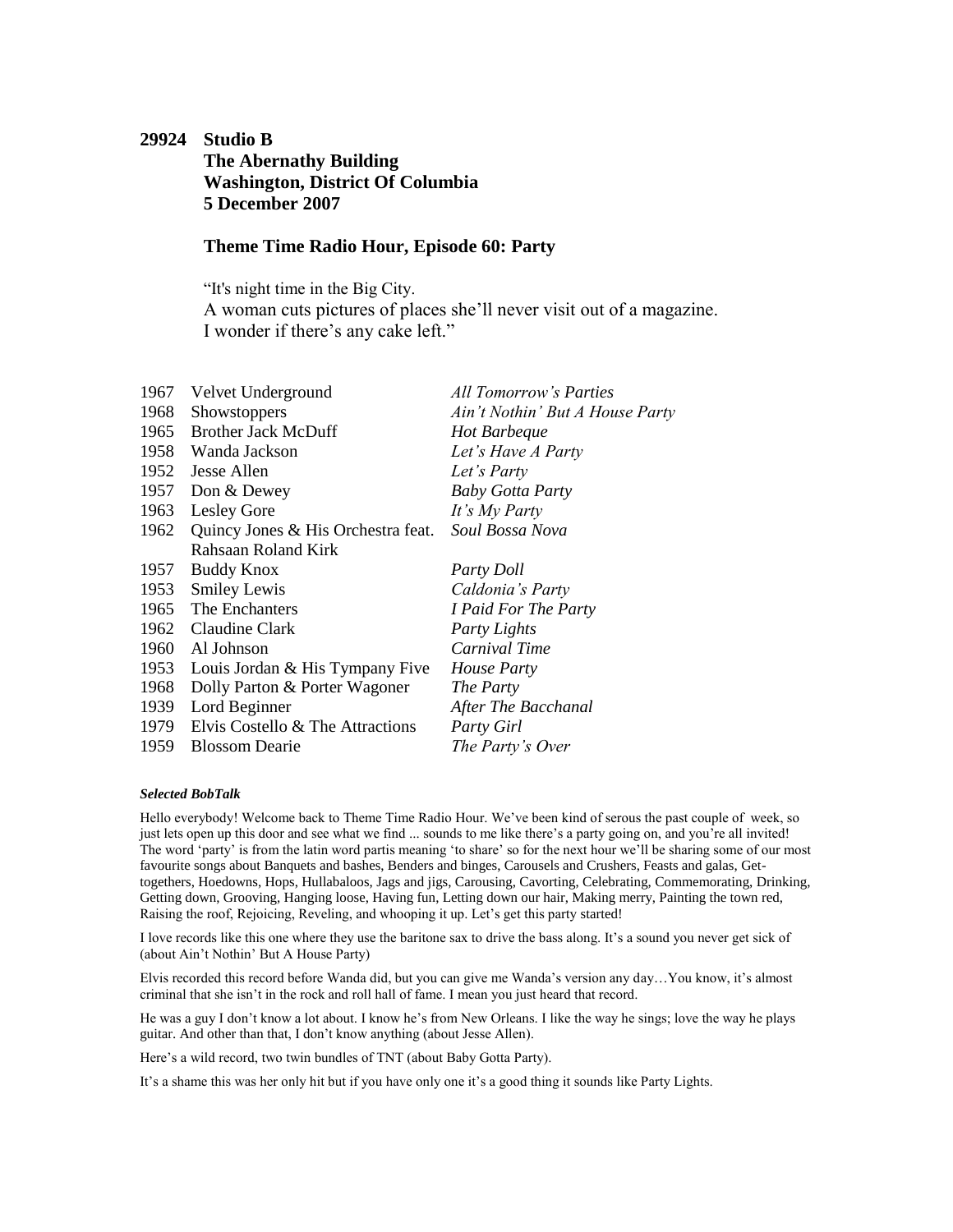He had 57 R & B chart hits and many more that are less known, but they still rock with a steady roll (about Louis Jordan).

One of those melodramatic life lessons that country music is so full of (about The Party).

Well, that's it for us this week. I gotta go fish the cigarette butts out of the sink, sweep up the broken glass, call the carpet cleaners, and I got to figure out who that is sleeping on my couch. While I'm gonna do all that, you do what you got to do and we'll meet up here again next week for an all new theme on TTRH. Party on dude!

#### *Notes.*

The session location is fictional. The actual recording location and date for Bob Dylan's contribution are not known.

The session date here is the original broadcast date.

Stereo radio recording, 60 minutes.

Previous episode: [Dreams](#page-68-0) Next episode: 2<sup>nd</sup> [Countdown](#page-72-0)

Session info updated 24 October 2010.